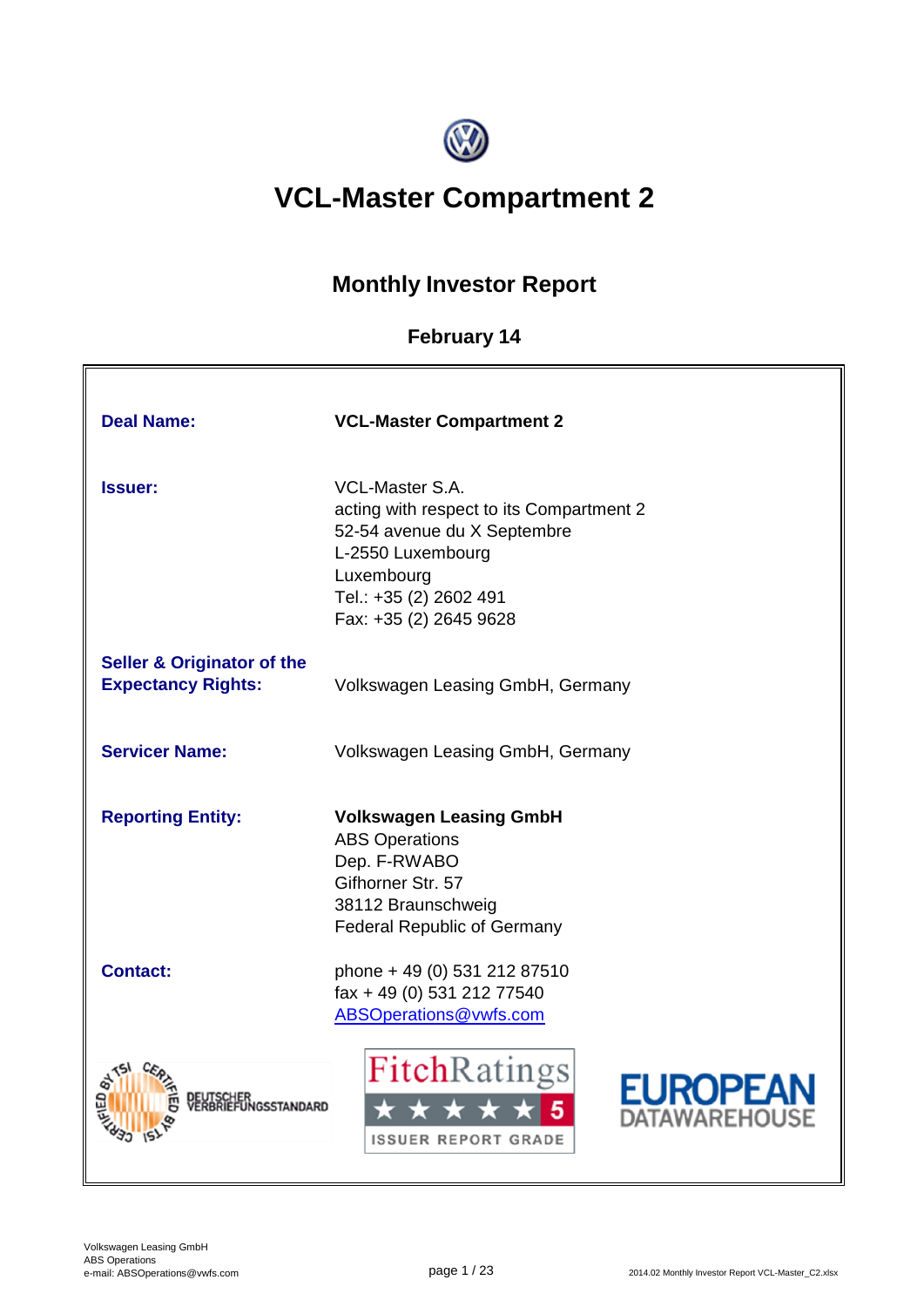

*Date: Period No.: Interest Accrual Period:* **to** (= 28 days) **25.02.2014 25.03.2014 0,2220% 18.03.2014 February 14 25.03.2014 49**

## **Contents**

## *Base Interest Rate (1-Month Euribor):*

| <b>Page</b>    | <b>Table of Contents</b>                                                 |
|----------------|--------------------------------------------------------------------------|
| 1              | Cover                                                                    |
| $\overline{2}$ | Contents                                                                 |
| 3              | <b>Reporting Details</b>                                                 |
| 4              | <b>Parties Overview</b>                                                  |
| 5/6            | <b>Transaction Events &amp; Trigger</b>                                  |
| $\overline{7}$ | <b>Transaction Party Ratings</b>                                         |
| 8              | Information regarding the Notes (I)                                      |
| 9              | Information regarding the Notes (II)                                     |
| 10             | <b>Credit Enhancement</b>                                                |
| 11             | Waterfall                                                                |
| 12             | (Expected) Amortisation Profile                                          |
| 13             | <b>Run Out Schedule</b>                                                  |
| 14             | Information Regarding the Expectancy Rights Pool - Outstanding Contracts |
| 15             | Early Settlements/ Collections                                           |
| $16 - 19$      | Information regarding the Expectancy Rights Pool - Remaining Pool Data   |
| 20/21          | Contracts in Arrears I. *)                                               |
| 22             | Write Offs *                                                             |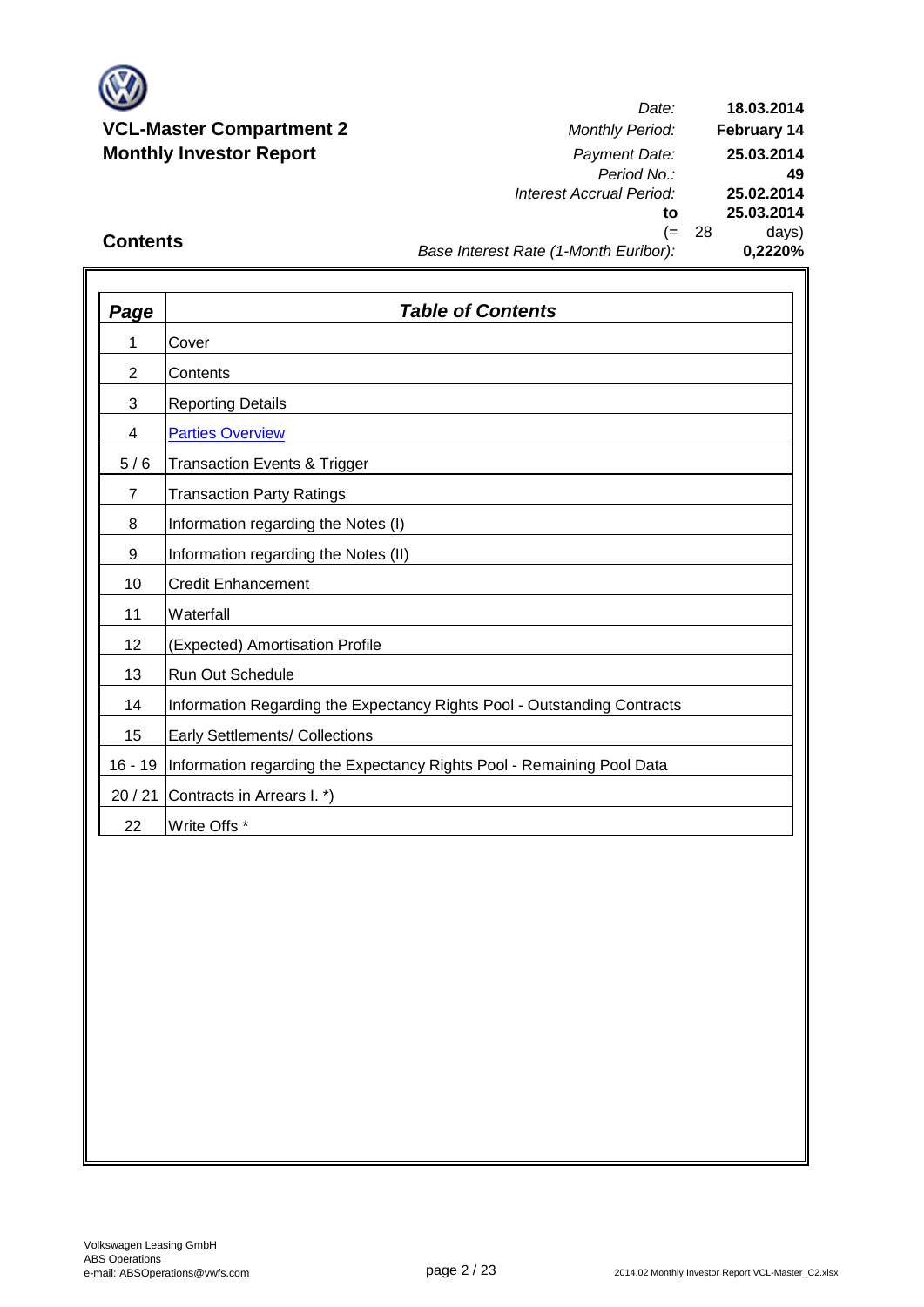| <b>VCL-Master Compartment 2</b><br><b>Monthly Investor Report</b><br><b>Reporting Details</b> |             |       |                          |       | Date:<br><b>Monthly Period:</b><br>Payment Date:<br>Period No.:<br>Interest Accrual Period:<br>to<br>$(=$<br>Base Interest Rate (1-Month Euribor): | - 28 | 18.03.2014<br><b>February 14</b><br>25.03.2014<br>49<br>25.02.2014<br>25.03.2014<br>days)<br>0,2220% |
|-----------------------------------------------------------------------------------------------|-------------|-------|--------------------------|-------|----------------------------------------------------------------------------------------------------------------------------------------------------|------|------------------------------------------------------------------------------------------------------|
| <b>Initial Cut-Off Date:</b><br><b>Issue Date:</b>                                            |             |       | 31.01.2010<br>25.02.2010 |       |                                                                                                                                                    |      |                                                                                                      |
| <b>Scheduled Repayment Date as</b><br>of Cut-Off Date:<br><b>Legal Maturity Date:</b>         |             |       |                          |       | Payment Date in December 2013<br>Payment Date in September 2020                                                                                    |      |                                                                                                      |
|                                                                                               |             |       |                          |       |                                                                                                                                                    |      |                                                                                                      |
| <b>Reporting Date:</b>                                                                        | 18.03.2014  |       |                          |       | 5 days prior to Payment Date<br>(for previous month)                                                                                               |      |                                                                                                      |
| <b>Payment Date:</b>                                                                          | 25.03.2014  |       |                          |       | 25 <sup>th</sup> of each month<br>(for previous month)                                                                                             |      |                                                                                                      |
| <b>Monthly Period:</b>                                                                        | February 14 |       |                          |       |                                                                                                                                                    |      |                                                                                                      |
| <b>Period No.:</b>                                                                            | 49          |       |                          |       |                                                                                                                                                    |      |                                                                                                      |
| <b>Collection Period:</b>                                                                     | from        |       | 01.02.2014               | to    | 28.02.2014                                                                                                                                         |      |                                                                                                      |
| <b>Interest Accrual Period</b>                                                                | from        |       | 25.02.2014               | to    | 25.03.2014                                                                                                                                         |      |                                                                                                      |
| <b>Days Accrued:</b>                                                                          |             | $($ = | 28                       | days) |                                                                                                                                                    |      |                                                                                                      |
| <b>Note Payment Period:</b>                                                                   | from        |       | 25.02.2014 to            |       | 25.03.2014                                                                                                                                         |      |                                                                                                      |
| <b>Days Accrued:</b>                                                                          |             | $($ = | 28                       | days) |                                                                                                                                                    |      |                                                                                                      |
|                                                                                               |             |       |                          |       |                                                                                                                                                    |      |                                                                                                      |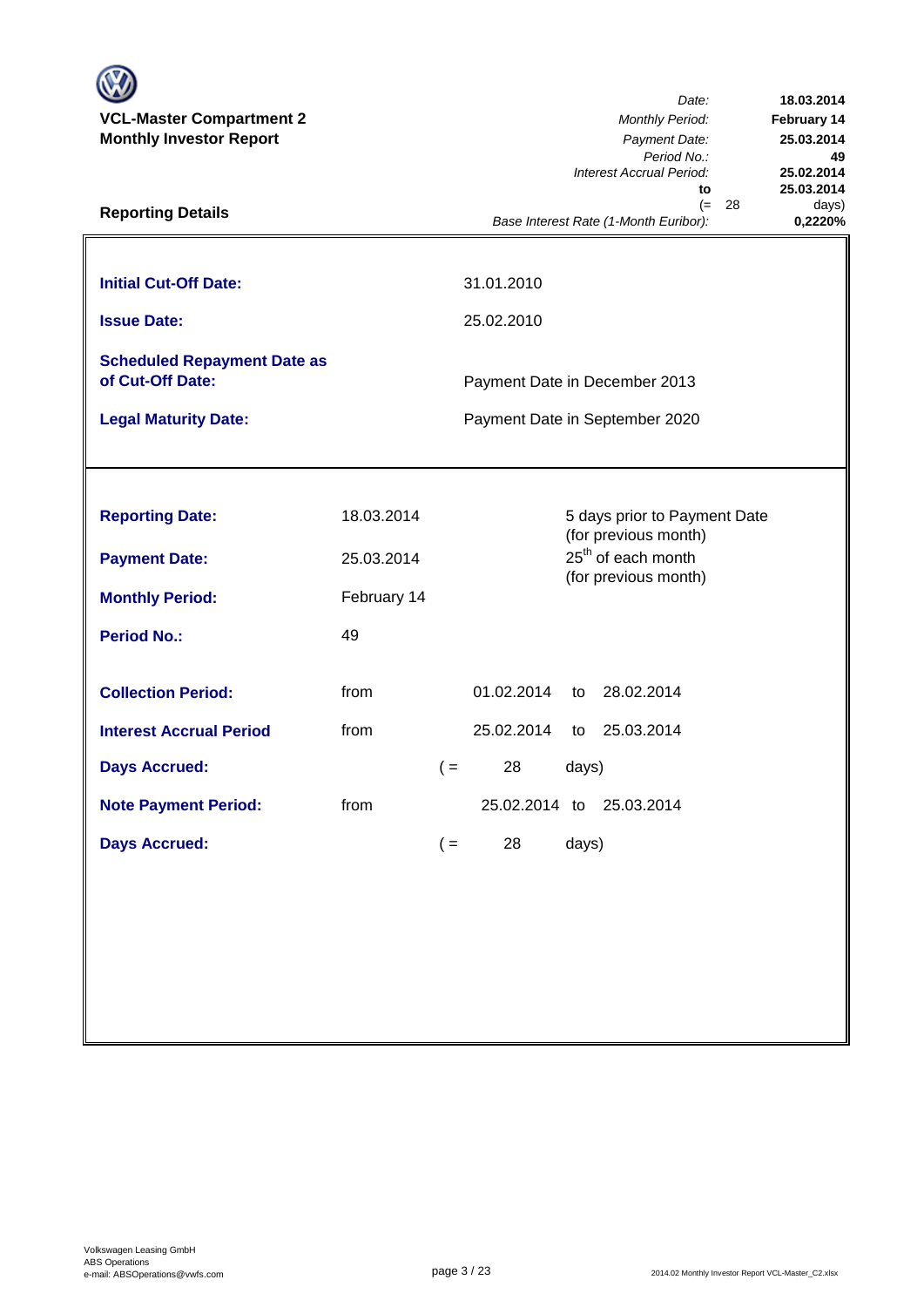

### **Parties Overview**

*Reporting Date:* **18.03.2014** *Payment Date:* **25.03.2014**<br>*Period No.:* **49**<br>*Accrual Period:* **25.02.2014** *Interest Accrual Period:* **25.02.2014**

**25.03.2014 28**

**Base Interest Rate (1-Month Euribor):** 

**Lead Manager: HSBC Bank plc Wilmington Trust SP Services (Frankfurt) GmbH**<br>Steinweg 3-5 8 Canada Square<br>London E14 5HQ<br>United Kingdom Summay 2<br>60313 Frankfurt am Main<br>Germany [Email: ctla.securitisation@hsbc.com](mailto:ctla.securitisation@hsbc.com) fax +49 (0) 69 2992 5387 **In-House Structuring: Volkswagen Bank GmbH** email: fradirectors@wilmingtontrust.com Gifhorner Str. 57 38112 Braunschweig Germany **Data Protection Volkswagen Bank GmbH** email: abs.structuring@vwfs.com 38112 Braunschweig **Account Bank: BNY Mellon**<br>
One Canada Square One Canada Square email: ABSOperations@vwfs.com London E14 5AL fax: +49 (0) 531 212 7 23 67 United Kingdom [Email: luke.ashby@bnymellon.com](mailto:ctla.securitisation@hsbc.com) **Clearing Systems: Clearstream Banking S.A. Paying Agent/ HSBC Bank plc All and Account 1999 12 Avenue JF Kennedy Calculation Agent/** 8 Canada Square **Calculation Agent/ Business Agent/ Business Agent/ Canada Square Calculation Agent/ Canada Square Calculation Agent/ Canada Square Canada Square Calculation Agent/** Interest Determination Agent: London E14 5HQ<br>United Kingdom United Kingdom email: <u>web @clearstream.com</u> [Email: ctla.securitisation@hsbc.com](mailto:ctla.securitisation@hsbc.com) **Swap Counterparties: HSBC Bank plc Euroclear Banking S.A./ N.V.** 1 Boulevard du Roi Albert II.<br>B-1210 Brussels London E14 5HQ<br>
United Kingdom<br>
Email: ctla.securitisation @hsbc.com<br>
Email: ctla.securitisation @hsbc.com<br>
Email: +32 (0)2 326 1211 United Kingdom [Email: ctla.securitisation@hsbc.com](mailto:ctla.securitisation@hsbc.com) **Landesbank Hessen-Thüringen GZ Rating Agencies: Fitch Ratings Limited** Ürdinger Straße 88 Attn.: Structured Finance Surveillance 40474 Düsseldorf 4th Floor, 101 Finsbury Pavement London EC2A 1RS Email: OTCconfirmations@helaba.de United Kingdom fax. +44 (20) 7417 6262 [email: abssurveillance@fitchratings.com](mailto:abssurveillance@fitchratings.com) **Corporate Services Wilmington Trust SP Services Corporate Services Standard & Poor's Ratings Group**<br> **Provider: Constant Corporation (Luxembourg) S.A. Constant Corporation Atthe Structured Finance** Attn.: Structured Finance Standard & Poor's Ratings Services<br>20 Canada Square 52-54 avenue du X Septembre<br>L-2550 Luxembourg<br>Luxembourg Lo Sanada Squa<br>Canary Wharf<br>London E14 5LH email: <u>VCL@WilmingtonTrust.com</u> London E14 5LH<br>fax: (+352) 2645 9628 <br>United Kingdom fax: (+352) 2645 9628 United Kingdom nsurveillance@standardandpoors.com **Servicer: Volkswagen Leasing GmbH** Gifhorner Str. 57 38112 Braunschweig Germany email: <u>ABSOperations@vwfs.com</u><br>fax + 49 (0) 531 212 77540 tel.: +49 (0) 531 212 84952 **Security Trustee/ Process Agent:**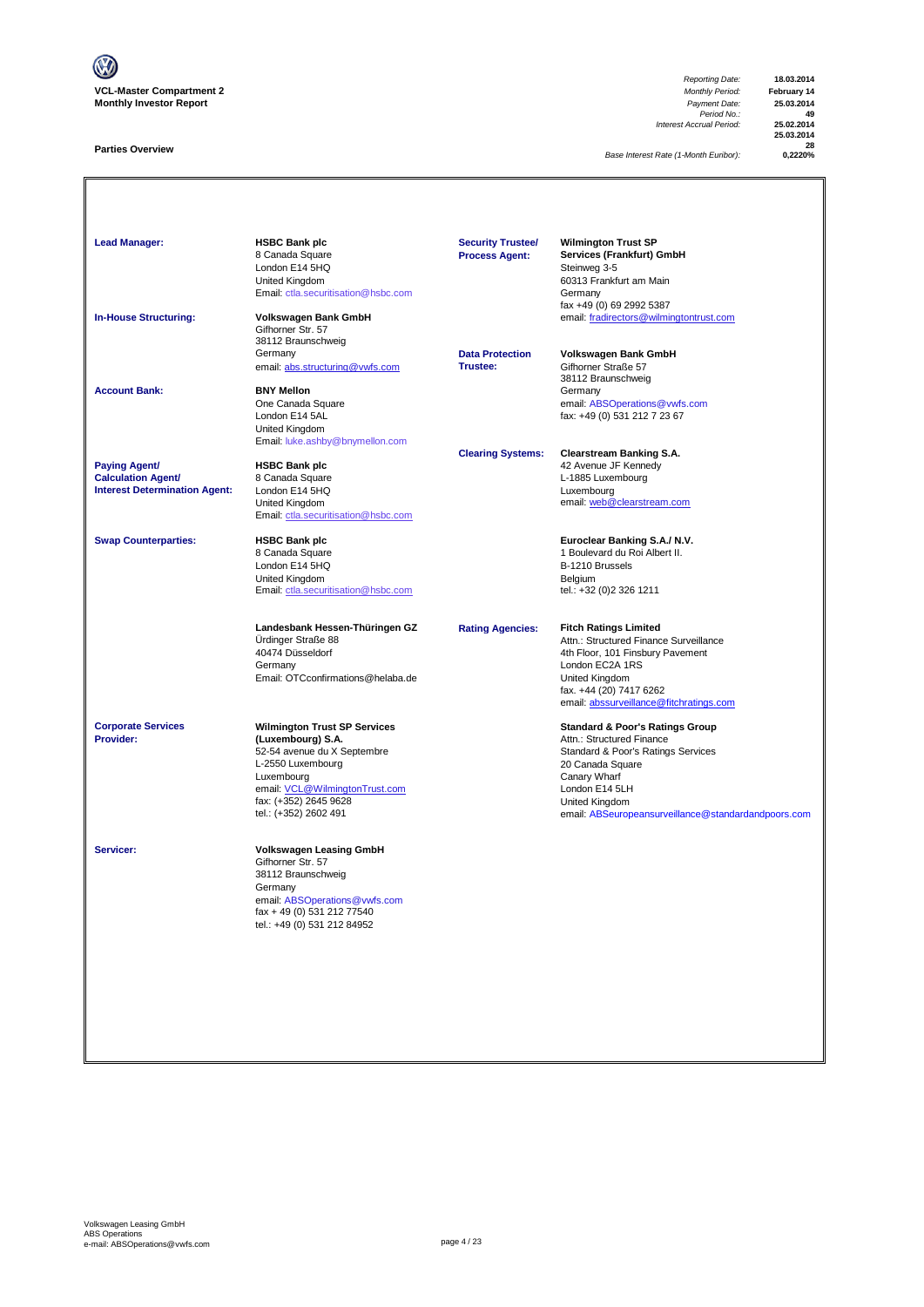|                                                                                                                               |                                        |                |                                                                         | Date:                          | 18.03.2014               |
|-------------------------------------------------------------------------------------------------------------------------------|----------------------------------------|----------------|-------------------------------------------------------------------------|--------------------------------|--------------------------|
| <b>VCL-Master Compartment 2</b>                                                                                               |                                        |                |                                                                         | <b>Monthly Period:</b>         | February 14              |
| <b>Monthly Investor Report</b>                                                                                                |                                        |                |                                                                         | Payment Date:<br>Period No.:   | 25.03.2014<br>49         |
| <b>Transaction Events &amp; Trigger</b>                                                                                       |                                        |                |                                                                         | Interest Accrual Period:<br>to | 25.02.2014<br>25.03.2014 |
| *N.B.: many of the Trigger criteria are determined by the performance of VCL Master S.A. Compartment 1                        |                                        |                |                                                                         |                                |                          |
| <b>Revolving Period</b>                                                                                                       |                                        |                |                                                                         |                                |                          |
| Expiration Date Date of Revolving Period (C2)                                                                                 | 25.09.2014                             |                | (i.e. the last Purchase of additional Exp. Rights occurs on 25.09.2014) |                                |                          |
| Date of occurance of an Early Amortisation Event                                                                              | not in effect                          |                |                                                                         |                                |                          |
| Compartment 1 Revolving Period                                                                                                | 25.09.2014                             |                |                                                                         |                                |                          |
|                                                                                                                               |                                        |                |                                                                         |                                |                          |
| <b>Accumulation Account Balance</b>                                                                                           |                                        |                |                                                                         |                                |                          |
|                                                                                                                               |                                        |                |                                                                         |                                |                          |
| Funds not yet invested for the Purchase of Additional Expectancy Rights                                                       | <b>Reporting Period</b><br>February 14 |                | <b>Account Balance</b>                                                  | 53.132.431,27                  | in %<br>4,21%            |
| (Accumulation Account Balance)                                                                                                | January 14                             |                |                                                                         | 53.132.431,27                  | 4,20%                    |
|                                                                                                                               | December 13                            |                |                                                                         | 53.132.431,27                  | 4,20%                    |
|                                                                                                                               |                                        |                |                                                                         |                                |                          |
| Trigger of VCL Master S.A. Compartment 1                                                                                      |                                        |                |                                                                         |                                |                          |
| Dynamic net loss ratio                                                                                                        |                                        |                |                                                                         |                                |                          |
| <b>Reporting Period</b>                                                                                                       | in %                                   | > 0,4%         | $\geq 1,0\%$                                                            | $\geq 2,0\%$                   | $\geq 2,8\%$             |
| December 13<br>January 14                                                                                                     | 0,01782%<br>0,02840%                   | No<br>No       | No<br>No                                                                | No<br>No                       | No<br>No                 |
| February 14                                                                                                                   | 0,02024%                               | No             | No                                                                      | No                             | No                       |
|                                                                                                                               |                                        |                |                                                                         |                                |                          |
| <b>Cumulative net loss ratio</b><br><b>Reporting Period</b>                                                                   | in %                                   | > 0,45%        | $\geq 1,2\%$                                                            | $\geq 1,75%$                   | $\geq 2,25\%$            |
| December 13                                                                                                                   | 0,07715%                               | No             | <b>No</b>                                                               | No                             | No                       |
| January 14                                                                                                                    | 0,08294%                               | No             | No                                                                      | No                             | No                       |
| February 14                                                                                                                   | 0,08145%                               | No             | No                                                                      | No                             | No                       |
| Late delingency ratio                                                                                                         | 0,51542%                               |                |                                                                         |                                |                          |
| Discounted balance of all initial and additional assets                                                                       |                                        |                |                                                                         |                                | 8.666.077.097,26         |
| Discounted balance as of the previous period                                                                                  |                                        |                |                                                                         |                                | 878.998.954,33           |
|                                                                                                                               |                                        |                |                                                                         |                                |                          |
| Weighted average seasoning (before top-up/tap-up)                                                                             |                                        | 9,40           |                                                                         |                                |                          |
|                                                                                                                               |                                        |                |                                                                         |                                |                          |
| <b>Enforcement Event</b>                                                                                                      |                                        |                |                                                                         |                                |                          |
| Enforcement event                                                                                                             |                                        |                | No                                                                      |                                |                          |
|                                                                                                                               |                                        |                |                                                                         |                                |                          |
| <b>Credit enhancement increase condition</b>                                                                                  |                                        |                |                                                                         |                                |                          |
| a) the dynamic net loss ratio for three consecutive payment dates exeeds and                                                  |                                        |                |                                                                         |                                |                          |
| (i) if weighted average seasoning is less or equal 12 months                                                                  |                                        | 0,40%          | No                                                                      |                                |                          |
| (ii) if weighted average seasoning is between 13 - 24 months                                                                  |                                        | 1,00%          | <b>No</b>                                                               |                                |                          |
| (iii) if weighted average seasoning is between 25 - 36 months<br>(iv) if weighted average seasoning is > 36 months            |                                        | 2,00%<br>2,80% | <b>No</b><br><b>No</b>                                                  |                                |                          |
|                                                                                                                               |                                        |                |                                                                         |                                |                          |
| b) the cumulative net loss ratio for three consecutive payment dates exeeds and                                               |                                        |                |                                                                         |                                |                          |
| (i) if weighted average seasoning is less or equal 12 months                                                                  |                                        | 0,45%          | <b>No</b>                                                               |                                |                          |
| (ii) if weighted average seasoning is between 13 - 24 months<br>(iii) if weighted average seasoning is between 25 - 36 months |                                        | 1,20%<br>1,75% | <b>No</b><br><b>No</b>                                                  |                                |                          |
| (iv) if weighted average seasoning is > 36 months                                                                             |                                        | 2,25%          | <b>No</b>                                                               |                                |                          |
| c) the late delinquency ratio exeeds 3% at any payment date                                                                   |                                        |                | <b>No</b>                                                               |                                |                          |
| d) the occurence of a servicer replacement event                                                                              |                                        |                | No                                                                      |                                |                          |
| e) the occurence of an insolvency event with respect to VWL                                                                   |                                        |                | <b>No</b>                                                               |                                |                          |
| f) the cash collateral account does not contain the compartment 1 specified general cash collateral account balance           |                                        |                | No                                                                      |                                |                          |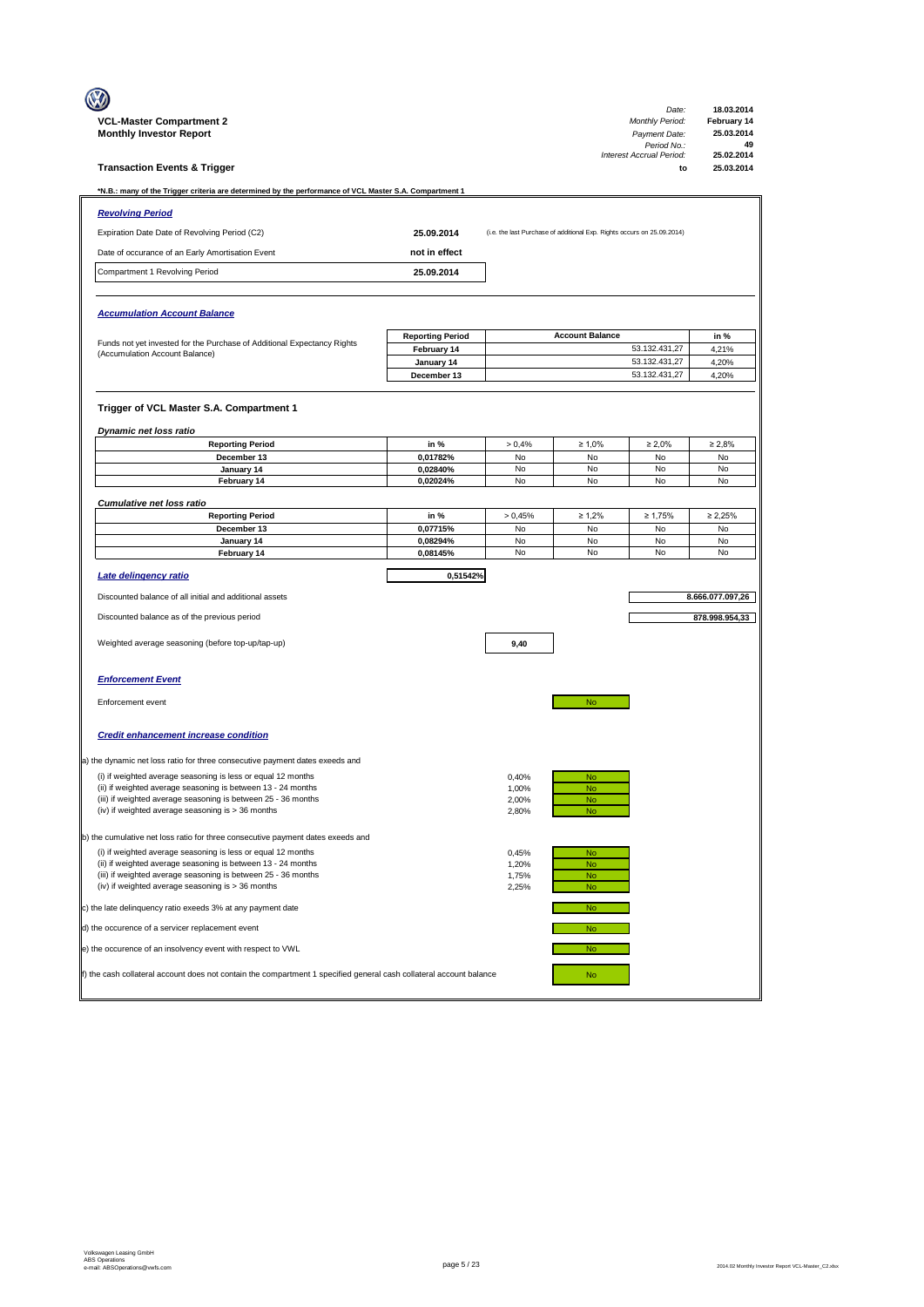| VCL-Master Compartment 2<br><b>Monthly Investor Report</b>                                                                                                                                                                                                                                                                                    |                                             |                                          |                                 | Date:<br><b>Monthly Period:</b><br>Payment Date:<br>Period No.: | 18.03.2014<br>February 14<br>25.03.2014<br>49 |
|-----------------------------------------------------------------------------------------------------------------------------------------------------------------------------------------------------------------------------------------------------------------------------------------------------------------------------------------------|---------------------------------------------|------------------------------------------|---------------------------------|-----------------------------------------------------------------|-----------------------------------------------|
| <b>Transaction Events &amp; Trigger</b>                                                                                                                                                                                                                                                                                                       |                                             |                                          |                                 | Interest Accrual Period:<br>to                                  | 25.02.2014<br>25.03.2014                      |
| *N.B.: many of the Trigger criteria are determined by the performance of VCL Master S.A. Compartment 1                                                                                                                                                                                                                                        |                                             |                                          |                                 |                                                                 |                                               |
| <b>German Trade Tax</b>                                                                                                                                                                                                                                                                                                                       |                                             |                                          |                                 |                                                                 |                                               |
| German Trade Tax Increase Event has occured                                                                                                                                                                                                                                                                                                   |                                             |                                          | <b>No</b>                       |                                                                 |                                               |
| German Trade Tax Decrease Event has occured                                                                                                                                                                                                                                                                                                   |                                             |                                          | <b>No</b>                       |                                                                 |                                               |
| Current German Trade Tax Level (Hebesatz)                                                                                                                                                                                                                                                                                                     |                                             |                                          | 450%                            |                                                                 |                                               |
| German Trade Tax Increase-/ Decrease Amount                                                                                                                                                                                                                                                                                                   |                                             |                                          |                                 |                                                                 |                                               |
|                                                                                                                                                                                                                                                                                                                                               |                                             |                                          |                                 |                                                                 |                                               |
| <b>Early Amortisation Event</b>                                                                                                                                                                                                                                                                                                               |                                             |                                          |                                 |                                                                 |                                               |
| Early Amortisation Event in effect?                                                                                                                                                                                                                                                                                                           |                                             |                                          |                                 |                                                                 |                                               |
| (i) Occurence of a Foreclosure Event                                                                                                                                                                                                                                                                                                          |                                             |                                          | <b>No</b>                       |                                                                 |                                               |
| (ii) Compartment 1 Accumulation Account Balance > 10% of Total discounted Lease Receivables on two consecutive months                                                                                                                                                                                                                         |                                             |                                          | <b>No</b>                       |                                                                 |                                               |
| (iii) Compartment 2 Accumulation Account Balance > 10% of Total discounted Expectancy Rights on three consecutive                                                                                                                                                                                                                             |                                             |                                          |                                 |                                                                 |                                               |
| months                                                                                                                                                                                                                                                                                                                                        |                                             |                                          | <b>No</b>                       |                                                                 |                                               |
| (v) In case of Default/Termination Event: Failure to replace Swap Counterparty or failure to post Collatereal by Swap<br>Counterparty                                                                                                                                                                                                         |                                             |                                          | <b>No</b>                       |                                                                 |                                               |
| <b>Consumer Contracts with km-settlements</b>                                                                                                                                                                                                                                                                                                 |                                             |                                          |                                 |                                                                 |                                               |
| Kilometer Settlement Reserve in effect ?                                                                                                                                                                                                                                                                                                      |                                             |                                          | <b>No</b>                       |                                                                 |                                               |
|                                                                                                                                                                                                                                                                                                                                               |                                             |                                          |                                 |                                                                 |                                               |
| Number of Contracts                                                                                                                                                                                                                                                                                                                           | 7.077                                       |                                          |                                 |                                                                 |                                               |
| Nominal Lease Balance<br>Discounted Lease Balance (DLB)<br>% of DLB                                                                                                                                                                                                                                                                           | 89.753.526,69 €<br>79.554.634,08 €<br>6,31% |                                          |                                 |                                                                 |                                               |
| Lease Balance we have seen in the past (excluding the current month). This is because the "Maximum Discounted Lease Balance" must not include the current period as it is<br>an input parameter for the waterfall calculation (which has to take place before any Top-Up can occur for the current period).<br><b>Clean-Up Call Condition</b> |                                             |                                          |                                 |                                                                 |                                               |
| Clean-Up @                                                                                                                                                                                                                                                                                                                                    | 10,00%                                      |                                          |                                 |                                                                 |                                               |
| <b>Current Percentage</b><br>Aggregate Discounted Expectancy Rights Balance                                                                                                                                                                                                                                                                   | 292,70%<br>1.261.718.856,80 €               |                                          |                                 |                                                                 |                                               |
| Initial Discounted Expectancy Rights Balance                                                                                                                                                                                                                                                                                                  | 431.057.042,44 €                            |                                          |                                 |                                                                 |                                               |
| Fulfilled when the Aggregate Discounted Expectancy Rights Balance is<br>less than 10 per cent. of the Initial Discounted Expectancy<br>Rights Balance provided that all payment obligations under the<br>Compartment 2 Notes will be thereby fulfilled                                                                                        |                                             |                                          |                                 |                                                                 |                                               |
| <b>Repurchase of Receivables</b>                                                                                                                                                                                                                                                                                                              |                                             |                                          |                                 |                                                                 |                                               |
|                                                                                                                                                                                                                                                                                                                                               |                                             |                                          |                                 |                                                                 |                                               |
|                                                                                                                                                                                                                                                                                                                                               | Number of contracts                         | Outstanding<br><b>Discounted Balance</b> | <b>Re-Purchase Price</b>        |                                                                 |                                               |
| <b>Current Period</b><br>Previous Periods                                                                                                                                                                                                                                                                                                     | $\sim$<br>$\sim$                            | $\sim$<br>$\sim$                         | $\sim$<br>$\sim$                |                                                                 |                                               |
| <b>Total</b>                                                                                                                                                                                                                                                                                                                                  | $\overline{\phantom{a}}$                    | $\sim$                                   | $\overline{\phantom{a}}$        |                                                                 |                                               |
| <b>Transaction Party Replacements</b>                                                                                                                                                                                                                                                                                                         |                                             |                                          |                                 |                                                                 |                                               |
| <b>Capacity of Transaction Party</b>                                                                                                                                                                                                                                                                                                          | Date of Replacement                         | <b>Reason for</b>                        | <b>Replaced Party</b>           | <b>Replaced by</b>                                              |                                               |
| Account Bank                                                                                                                                                                                                                                                                                                                                  | 26.11.2012                                  | Replacement<br>Renewal                   | <b>HSBC</b>                     | <b>BNY</b>                                                      |                                               |
| Subloan Lender<br>Swap-Counterparty Series 2010-1                                                                                                                                                                                                                                                                                             | 26.11.2012<br>26.11.2012                    | Renewal<br>Renewal                       | <b>VIPS</b><br><b>BBVA</b>      | <b>VW Bank</b><br>Credit Agricole                               |                                               |
| Swap-Counterparty Series 2010-2<br>Swap-Counterparty Series 2010-4                                                                                                                                                                                                                                                                            | 26.11.2012<br>26.11.2012                    | Renewal<br>Renewal                       | <b>BBVA</b><br>BBVA and DZ Bank | Commerzbank<br>Commerzbank                                      |                                               |
| Swap-Counterparty Series 2010-3                                                                                                                                                                                                                                                                                                               |                                             | 27.12.2012 Downgrade                     | <b>BBVA</b>                     | Helaba                                                          |                                               |
| Swap-Counterparty Series 2010-1<br>Swap-Counterparty Series 2010-2                                                                                                                                                                                                                                                                            | 25.09.2013 Renewal<br>25.09.2013            | Renewal                                  | Credit Agricole<br>Commerzbank  | HSBC<br><b>HSBC</b>                                             |                                               |
| Swap-Counterparty Series 2010-4<br>Swap-Counterparty Series 2013-1                                                                                                                                                                                                                                                                            | 25.09.2013 Renewal<br>25.09.2013            | Renewal                                  | Commerzbank<br>Scotiabank       | <b>HSBC</b><br><b>HSBC</b>                                      |                                               |
|                                                                                                                                                                                                                                                                                                                                               |                                             |                                          |                                 |                                                                 |                                               |
|                                                                                                                                                                                                                                                                                                                                               |                                             |                                          |                                 |                                                                 |                                               |
|                                                                                                                                                                                                                                                                                                                                               |                                             |                                          |                                 |                                                                 |                                               |
|                                                                                                                                                                                                                                                                                                                                               |                                             |                                          |                                 |                                                                 |                                               |
|                                                                                                                                                                                                                                                                                                                                               |                                             |                                          |                                 |                                                                 |                                               |
|                                                                                                                                                                                                                                                                                                                                               |                                             |                                          |                                 |                                                                 |                                               |
|                                                                                                                                                                                                                                                                                                                                               |                                             |                                          |                                 |                                                                 |                                               |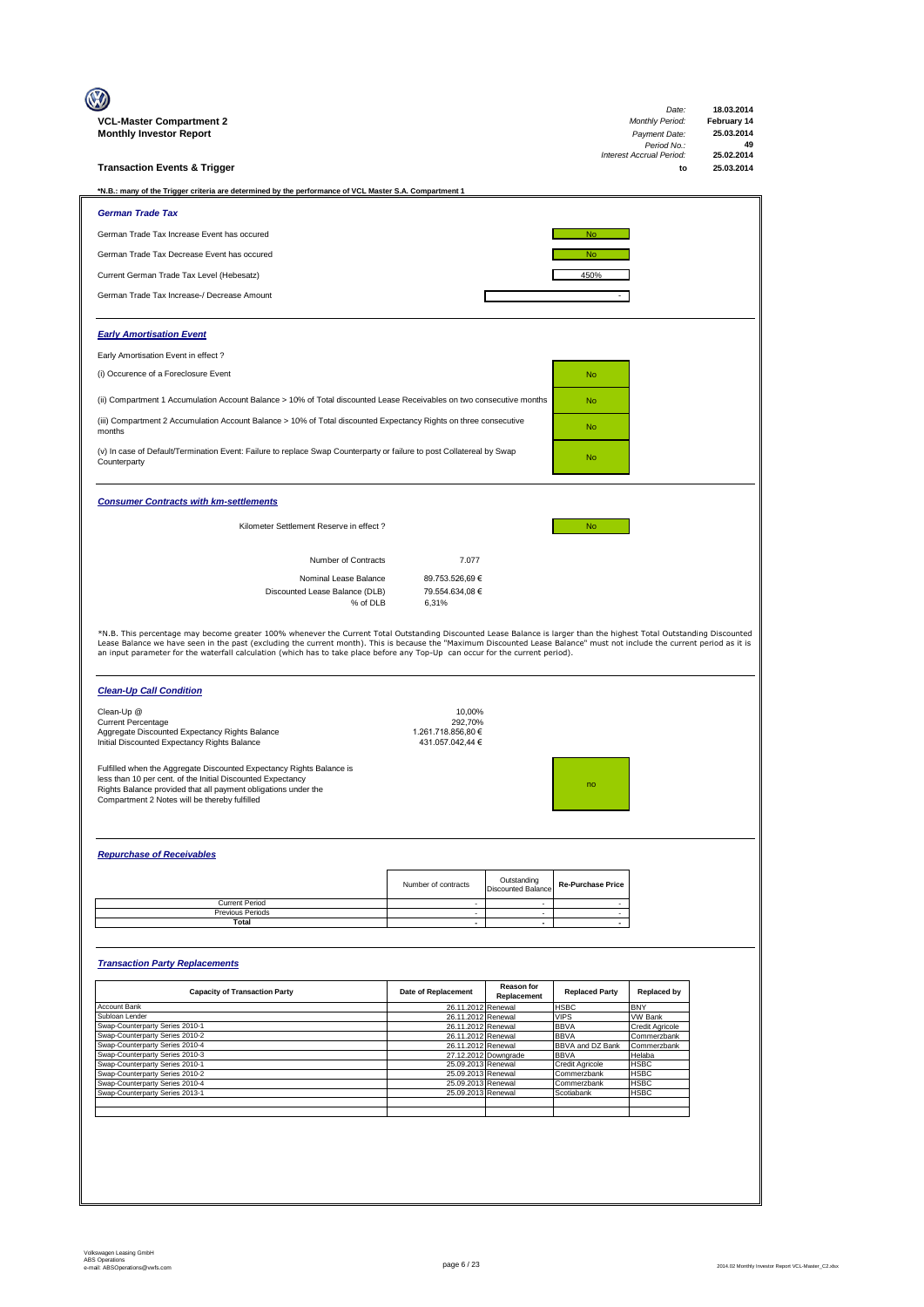

 $\overline{\mathbb{I}}$ 

**Transaction Party Ratings**

| <b>Rating Information on relevant Transaction Parties</b>                                                           |                  |                                                         |                                                                                                                                                                                                                                                                                                                                                                                                              |                |            |          |             |             |          |                  |                                                                                    |                |
|---------------------------------------------------------------------------------------------------------------------|------------------|---------------------------------------------------------|--------------------------------------------------------------------------------------------------------------------------------------------------------------------------------------------------------------------------------------------------------------------------------------------------------------------------------------------------------------------------------------------------------------|----------------|------------|----------|-------------|-------------|----------|------------------|------------------------------------------------------------------------------------|----------------|
|                                                                                                                     |                  | Fitch                                                   |                                                                                                                                                                                                                                                                                                                                                                                                              |                | Moody's    |          |             | <b>DBRS</b> |          |                  | S&P                                                                                |                |
|                                                                                                                     | <b>Long Term</b> | <b>Short Term</b>                                       | <b>Outlook</b>                                                                                                                                                                                                                                                                                                                                                                                               | Long Term      | Short Term | Outlook  | Long Term   | Short Term  | Outlook  | <b>Long Term</b> | <b>Short Term</b>                                                                  | <b>Outlook</b> |
| <b>Account Bank:</b>                                                                                                |                  |                                                         |                                                                                                                                                                                                                                                                                                                                                                                                              |                |            |          |             |             |          |                  |                                                                                    |                |
| <b>BNY Mellon</b><br><b>Current Rating</b>                                                                          | AA-              | $F1+$                                                   | Stable                                                                                                                                                                                                                                                                                                                                                                                                       | A1             | $P-1$      | Stable   |             |             |          | A+               | A-1                                                                                | Negative       |
| <b>Minimum required Rating</b>                                                                                      | n.a.             | F <sub>1</sub>                                          |                                                                                                                                                                                                                                                                                                                                                                                                              | n.a.           | n.a.       |          | n.a.        | n.a.        |          | n.a.             | $A-1$                                                                              |                |
| (if no short term Rating available, the higher long                                                                 | n.a.             | n.a.                                                    |                                                                                                                                                                                                                                                                                                                                                                                                              | n.a.           | n.a.       |          | n.a.        | n.a.        |          | n.a.             | n.a.                                                                               |                |
| term rating is applicable)                                                                                          |                  |                                                         |                                                                                                                                                                                                                                                                                                                                                                                                              |                |            |          |             |             |          |                  |                                                                                    |                |
|                                                                                                                     |                  | (ii) provide a guarantee from an Eligible Guarantor, or | If the Account Bank ceases to have the Account Bank Required Rating it shall, at its own cost,<br>(i) transfer the accounts to an Eligible Collateral Bank, or<br>(iii) take any other action in order to maintain the rating of the Notes.<br>If none of the measures is taken within a given timespan, the Issuer may enter into new banking arrangements at its own initiative with another Account Bank. |                |            |          |             |             |          |                  | Required<br>Rating:<br>fulfilled                                                   |                |
|                                                                                                                     |                  |                                                         | (Please refer to the Prospectus for a complete description of the mechanism)                                                                                                                                                                                                                                                                                                                                 |                |            |          |             |             |          |                  |                                                                                    |                |
| <b>Swap Counterparty:</b><br><b>Landesbank Hessen Thueringen</b><br>Girozentrale                                    |                  | Fitch - Rating<br>Watch Negative?                       | <b>NO</b>                                                                                                                                                                                                                                                                                                                                                                                                    |                |            |          |             |             |          |                  |                                                                                    |                |
| <b>Current Rating</b>                                                                                               | A+               | $F1+$                                                   | Stable                                                                                                                                                                                                                                                                                                                                                                                                       | A <sub>2</sub> | $P-1$      | Stable   | $\mathbb O$ | $\,0\,$     | 0        | Α                | $A-1$                                                                              | Stable         |
| <b>Minimum required Rating</b>                                                                                      | Α                | F <sub>1</sub>                                          |                                                                                                                                                                                                                                                                                                                                                                                                              | A2             | $P-1$      |          |             |             |          | A                | $A-1$                                                                              |                |
| (if no short term Rating available, the higher long<br>ē<br>term rating is applicable)                              |                  |                                                         |                                                                                                                                                                                                                                                                                                                                                                                                              | A1             |            |          |             |             |          |                  |                                                                                    |                |
|                                                                                                                     |                  |                                                         |                                                                                                                                                                                                                                                                                                                                                                                                              |                |            |          |             |             |          |                  |                                                                                    |                |
| <b>Minimum required Rating</b><br>(if no short term Rating available, the higher long<br>ŝ                          | BBB+             | F <sub>2</sub>                                          |                                                                                                                                                                                                                                                                                                                                                                                                              |                |            |          |             |             |          |                  |                                                                                    |                |
| term rating is applicable)                                                                                          |                  |                                                         |                                                                                                                                                                                                                                                                                                                                                                                                              |                |            |          |             |             |          | BBB+             |                                                                                    |                |
|                                                                                                                     |                  |                                                         | If the Swap Bank falls below the above mentioned Minimum Rating (Level I) it shall provide Eligible Credit Support by means of Cash or certain types of Prime Debt                                                                                                                                                                                                                                           |                |            |          |             |             |          |                  |                                                                                    |                |
|                                                                                                                     | Obligations      |                                                         | If the Swap Bank ceases to have the even lower Rating as an Eligible Swap Counterparty (Level II) it shall, at its own cost,                                                                                                                                                                                                                                                                                 |                |            |          |             |             |          |                  | Required<br>Rating:                                                                |                |
|                                                                                                                     |                  | (ii) provide a guarantee from an Eligible Guarantor.    | (i) transfer all rights and obligations under the Swap Agreement to another Eligible Swap Partner or                                                                                                                                                                                                                                                                                                         |                |            |          |             |             |          |                  | fulfilled                                                                          |                |
|                                                                                                                     |                  |                                                         | If none of the measures is taken within a given timespan, the Issuer may enter into new arrangements at its own initiative with another Swap Bank.                                                                                                                                                                                                                                                           |                |            |          |             |             |          |                  |                                                                                    |                |
|                                                                                                                     |                  |                                                         | (Please refer to the Prospectus for a complete description of the mechanism)<br>Collateral has been transfered to the counterparty downgrade collateral account according to the                                                                                                                                                                                                                             |                |            |          |             |             |          |                  |                                                                                    |                |
|                                                                                                                     |                  |                                                         | ISDA Credit Support Annex for VCL Master C2 dated February 23rd 2010.                                                                                                                                                                                                                                                                                                                                        |                |            |          |             |             |          |                  |                                                                                    |                |
| <b>Swap Counterparty:</b>                                                                                           |                  | Fitch - Rating                                          |                                                                                                                                                                                                                                                                                                                                                                                                              |                |            |          |             |             |          |                  |                                                                                    |                |
| <b>HSBC Bank plc</b>                                                                                                |                  | Watch Negative?                                         | <b>NO</b>                                                                                                                                                                                                                                                                                                                                                                                                    |                |            |          |             |             |          |                  |                                                                                    |                |
| <b>Current Rating</b>                                                                                               | AA-              | $F1+$                                                   | Stable                                                                                                                                                                                                                                                                                                                                                                                                       | Aa3            | $P-1$      | Negative | $\mathbb O$ | $\theta$    | 0        | AA-              | $A-1+$                                                                             | Negative       |
| <b>Minimum required Rating</b><br>(if no short term Rating available, the higher long<br>term rating is applicable) | Α                | F1                                                      |                                                                                                                                                                                                                                                                                                                                                                                                              |                |            |          |             |             |          | Α                |                                                                                    |                |
|                                                                                                                     |                  |                                                         |                                                                                                                                                                                                                                                                                                                                                                                                              |                |            |          |             |             |          |                  |                                                                                    |                |
|                                                                                                                     |                  |                                                         | If the Swap Bank falls below the above mentioned Minimum Rating it shall provide Eligible Credit Support by means of Cash                                                                                                                                                                                                                                                                                    |                |            |          |             |             |          |                  |                                                                                    |                |
|                                                                                                                     |                  |                                                         | If the Swap Bank ceases to have the even lower Rating as an Eligible Swap Counterparty (Level II) it shall, at its own cost,<br>(i) transfer all rights and obligations under the Swap Agreement to another Eligible Swap Partner or                                                                                                                                                                         |                |            |          |             |             |          |                  | Required<br>Rating:                                                                |                |
|                                                                                                                     |                  | (ii) provide a guarantee from an Eligible Guarantor.    | If none of the measures is taken within a given timespan, the Issuer may enter into new arrangements at its own initiative with another Swap Bank.                                                                                                                                                                                                                                                           |                |            |          |             |             |          |                  |                                                                                    |                |
|                                                                                                                     |                  |                                                         | (Please refer to the Prospectus for a complete description of the mechanism)                                                                                                                                                                                                                                                                                                                                 |                |            |          |             |             |          |                  | fulfilled                                                                          |                |
|                                                                                                                     |                  |                                                         |                                                                                                                                                                                                                                                                                                                                                                                                              |                |            |          |             |             |          |                  |                                                                                    |                |
|                                                                                                                     |                  |                                                         |                                                                                                                                                                                                                                                                                                                                                                                                              |                |            |          |             |             |          |                  |                                                                                    |                |
| Servicer:                                                                                                           |                  |                                                         |                                                                                                                                                                                                                                                                                                                                                                                                              |                |            |          |             |             |          |                  |                                                                                    |                |
| <b>Volkswagen Leasing GmbH</b><br><b>Current Rating</b>                                                             |                  |                                                         |                                                                                                                                                                                                                                                                                                                                                                                                              | A3             | $P-2$      | Positive | $\mathbb O$ | $\mathbb O$ | $\cal O$ | А-               | $A-2$                                                                              | Positive       |
| <b>Minimum required Rating</b>                                                                                      | n.a.             | n.a.                                                    | n.a.                                                                                                                                                                                                                                                                                                                                                                                                         | n.a.           | n.a.       | n.a.     | n.a.        | n.a.        | n.a.     | n.a.             | n.a.                                                                               | n.a.           |
|                                                                                                                     |                  |                                                         |                                                                                                                                                                                                                                                                                                                                                                                                              |                |            |          |             |             |          |                  |                                                                                    |                |
| <b>Other Parties</b><br><b>Volkswagen Financial Services AG</b>                                                     |                  |                                                         |                                                                                                                                                                                                                                                                                                                                                                                                              |                |            |          |             |             |          |                  |                                                                                    |                |
| <b>Current Rating</b>                                                                                               |                  |                                                         |                                                                                                                                                                                                                                                                                                                                                                                                              | A3             | $P-2$      | Positive | $\mathbb O$ | $\mathbb O$ | $\cal O$ | А-               | A-2                                                                                | Positive       |
| <b>Minimum required Rating</b>                                                                                      | BBB+             | F2                                                      | n.a.                                                                                                                                                                                                                                                                                                                                                                                                         | n.a.           | n.a.       | n.a.     | n.a.        | n.a.        | n.a.     | <b>BBB</b>       | $A-2$                                                                              | n.a.           |
|                                                                                                                     |                  |                                                         |                                                                                                                                                                                                                                                                                                                                                                                                              |                |            |          |             |             |          |                  |                                                                                    |                |
|                                                                                                                     |                  |                                                         |                                                                                                                                                                                                                                                                                                                                                                                                              |                |            |          |             |             |          |                  |                                                                                    |                |
|                                                                                                                     |                  |                                                         |                                                                                                                                                                                                                                                                                                                                                                                                              |                |            |          |             |             |          |                  |                                                                                    |                |
|                                                                                                                     |                  |                                                         |                                                                                                                                                                                                                                                                                                                                                                                                              |                |            |          |             |             |          |                  | Required<br>Rating:                                                                |                |
|                                                                                                                     |                  |                                                         |                                                                                                                                                                                                                                                                                                                                                                                                              |                |            |          |             |             |          |                  |                                                                                    |                |
|                                                                                                                     |                  |                                                         |                                                                                                                                                                                                                                                                                                                                                                                                              |                |            |          |             |             |          |                  | <i>fulfilled</i>                                                                   |                |
|                                                                                                                     |                  |                                                         |                                                                                                                                                                                                                                                                                                                                                                                                              |                |            |          |             |             |          |                  |                                                                                    |                |
|                                                                                                                     |                  |                                                         |                                                                                                                                                                                                                                                                                                                                                                                                              |                |            |          |             |             |          |                  | *Ratings last updated on 03/03/2014<br>+Rating of Volkswagen Financial Services AG |                |
|                                                                                                                     |                  |                                                         |                                                                                                                                                                                                                                                                                                                                                                                                              |                |            |          |             |             |          |                  |                                                                                    |                |
|                                                                                                                     |                  |                                                         |                                                                                                                                                                                                                                                                                                                                                                                                              |                |            |          |             |             |          |                  |                                                                                    |                |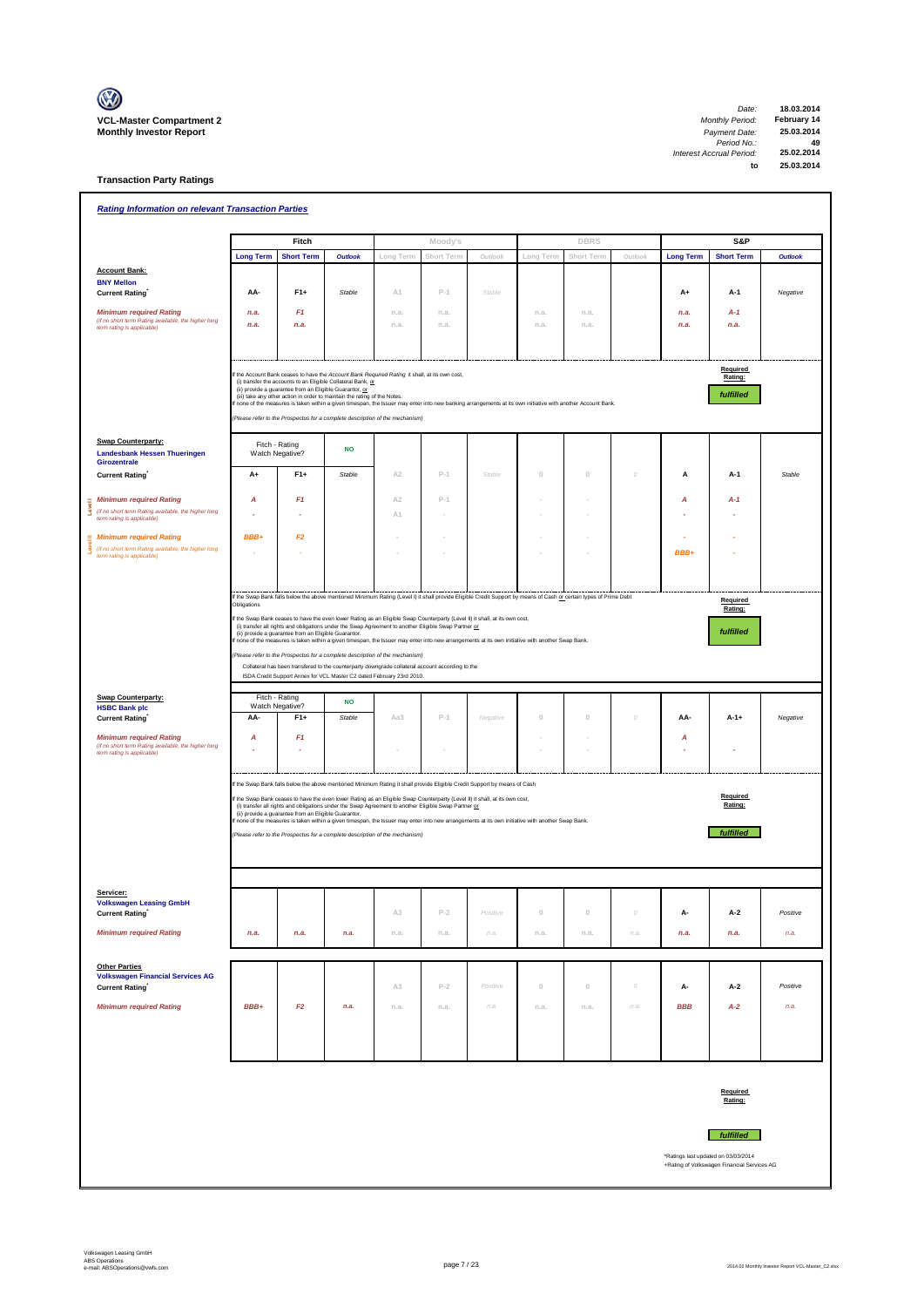| W<br><b>VCL-Master Compartment 2</b><br><b>Monthly Investor Report</b><br><b>Information regarding</b><br>the Notes (I) |                                                        |                           |                           | <b>Monthly Period:</b><br>Payment Date:<br>Period No.:<br>Interest Accrual Period:<br>$(=$<br>Base Interest Rate (1-Month Euribor): | Date:<br>18.03.2014<br>February 14<br>25.03.2014<br>49<br>25.02.2014<br>25.03.2014<br>to<br>28<br>days)<br>$\rightarrow$<br>0,2220% |
|-------------------------------------------------------------------------------------------------------------------------|--------------------------------------------------------|---------------------------|---------------------------|-------------------------------------------------------------------------------------------------------------------------------------|-------------------------------------------------------------------------------------------------------------------------------------|
| <b>Rating Details (Fitch/S&amp;P)</b>                                                                                   | Class A-1                                              | Class A-2                 | Class A-3                 | Class A-4                                                                                                                           | Class A-5                                                                                                                           |
| Rating at Issue Date<br>Fitch<br>Standard & Poors                                                                       | AAA (sf)<br>AAA (sf)                                   | AAA (sf)<br>AAA (sf)      | AAA (sf)<br>AAA (sf)      | AAA (sf)<br>AAA (sf)                                                                                                                | AAA (sf)<br>AAA (sf)                                                                                                                |
| <b>Current Rating</b><br>Fitch<br>Standard & Poors                                                                      | AAA (sf)<br>AAA (sf)                                   | AAA (sf)<br>AAA (sf)      | AAA (sf)<br>AAA (sf)      | AAA (sf)<br>AAA (sf)                                                                                                                | AAA (sf)<br>AAA (sf)                                                                                                                |
| <b>Information on Notes</b>                                                                                             |                                                        |                           |                           |                                                                                                                                     |                                                                                                                                     |
| <b>ISIN</b>                                                                                                             | Class A-1<br>XS0487713512                              | Class A-1<br>XS0487714247 | Class A-3<br>XS0487714320 | Class A-4<br>XS0487714593                                                                                                           | Class A-5<br>XS0908771354                                                                                                           |
| Common Code                                                                                                             | 048771351                                              | 48771424                  | 048771432                 | 48771459                                                                                                                            | 90877135                                                                                                                            |
| <b>Nominal Amount</b>                                                                                                   | € 100.000                                              | € 100.000                 | € 100.000                 | € 100.000                                                                                                                           | € 100.000                                                                                                                           |
| <b>Information on Interest</b><br><b>Scheduled Repayment</b><br>Date as of Cut-Off<br>Date:                             | <b>Class A-Series</b><br>Payment Date in December 2013 |                           |                           |                                                                                                                                     |                                                                                                                                     |
| Legal Maturity Date:                                                                                                    | Payment Date in September 2020                         |                           |                           |                                                                                                                                     |                                                                                                                                     |
| Spread/ Margin                                                                                                          | 55 bps                                                 | 55 bps                    | $115$ bps                 | 55 bps                                                                                                                              | 55 bps                                                                                                                              |
| <b>Index Rate</b>                                                                                                       | 1-Month-Euribor                                        | 1-Month-Euribor           | 1-Month-Euribor           | 1-Month-Euribor                                                                                                                     | 1-Month-Euribor                                                                                                                     |
| Fixed/Floating                                                                                                          | floating                                               | floating                  | floating                  | floating                                                                                                                            | floating                                                                                                                            |
| <b>Current Coupon</b>                                                                                                   | 1-M-Euribor + 55 bps                                   | 1-M-Euribor + 55 bps      | 1-M-Euribor + 115 bps     | 1-M-Euribor + 55 bps                                                                                                                | 1-M-Euribor + 55 bps                                                                                                                |
| Day Count Convention                                                                                                    | actual/360                                             | actual/360                | actual/360                | actual/360                                                                                                                          | actual/360                                                                                                                          |
| <b>Clean-Up Call</b>                                                                                                    |                                                        |                           |                           |                                                                                                                                     |                                                                                                                                     |

Volkswagen Leasing GmbH will have the right at its option to exercise a "Clean-Up Call" and to repurchase the Expectancy Rights from VCL-Master S.A., acting with respect to its Compartment 2, at any time when the sum of the Discounted Expectancy Rights Balances for all lease contracts is less than 10% of the sum of the Initial Discounted Expectancy Rights Balances for all lease contracts at any point in time during the life of the transaction, provided that all payment obligations under the Notes will be thereby fulfilled.

 $\sim$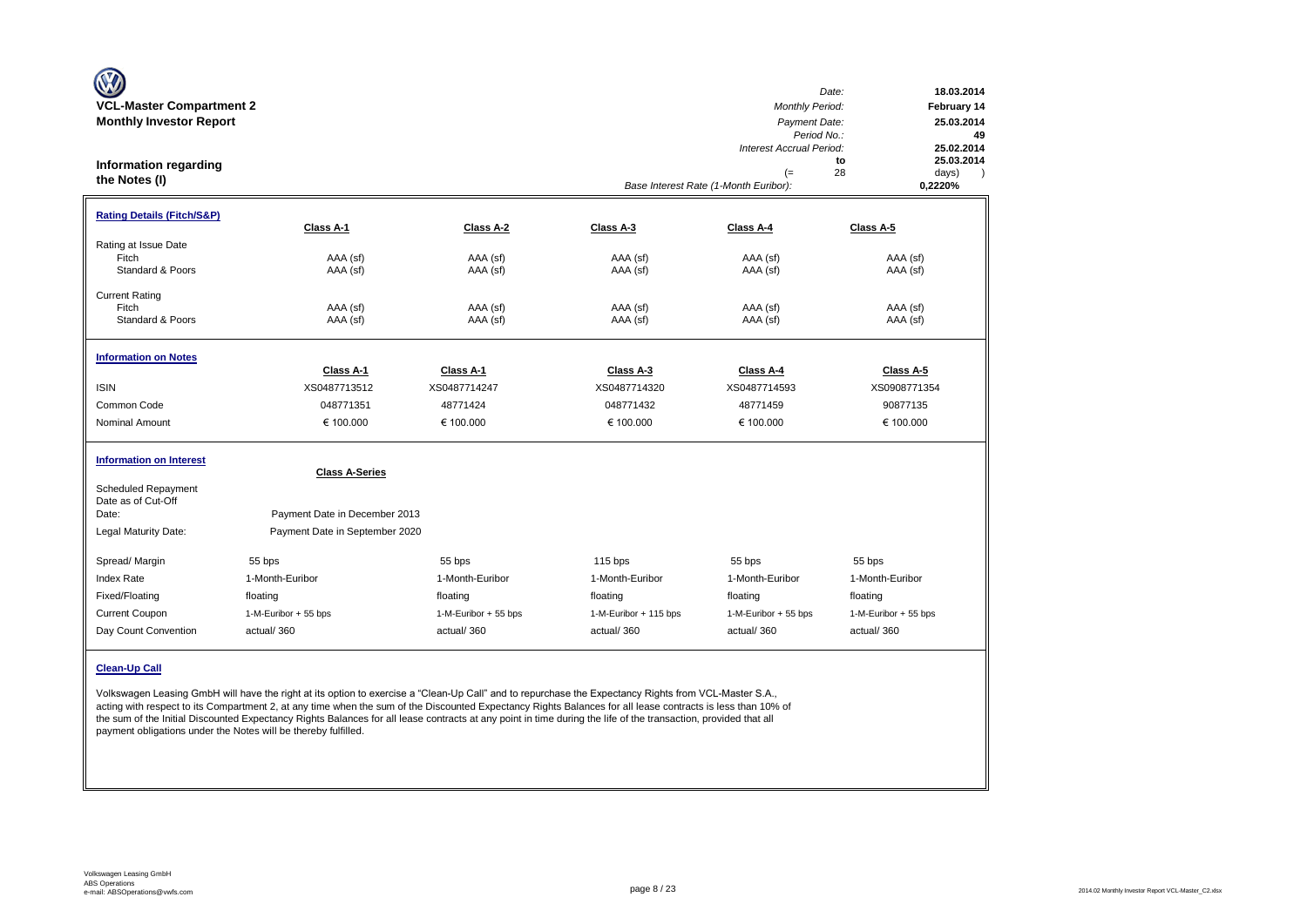| $\mathbb{C}$                    | Date:                  | 18.03.2014         |
|---------------------------------|------------------------|--------------------|
| <b>VCL-Master Compartment 2</b> | <b>Monthly Period:</b> | <b>February 14</b> |
| <b>Monthly Investor Report</b>  | Payment Date:          | 25.03.2014         |

### **Information regarding the Notes (II)**

| <b>Note Balance</b>                                                                                                                                       |        |                  |        |                 |        |                 |   |                                                                   |        |                  |
|-----------------------------------------------------------------------------------------------------------------------------------------------------------|--------|------------------|--------|-----------------|--------|-----------------|---|-------------------------------------------------------------------|--------|------------------|
| Initial Note Balance (at Poolcut)                                                                                                                         | €      | Class A-1        |        | Class A-2       |        | Class A-3       |   | Class A-4                                                         |        | Class A-5        |
| <b>During Revolving Period</b>                                                                                                                            |        |                  |        |                 |        |                 |   |                                                                   |        |                  |
| Note Balance Beginn of Period                                                                                                                             | €      | 75.000.000,00 €  |        |                 |        |                 |   | $50.000.000,00$ € 18.873.115,00 € 328.900.000,00 € 200.000.000,00 |        |                  |
| Overcollateralisation Amount before Top-Up<br>(all Class A Notes)                                                                                         |        | € 592.570.690,87 |        |                 |        |                 |   |                                                                   |        |                  |
| <b>Targeted Overcollateralisation Amount</b>                                                                                                              |        | € 646.389.855,59 |        |                 |        |                 |   |                                                                   |        |                  |
| Available Top-Up Amount                                                                                                                                   | €      | 53.132.431,27    |        |                 |        |                 |   |                                                                   |        |                  |
| (all Funds in the Accumulation Account)<br><b>Targeted Additional Purchase Amount</b>                                                                     | €      |                  |        |                 |        |                 |   |                                                                   |        |                  |
| (incl. 7% additional OC)                                                                                                                                  |        |                  |        |                 |        |                 |   |                                                                   |        |                  |
| <b>Additional Purchase Amount</b>                                                                                                                         | €      |                  |        |                 |        |                 |   |                                                                   |        |                  |
| Overcollateralisation Amount after Top-Up                                                                                                                 |        | € 592.570.690,87 |        |                 |        |                 |   |                                                                   |        |                  |
| Note Decrease per Series from Redemption                                                                                                                  | €      |                  | €      |                 | €      | 1.063.710,00 €  |   |                                                                   | €      |                  |
| Note Decrease per Note from Redemption                                                                                                                    | €      | $\overline{a}$   | €      |                 | €      | $(2.127, 42)$ € |   |                                                                   | €      |                  |
| Note Increase from Tap-Up<br><b>Note Balance End of Period</b>                                                                                            | €<br>€ | 75.000.000,00    | €<br>€ | 50.000.000,00   | €<br>€ | 17.809.405,00   | € | € 328.900.000,00                                                  | €      | € 200.000.000,00 |
|                                                                                                                                                           |        |                  |        |                 |        |                 |   |                                                                   |        |                  |
| <b>After Revolving Period</b>                                                                                                                             |        | Class A-1        |        | Class A-2       |        | Class A-3       |   | Class A-4                                                         |        | Class A-5        |
| Note Balance as of the Beginning of the<br>Period                                                                                                         | €      | 75.000.000,00 €  |        | 50.000.000,00 € |        |                 |   | 18.873.115,00 € 328.900.000,00 € 200.000.000,00                   |        |                  |
| Unallocated Redemption Amount                                                                                                                             | €      |                  |        |                 |        |                 |   |                                                                   |        |                  |
| of the previous Period                                                                                                                                    | €      |                  |        |                 |        |                 |   |                                                                   |        |                  |
| <b>Available Redemption Amount</b><br>for the Reporting Period                                                                                            |        |                  |        |                 |        |                 |   |                                                                   |        |                  |
| <b>Total Available Redemption Amount</b>                                                                                                                  | €      |                  |        |                 |        |                 |   |                                                                   |        |                  |
| Redemption Amount per Note                                                                                                                                | €      |                  | €      |                 | €      | $(2.127, 42)$ € |   |                                                                   | €      |                  |
| Redemption Amount per Class                                                                                                                               | €      |                  | €      |                 | €      | 1.063.710,00    | € |                                                                   | €      |                  |
| Unallocated Redemption Amount from<br>current Period                                                                                                      | €      |                  | €      |                 | €      | 1.04            | € |                                                                   | €<br>€ |                  |
| Note Balance as of the End of the Period                                                                                                                  | €      | 75.000.000,00 €  |        |                 |        |                 |   | 50.000.000,00 € 17.809.405,00 € 328.900.000,00 € 200.000.000,00   |        |                  |
|                                                                                                                                                           |        |                  |        |                 |        |                 |   |                                                                   |        |                  |
| Payments to Investors - per EUR 100.000<br>denomination                                                                                                   |        | Class A-1        |        | Class A-2       |        | Class A-3       |   | Class A-4                                                         |        | Class A-5        |
| Interest (1-M-Euribor + Spread A Note)                                                                                                                    | €      | 45.033,33 €      |        | 30.022,22       | €      | 20.139,71 €     |   | 197.486,18 €                                                      |        | 120.088,89       |
| Redemption                                                                                                                                                | €<br>€ |                  | €      |                 | €      | 1.063.710,00 €  |   |                                                                   | €      |                  |
| Remaining Principal Amount                                                                                                                                |        | 100.000,00 €     |        | 100.000,00 €    |        | 35.618,81 €     |   | 100.000,00 €                                                      |        | 100.000,00       |
| Note Factor                                                                                                                                               |        | 1,000000         |        | 1.000000        |        | 0,356188        |   | 1,000000                                                          |        | 1,000000         |
| <b>Unpaid Interest</b>                                                                                                                                    |        | Class A-1        |        | Class A-2       |        | Class A-3       |   | Class A-4                                                         |        | Class A-5        |
| Unpaid Interest of Reporting Period                                                                                                                       | €      |                  | €      |                 | €      |                 | € |                                                                   | €      |                  |
| <b>Cumulative Unpaid Interest</b>                                                                                                                         | €      |                  | €      |                 | €      |                 | € |                                                                   | €      |                  |
| Overcollateralisation<br><b>Total Class A</b>                                                                                                             |        | Class A-1        |        | Class A-2       |        | Class A-3       |   | Class A-4                                                         |        | Class A-x        |
| Initial OC Percentage at Poolcut<br><b>Current OC Percentage</b><br>51,030%<br><b>Target OC Percentage</b><br>49%/52%<br>(during/ after Revolving Period) |        | 51,030%          |        | 51,030%         |        | 51,030%         |   | 51,030%                                                           |        | 51,030%          |

*No.*: 49<br> *to* 25.02.2014<br> **to** 25.03.2014<br>
28 days

*Period No.:* **49**

(= 28 days)<br>Rate (1-Month Euribor): **0,2220%** 

*Interest Accrual Period:* **25.02.2014**

*Base Interest Rate (1-Month Euribor):* **0,2220%**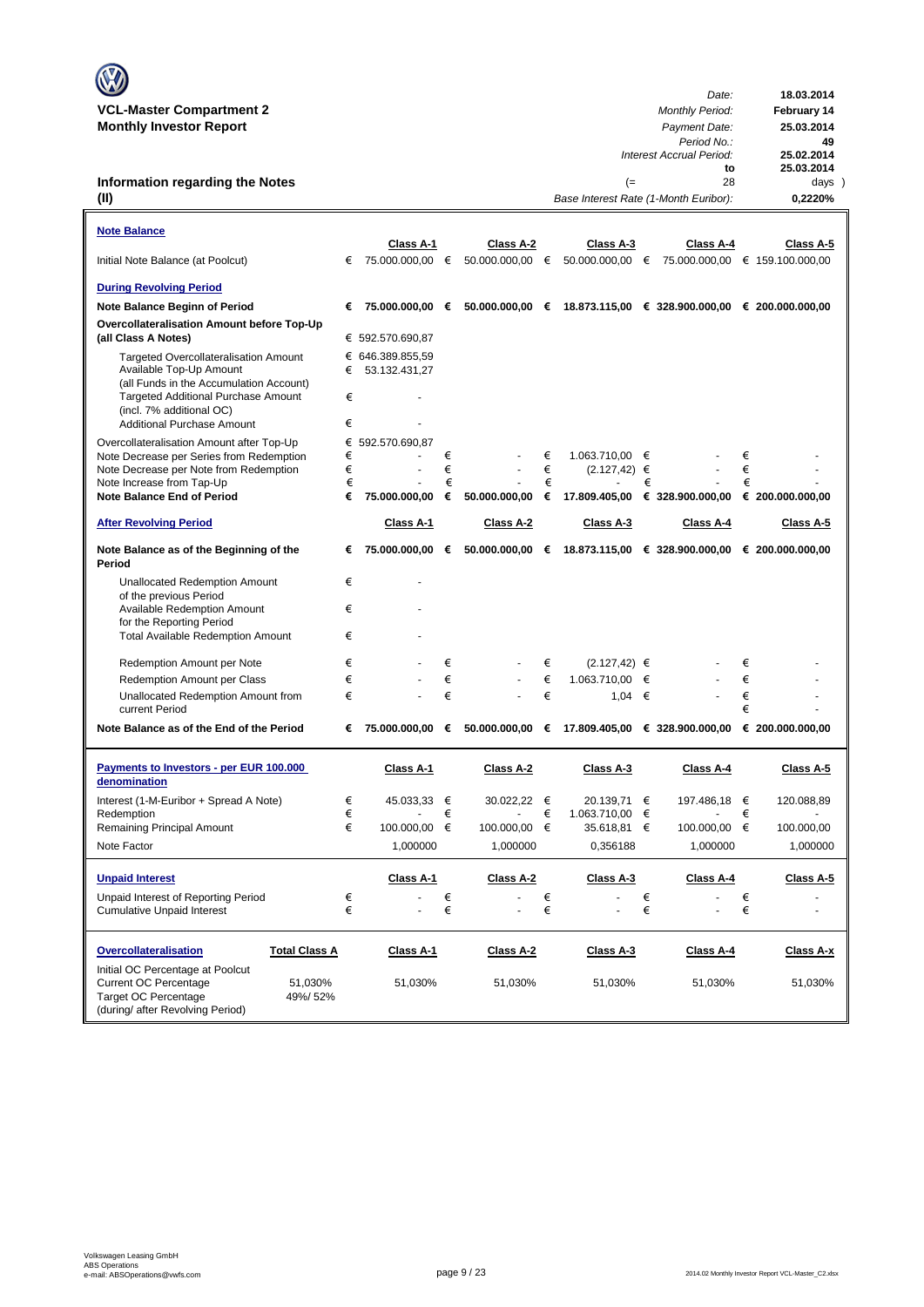

**Credit Enhancement**

*Date: Period No.: Interest Accrual Period:* **to 25.02.2014 25.03.2014 18.03.2014 25.03.2014 February 14**

(= 28 days ) **0,2220%**

**49**

## *Base Interest Rate (1-Month Euribor):*

| <b>Cash Collateral Account (CCA)</b>                                                                                |                                                  |
|---------------------------------------------------------------------------------------------------------------------|--------------------------------------------------|
| <b>Initial Balance at Poolcut</b><br><b>Thereof General Cash Reserve</b><br>Thereof German Trade Tax Risk Reserve   | 12.950.000,00 €<br>12.950.000,00 €<br>$0.00 \in$ |
| <b>Targeted Balance (Floor)</b><br>Thereof General Cash Reserve<br>Thereof German Trade Tax Risk Reserve            | 8.746.050,50 €<br>8.746.050,50 €<br>$0.00 \in$   |
| Balance as of the Beginning of the Period                                                                           | 29.096.981,14 €                                  |
| <b>Payment from CCA/ Payment to CCA</b>                                                                             | $-33.182,57 \in$ /<br>$0,00 \in$                 |
| Balance as of the End of the Period<br><b>Thereof General Cash Reserve</b><br>Thereof German Trade Tax Risk Reserve | 29.063.798,57 €<br>29.063.798,57 €<br>$0,00 \in$ |
| <b>General Cash Collateral Account</b>                                                                              |                                                  |
| percentage of Current Note Balance<br>percentage of Initial Note Balance                                            | 4,33%<br>5,18%                                   |
|                                                                                                                     |                                                  |

## **Set-Off Risk**

No set-off risk is applicable in this transaction.

**. . . .** Trigger Level 1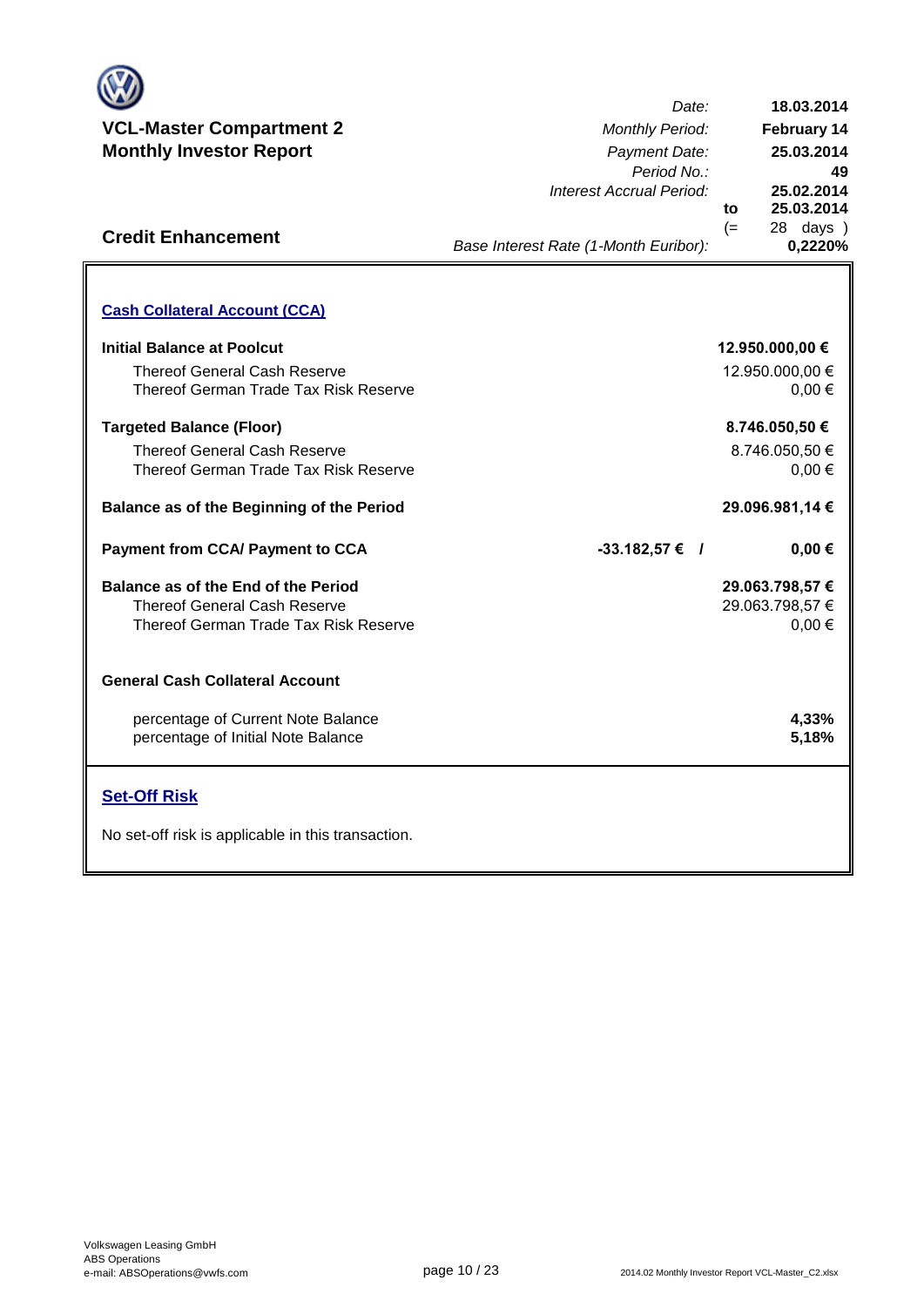

*Date: Period No.: Interest Accrual Period:* **to**  $(= 28 \text{ days})$ <br> $0.2220\%$ **25.03.2014 18.03.2014 February 14 25.03.2014 49 25.02.2014**

*Base Interest Rate (1-Month Euribor):* **Waterfall 0,2220%**

| <b>Waterfall</b>                                                  |                                                                                                  |                 |                                                                                          |                    |
|-------------------------------------------------------------------|--------------------------------------------------------------------------------------------------|-----------------|------------------------------------------------------------------------------------------|--------------------|
| Available Collection Amount of the Period incl. Net Swap Receipts | 10.857.054,29 €                                                                                  |                 |                                                                                          |                    |
| Remaining Amount from Previous Period                             | 4,00 €                                                                                           | 10.857.058,29 € |                                                                                          |                    |
| Earnings from Accumulation Account deposits                       |                                                                                                  |                 | 0,00€                                                                                    | 10.857.058,29 €    |
| <b>Available Distribution Amount</b>                              |                                                                                                  |                 |                                                                                          | 10.857.058,29 €    |
| Taxes/Fees                                                        |                                                                                                  | less            | $-1.068.453,17€$                                                                         | $9.788.605,12 \in$ |
| <b>Net Swap Payments Class A</b>                                  |                                                                                                  | less / plus     | -144.950,38 €                                                                            | 9.643.654,74 €     |
|                                                                   | <b>Class A-1</b><br><b>Class A-2</b><br><b>Class A-3</b><br><b>Class A-4</b><br>Class A-5        |                 | -14.966,67 €<br>-9.977,78€<br>-14.461,00 €<br>$-65.633,82 \in$<br>-39.911,11 €           |                    |
| <b>Interest Class A</b>                                           |                                                                                                  | less            | -412.770,33 €                                                                            | 9.230.884,41€      |
|                                                                   | <b>Class A-1</b><br><b>Class A-2</b><br>Class A-3<br><b>Class A-4</b><br><b>Class A-5</b>        |                 | $-45.033,33 \in$<br>$-30.022,22 \in$<br>$-20.139,71 \in$<br>-197.486,18€<br>-120.088,89€ |                    |
| Payment to Cash Collateral Account                                |                                                                                                  | less            | $0,00 \in$                                                                               | 9.230.884,41 €     |
| German Trade Tax                                                  |                                                                                                  | less            | $0,00$ €                                                                                 | 9.230.884,41 €     |
| Payments to the Accumulation Account                              |                                                                                                  | less            | $0,00$ €                                                                                 | 9.230.884,41 €     |
| <b>Redemption Class A</b>                                         |                                                                                                  | less            | $-1.063.710,00$ €                                                                        | 8.167.174,41€      |
|                                                                   | <b>Class A-1</b><br><b>Class A-2</b><br><b>Class A-3</b><br><b>Class A-4</b><br><b>Class A-5</b> |                 | $0,00 \in$<br>$0,00 \in$<br>$-1.063.710,00 \in$<br>$0,00 \in$<br>$0,00 \in$              |                    |
| Remaining Amout Due to Rounding                                   |                                                                                                  | less            | $-1,04 \in$                                                                              | 8.167.173,37 €     |
| Other Payments to Swap Counterparties                             |                                                                                                  | less            | $0,00 \in$                                                                               | 8.167.173,37 €     |
| <b>Payment to VWL</b>                                             |                                                                                                  | less            | $-8.167.173,37 \in$                                                                      | $0,00 \in$         |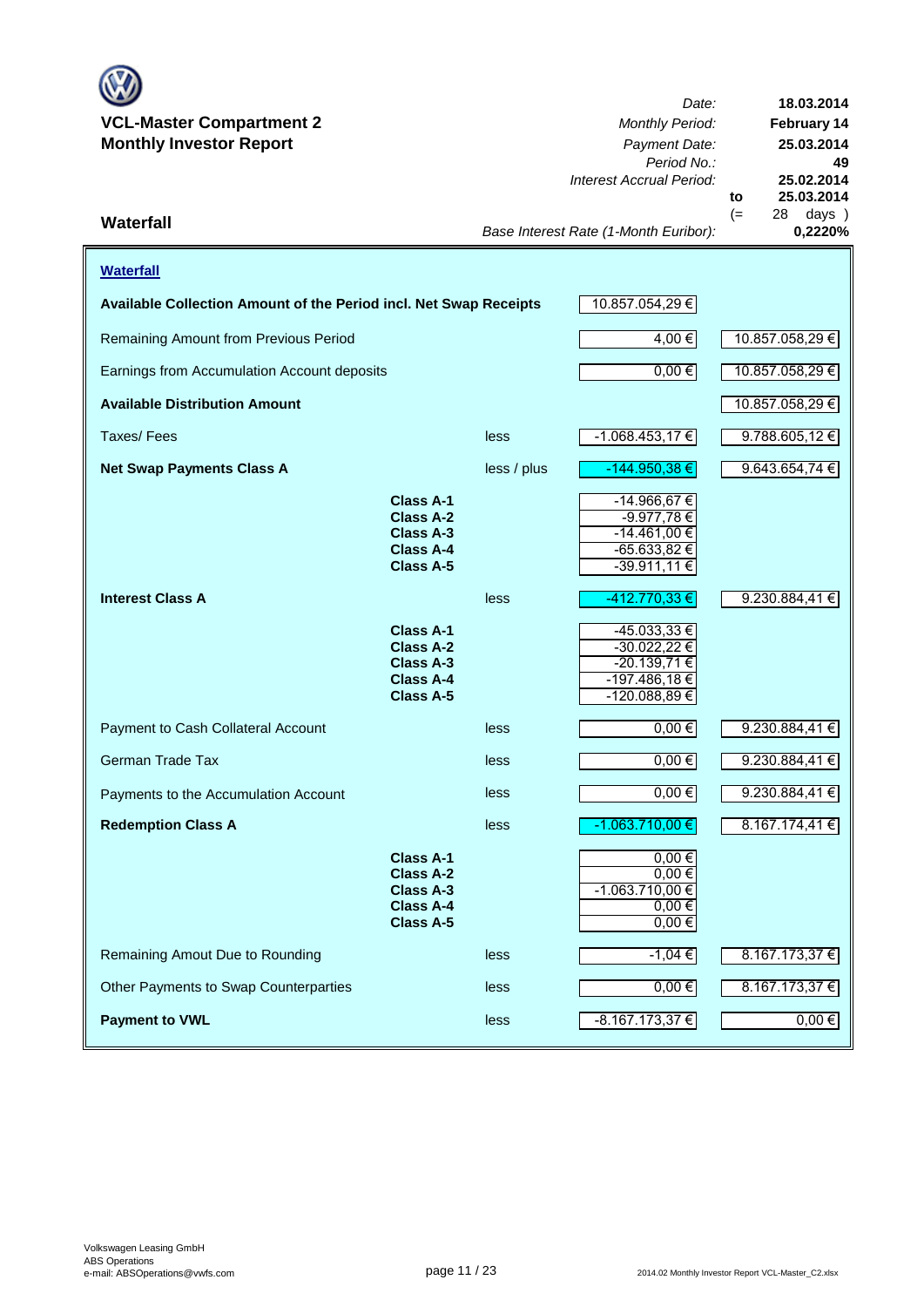

*Date: Period No.: Interest Accrual Period:* **to** (= 28 days ) **18.03.2014 February 14 25.03.2014 49 25.02.2014 25.03.2014**

**(Expected) Amortisation Profile 0,2220%**

*Base Interest Rate (1-Month Euribor):*

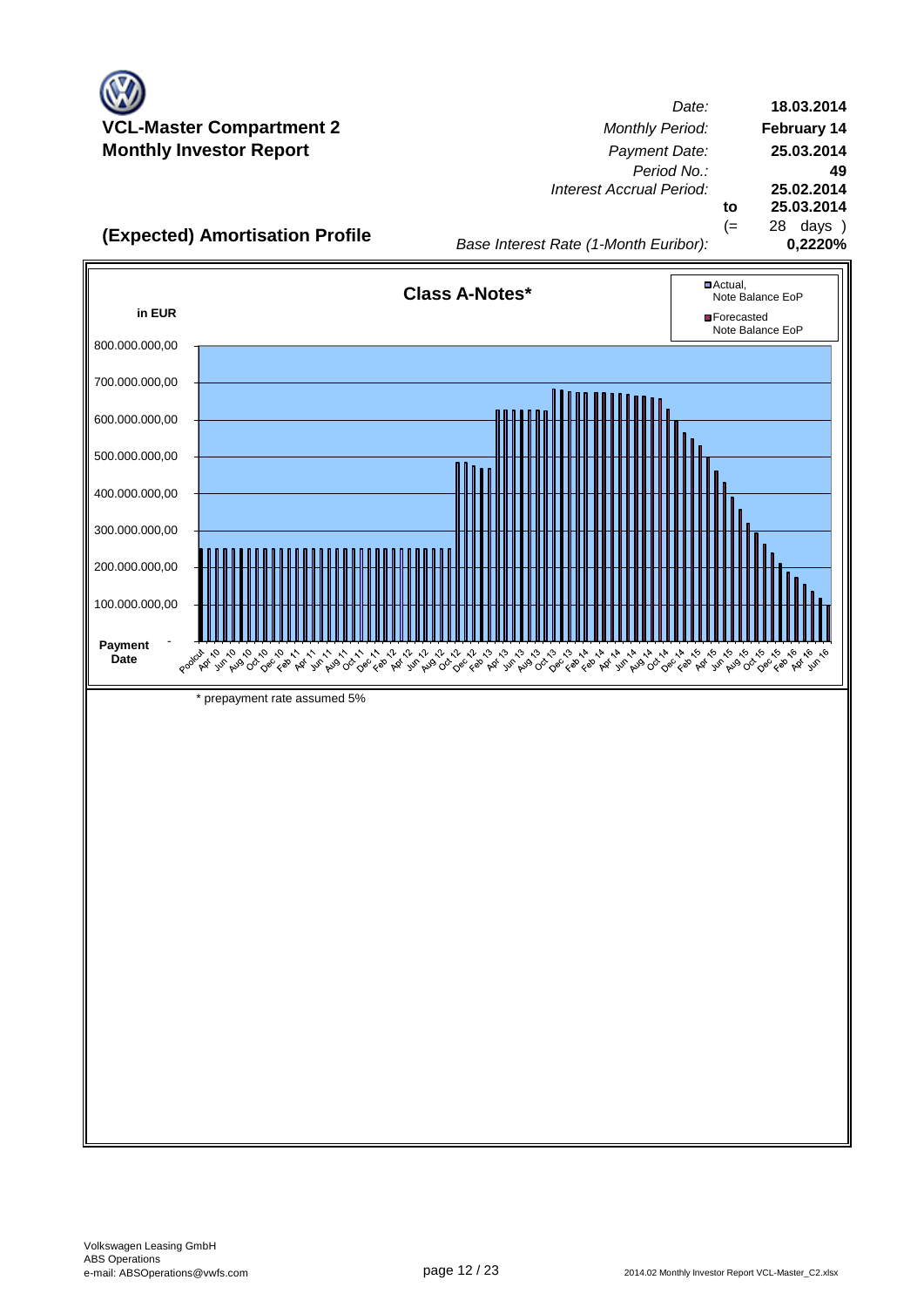

**Run Out Schedule**

*Date: Period No.: Interest Accrual Period:*

**18.03.2014 Februar 14 to 25.03.2014 25.02.2014 0,2220% 49 25.03.2014** (= 28 days)

*Base Interest Rate (1-Month Euribor):*

|                          | at the End of the current Monthly Period |                                                                                 |                                  |                             | at the End of the current Monthly Period |                                                                               |                              |  |  |  |
|--------------------------|------------------------------------------|---------------------------------------------------------------------------------|----------------------------------|-----------------------------|------------------------------------------|-------------------------------------------------------------------------------|------------------------------|--|--|--|
| <b>Monthly</b><br>Period | <b>Monthly Maturity</b>                  | Outst. Disc. Exp.<br><b>Rights Funding</b><br><b>Amount at Maturity</b><br>Date | Interest                         | Remaing<br>Term in<br>Month | Monthly<br><b>Maturity</b>               | <b>Current Outst.</b><br>Disc. Exp.<br><b>Rights Funding</b><br><b>Amount</b> | Interest                     |  |  |  |
| 02.2014                  | 1.404.452.550,95                         | 1.261.718.856,80                                                                | 142.733.694,15                   |                             |                                          |                                                                               |                              |  |  |  |
| 03.2014                  | 1.390.652.299,68                         | 1.248.040.399.40                                                                | 142.611.900,28                   | $\mathbf{1}$                | 13.800.251,27                            | 13.678.457,40                                                                 | 121.793,87                   |  |  |  |
| 04.2014                  | 1.377.875.253,62                         | 1.235.438.720,99                                                                | 142.436.532,63                   | $\overline{2}$              | 12.777.046,06                            | 12.601.678,41                                                                 | 175.367,65                   |  |  |  |
| 05.2014                  | 1.358.441.986,77                         | 1.216.385.184,18                                                                | 142.056.802,59                   | 3                           | 19.433.266,85                            | 19.053.536,81                                                                 | 379.730,04                   |  |  |  |
| 06.2014<br>07.2014       | 1.342.898.191,56                         | 1.201.235.507,81                                                                | 141.662.683,75                   | $\overline{4}$              | 15.543.795,21                            | 15.149.676,37                                                                 | 394.118,84                   |  |  |  |
| 08.2014                  | 1.326.154.567,58<br>1.304.585.304.76     | 1.185.011.344,95<br>1.164.222.743,19                                            | 141.143.222,63<br>140.362.561,57 | 5<br>6                      | 16.743.623,98<br>21.569.262,82           | 16.224.162,86<br>20.788.601.76                                                | 519.461,12<br>780.661,06     |  |  |  |
| 09.2014                  | 1.280.177.262,97                         | 1.140.835.962.08                                                                | 139.341.300,89                   | $\overline{7}$              | 24.408.041,79                            | 23.386.781,11                                                                 | 1.021.260,68                 |  |  |  |
| 10.2014                  | 1.251.373.139,63                         | 1.113.388.406,78                                                                | 137.984.732.85                   | 8                           | 28.804.123,34                            | 27.447.555,30                                                                 | 1.356.568,04                 |  |  |  |
| 11.2014                  | 1.217.058.406,05                         | 1.080.878.694,36                                                                | 136.179.711,69                   | 9                           | 34.314.733,58                            | 32.509.712,42                                                                 | 1.805.021,16                 |  |  |  |
| 12.2014                  | 1.187.995.911,17                         | 1.053.486.165,67                                                                | 134.509.745,50                   | 10                          | 29.062.494,88                            | 27.392.528,69                                                                 | 1.669.966,19                 |  |  |  |
| 01.2015                  | 1.152.506.543,27                         | 1.020.250.372,85                                                                | 132.256.170,42                   | 11                          | 35.489.367,90                            | 33.235.792,82                                                                 | 2.253.575,08                 |  |  |  |
| 02.2015                  | 1.085.536.989,83                         | 957.883.126,90                                                                  | 127.653.862,93                   | 12                          | 66.969.553,44                            | 62.367.245,95                                                                 | 4.602.307,49                 |  |  |  |
| 03.2015                  | 1.006.352.491,08                         | 884.553.784,58                                                                  | 121.798.706,50                   | 13                          | 79.184.498,75                            | 73.329.342,32                                                                 | 5.855.156,43                 |  |  |  |
| 04.2015                  | 936.182.207,01                           | 819.915.221,78                                                                  | 116.266.985,23                   | 14                          | 70.170.284,07                            | 64.638.562,80                                                                 | 5.531.721,27                 |  |  |  |
| 05.2015                  | 849.977.441,85                           | 740.972.296,30                                                                  | 109.005.145,55                   | 15                          | 86.204.765,16                            | 78.942.925,48                                                                 | 7.261.839,68                 |  |  |  |
| 06.2015                  | 776.272.019,67                           | 673.867.905,78                                                                  | 102.404.113,89                   | 16                          | 73.705.422,18                            | 67.104.390,52                                                                 | 6.601.031,66                 |  |  |  |
| 07.2015                  | 693.633.248.47                           | 599.047.776,32                                                                  | 94.585.472,15                    | 17                          | 82.638.771,20                            | 74.820.129,46                                                                 | 7.818.641,74                 |  |  |  |
| 08.2015                  | 634.693.115,70                           | 545.980.432,73                                                                  | 88.712.682,97                    | 18                          | 58.940.132,77                            | 53.067.343,59                                                                 | 5.872.789,18                 |  |  |  |
| 09.2015<br>10.2015       | 569.275.974.30                           | 487.426.200,56                                                                  | 81.849.773,74                    | 19                          | 65.417.141,40                            | 58.554.232,17                                                                 | 6.862.909,23                 |  |  |  |
| 11.2015                  | 516.518.345,07<br>458.919.731,18         | 440.476.982,38<br>389.499.368.06                                                | 76.041.362,69<br>69.420.363,12   | 20<br>21                    | 52.757.629,23<br>57.598.613,89           | 46.949.218,18<br>50.977.614,32                                                | 5.808.411,05<br>6.620.999,57 |  |  |  |
| 12.2015                  | 414.258.031,86                           | 350.166.836,90                                                                  | 64.091.194,96                    | 22                          | 44.661.699,32                            | 39.332.531,16                                                                 | 5.329.168,16                 |  |  |  |
| 01.2016                  | 388.045.503,84                           | 327.235.498,24                                                                  | 60.810.005,60                    | 23                          | 26.212.528,02                            | 22.931.338,66                                                                 | 3.281.189,36                 |  |  |  |
| 02.2016                  | 351.971.272,35                           | 295.854.084,03                                                                  | 56.117.188,32                    | 24                          | 36.074.231,49                            | 31.381.414,21                                                                 | 4.692.817,28                 |  |  |  |
| 03.2016                  | 314.421.926,46                           | 263.376.364,03                                                                  | 51.045.562,43                    | 25                          | 37.549.345,89                            | 32.477.720,00                                                                 | 5.071.625,89                 |  |  |  |
| 04.2016                  | 277.405.297,69                           | 231.523.461,30                                                                  | 45.881.836,39                    | 26                          | 37.016.628,77                            | 31.852.902,73                                                                 | 5.163.726,04                 |  |  |  |
| 05.2016                  | 231.937.515,85                           | 192.633.712,42                                                                  | 39.303.803,43                    | 27                          | 45.467.781,84                            | 38.889.748,88                                                                 | 6.578.032,96                 |  |  |  |
| 06.2016                  | 193.072.127,36                           | 159.581.679,02                                                                  | 33.490.448,34                    | 28                          | 38.865.388,49                            | 33.052.033,40                                                                 | 5.813.355,09                 |  |  |  |
| 07.2016                  | 152.858.769,48                           | 125.573.123,64                                                                  | 27.285.645,84                    | 29                          | 40.213.357,88                            | 34.008.555,38                                                                 | 6.204.802,50                 |  |  |  |
| 08.2016                  | 130.617.710,58                           | 106.870.080,60                                                                  | 23.747.629,98                    | 30                          | 22.241.058,90                            | 18.703.043,04                                                                 | 3.538.015,86                 |  |  |  |
| 09.2016                  | 104.492.055,17                           | 85.027.284,35                                                                   | 19.464.770,82                    | 31                          | 26.125.655,41                            | 21.842.796,25                                                                 | 4.282.859,16                 |  |  |  |
| 10.2016                  | 82.890.564,71                            | 67.071.506,31                                                                   | 15.819.058,40                    | 32                          | 21.601.490,46                            | 17.955.778,04                                                                 | 3.645.712,42                 |  |  |  |
| 11.2016                  | 62.886.207,74                            | 50.533.712,28                                                                   | 12.352.495,46                    | 33                          | 20.004.356,97                            | 16.537.794,03                                                                 | 3.466.562,94                 |  |  |  |
| 12.2016                  | 49.437.853,95                            | 39.472.462,90                                                                   | 9.965.391,05                     | 34                          | 13.448.353,79                            | 11.061.249,38                                                                 | 2.387.104,41                 |  |  |  |
| 01.2017<br>02.2017       | 44.029.895,89<br>37.947.513,10           | 35.053.798,36<br>30.112.117,89                                                  | 8.976.097,53<br>7.835.395,21     | 35<br>36                    | 5.407.958,06<br>6.082.382,79             | 4.418.664,54<br>4.941.680,47                                                  | 989.293,52<br>1.140.702,32   |  |  |  |
| 03.2017                  | 32.018.265,60                            | 25.321.391,51                                                                   | 6.696.874,09                     | 37                          | 5.929.247,50                             | 4.790.726,38                                                                  | 1.138.521,12                 |  |  |  |
| 04.2017                  | 26.095.406,31                            | 20.561.765,84                                                                   | 5.533.640,47                     | 38                          | 5.922.859,29                             | 4.759.625,67                                                                  | 1.163.233,62                 |  |  |  |
| 05.2017                  | 19.514.004,19                            | 15.302.972,63                                                                   | 4.211.031,56                     | 39                          | 6.581.402,12                             | 5.258.793,21                                                                  | 1.322.608,91                 |  |  |  |
| 06.2017                  | 13.037.493,02                            | 10.157.789,03                                                                   | 2.879.703,99                     | 40                          | 6.476.511,17                             | 5.145.183,60                                                                  | 1.331.327,57                 |  |  |  |
| 07.2017                  | 8.054.679,41                             | 6.221.150,67                                                                    | 1.833.528,74                     | 41                          | 4.982.813.61                             | 3.936.638,36                                                                  | 1.046.175,25                 |  |  |  |
| 08.2017                  | 6.771.613,46                             | 5.213.203,96                                                                    | 1.558.409,50                     | 42                          | 1.283.065,95                             | 1.007.946,71                                                                  | 275.119,24                   |  |  |  |
| 09.2017                  | 5.033.143,76                             | 3.855.297,08                                                                    | 1.177.846,68                     | 43                          | 1.738.469,70                             | 1.357.906,88                                                                  | 380.562,82                   |  |  |  |
| 10.2017                  | 3.723.418,70                             | 2.838.588,71                                                                    | 884.829,99                       | 44                          | 1.309.725,06                             | 1.016.708,37                                                                  | 293.016,69                   |  |  |  |
| 11.2017                  | 2.444.232,09                             | 1.850.983,33                                                                    | 593.248,76                       | 45                          | 1.279.186,61                             | 987.605,38                                                                    | 291.581,23                   |  |  |  |
| 12.2017                  | 1.594.214,53                             | 1.197.698,79                                                                    | 396.515,74                       | 46                          | 850.017,56                               | 653.284,54                                                                    | 196.733,02                   |  |  |  |
| 01.2018                  | 1.318.738,59                             | 987.448,85                                                                      | 331.289,74                       | 47                          | 275.475,94                               | 210.249,94                                                                    | 65.226,00                    |  |  |  |
| 02.2018<br>03.2018       | 1.072.870,80<br>929.809.57               | 800.903,08<br>692.946,41                                                        | 271.967,72<br>236.863,16         | 48<br>49                    | 245.867,79<br>143.061,23                 | 186.545,77<br>107.956,67                                                      | 59.322,02                    |  |  |  |
| 04.2018                  | 684.368,20                               | 508.606,49                                                                      | 175.761,71                       | 50                          | 245.441,37                               | 184.339,92                                                                    | 35.104,56<br>61.101,45       |  |  |  |
| 05.2018                  | 357.128,19                               | 264.499,42                                                                      | 92.628,77                        | 51                          | 327.240,01                               | 244.107,07                                                                    | 83.132,94                    |  |  |  |
| 06.2018                  | 92.191,34                                | 68.014,55                                                                       | 24.176,79                        | 52                          | 264.936,85                               | 196.484,87                                                                    | 68.451,98                    |  |  |  |
| 07.2018                  |                                          |                                                                                 |                                  | 53                          | 92.191,34                                | 68.014,55                                                                     | 24.176,79                    |  |  |  |
| 08.2018                  | $\blacksquare$                           | $\blacksquare$                                                                  | $\blacksquare$                   | 54                          | $\overline{\phantom{a}}$                 |                                                                               |                              |  |  |  |
| 09.2018                  | $\sim$                                   | $\blacksquare$                                                                  | $\mathbf{r}$                     | 55                          | $\blacksquare$                           | $\overline{\phantom{a}}$                                                      | $\overline{\phantom{a}}$     |  |  |  |
| 10.2018                  | $\blacksquare$                           | $\overline{a}$                                                                  | $\overline{\phantom{a}}$         | 56                          | $\overline{\phantom{a}}$                 | $\overline{\phantom{a}}$                                                      |                              |  |  |  |
| 11.2018                  | $\mathbf{r}$                             | $\mathcal{L}_{\mathcal{A}}$                                                     | $\omega$                         | 57                          | $\blacksquare$                           | $\blacksquare$                                                                | $\overline{a}$               |  |  |  |
| 12.2018                  | $\blacksquare$                           | $\sim$                                                                          | $\blacksquare$                   | 58                          | $\overline{\phantom{a}}$                 | $\overline{\phantom{a}}$                                                      | $\overline{\phantom{a}}$     |  |  |  |
| 01.2019                  | $\blacksquare$                           | $\blacksquare$                                                                  | $\blacksquare$                   | 59                          | $\overline{\phantom{a}}$                 | $\overline{\phantom{a}}$                                                      | $\overline{\phantom{a}}$     |  |  |  |
| 02.2019                  | $\blacksquare$                           | $\overline{\phantom{a}}$                                                        | $\blacksquare$                   | 60                          | $\overline{\phantom{a}}$                 | $\overline{\phantom{a}}$                                                      | $\overline{\phantom{a}}$     |  |  |  |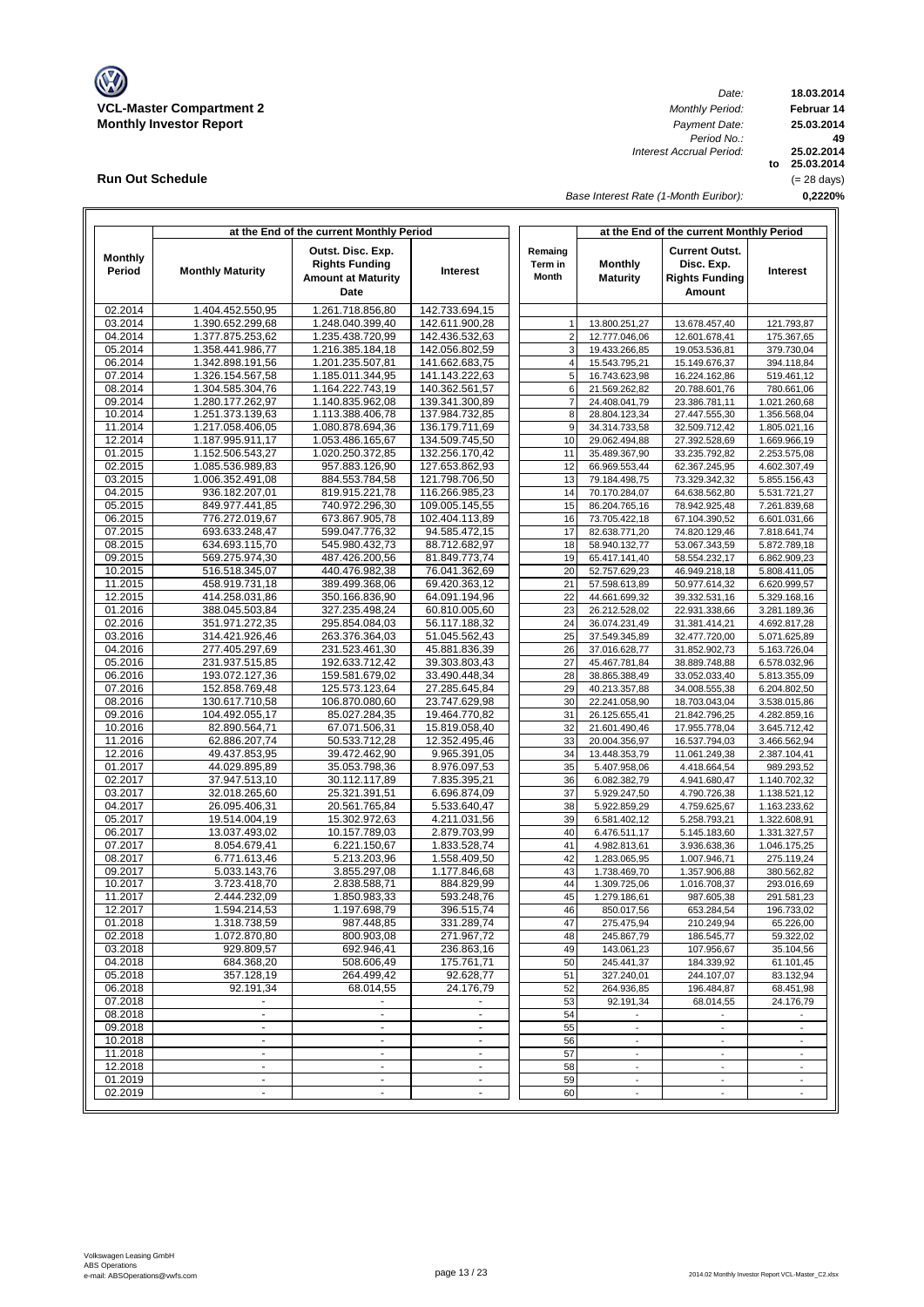| <b>OZ</b>                       |
|---------------------------------|
| <b>VCL-Master Compartment 2</b> |
| <b>Monthly Investor Report</b>  |

**Information Regarding the Expectancy Rights Pool -** 

| $\mathbf{w}$                     | Date:                    |    |    | 18.03.2014  |
|----------------------------------|--------------------------|----|----|-------------|
| <b>VCL-Master Compartment 2</b>  | <b>Monthly Period:</b>   |    |    | February 14 |
| <b>Monthly Investor Report</b>   | Payment Date:            |    |    | 25.03.2014  |
|                                  | Period No.:              |    |    | 49          |
|                                  | Interest Accrual Period: |    |    | 25.02.2014  |
| <b>Information Regarding the</b> |                          |    | to | 25.03.2014  |
| <b>Expectancy Rights Pool -</b>  |                          | (≕ | 28 | days )      |
| Outotonding Contracto            |                          |    |    |             |

### *Base Interest Rate (1-Month Euribor):* **Outstanding Contracts 0,2220%**

|                                           |                                                             |                            |                          | <b>Type of Vehicles</b> |                          |                       |                          |                               |                          |  |  |
|-------------------------------------------|-------------------------------------------------------------|----------------------------|--------------------------|-------------------------|--------------------------|-----------------------|--------------------------|-------------------------------|--------------------------|--|--|
| <b>Outstanding Expectancy Rights Pool</b> | <b>Reporting Period - Total</b>                             |                            |                          | <b>New Vehicles</b>     |                          | <b>Used Vehicles</b>  |                          | <b>Demonstration Vehicles</b> |                          |  |  |
|                                           |                                                             |                            | Outstanding              |                         | Outstanding              |                       | Outstanding              |                               | Outstanding              |  |  |
|                                           |                                                             | <b>Outstanding Nominal</b> | <b>Discounted</b>        |                         | Discounted               |                       | Discounted               |                               | Discounted               |  |  |
|                                           | No. of                                                      | <b>Expectancy Rights</b>   | <b>Expectancy Rights</b> | No. of                  | <b>Expectancy Rights</b> | No. of                | <b>Expectancy Rights</b> | No. of                        | <b>Expectancy Rights</b> |  |  |
|                                           | Contracts<br><b>Funding Amount</b><br><b>Funding Amount</b> |                            | <b>Contracts</b>         | <b>Funding Amount</b>   | <b>Contracts</b>         | <b>Funding Amount</b> | Contracts                | <b>Funding Amount</b>         |                          |  |  |
| Initial Balance at Poolcut                | 40.937                                                      | 524.154.129.71             | 431.057.042.44           | 37.861                  | 395.059.489.11           | 2.057                 | 22.320.167.68            | 1.019                         | 13.677.385,65            |  |  |
| Balance at the Beginning of the Period    | 106.327                                                     | .415.734.470.15<br>⊨       | € 1.265.343.805.87       | 101.564                 | .203.957.759.64          | 1.888                 | 24.241.683.72            | 2.875                         | 37.144.362.51            |  |  |
| Balance at the End of the Period - before |                                                             |                            |                          |                         |                          |                       |                          |                               |                          |  |  |
| origination of add. Expectancy Rights     | 105.436                                                     | .404.452.550.95            | € 1.261.718.856.80       | 100.732                 | .200.756.965.30<br>╘     | 1.856                 | 23.941.304.11            | 2.848                         | 37.020.587,39            |  |  |
| Top-Up of the Monthly Period              | $\sim$                                                      |                            |                          |                         |                          |                       |                          | $\overline{\phantom{0}}$      |                          |  |  |
| at the End of the Period                  | 105.436                                                     | 404.452.550.95             | € 1.261.718.856.80       | 100.732                 | .200.756.965.30<br>£.    | 1.856                 | 23.941.304.11            | 2.848                         | 37.020.587.39            |  |  |

|                                                                |                  |   |                            |   |                          |  | <b>Type of Vehicles</b> |                          |                       |                      |                          |               |                               |                   |                          |  |  |
|----------------------------------------------------------------|------------------|---|----------------------------|---|--------------------------|--|-------------------------|--------------------------|-----------------------|----------------------|--------------------------|---------------|-------------------------------|-------------------|--------------------------|--|--|
| Status of the Contracts at the End of the Period, after Top-Up |                  |   |                            |   |                          |  | <b>New Vehicles</b>     |                          |                       | <b>Used Vehicles</b> |                          |               | <b>Demonstration Vehicles</b> |                   |                          |  |  |
|                                                                |                  |   |                            |   | Outstanding              |  |                         |                          | Outstanding           |                      |                          | Outstanding   |                               |                   | Outstanding              |  |  |
|                                                                |                  |   | <b>Outstanding Nominal</b> |   | <b>Discounted</b>        |  |                         |                          | <b>Discounted</b>     |                      | <b>Discounted</b>        |               |                               | <b>Discounted</b> |                          |  |  |
|                                                                | No. of           |   | <b>Expectancy Rights</b>   |   | <b>Expectancy Rights</b> |  | No. of                  | <b>Expectancy Rights</b> |                       | No. of               | <b>Expectancy Rights</b> |               | No. of                        |                   | <b>Expectancy Rights</b> |  |  |
|                                                                | <b>Contracts</b> |   | <b>Funding Amount</b>      |   | <b>Funding Amount</b>    |  | Contracts               |                          | <b>Funding Amount</b> | <b>Contracts</b>     | <b>Funding Amount</b>    |               | Contracts                     |                   | <b>Funding Amount</b>    |  |  |
| Current                                                        | 103.178          |   | € 1.375.347.412,21         |   | 1.235.486.398,04         |  | 98.655                  |                          | € 1.176.852.718,37    | 1.768                |                          | 22.902.508,65 | 2.755                         |                   | 35.731.171,02            |  |  |
| Delinquent*                                                    | .836             |   | 23.848.412,74              |   | 21.476.814,87            |  | 1.683                   |                          | 19.481.284.94         | 72                   |                          | 849.330,92    | 81                            |                   | 1.146.199,01             |  |  |
| Terminated                                                     | 422              |   | 5.256.726,00               | € | 4.755.643.89             |  | 394                     |                          | 4.422.961,99          | 16                   |                          | 189.464,54    | $12 \overline{ }$             |                   | 143.217,36               |  |  |
| End of Term - Paid in Full                                     | 36.067           |   |                            |   |                          |  | 33.681                  |                          |                       | 1.611                |                          |               | 775                           |                   |                          |  |  |
| Early Settlement - Paid in Full                                | 9.259            |   |                            |   |                          |  | 8.138                   |                          |                       | 658                  |                          |               | 463                           |                   |                          |  |  |
|                                                                | 150.762          |   | € 1.404.452.550.95         |   | € 1.261.718.856.80       |  | 142.551                 |                          | € 1.200.756.965,30    | 4.125                |                          | 23.941.304,11 | 4.086                         |                   | 37.020.587,39            |  |  |
| *delinquent in terms of Instalments sold to Compartment 1      |                  |   |                            |   |                          |  |                         |                          |                       |                      |                          |               |                               |                   |                          |  |  |
|                                                                |                  |   |                            |   |                          |  |                         |                          |                       |                      |                          |               |                               |                   |                          |  |  |
|                                                                |                  |   | Poolcut                    |   | <b>Reporting Period</b>  |  |                         |                          |                       |                      |                          |               |                               |                   |                          |  |  |
| <b>Minimum</b> Remaining Term in months                        |                  |   |                            |   |                          |  |                         |                          |                       |                      |                          |               |                               |                   |                          |  |  |
| <b>Maximum</b> Remaining Term in months                        |                  |   | 60                         |   | 53                       |  |                         |                          |                       |                      |                          |               |                               |                   |                          |  |  |
|                                                                |                  |   | 33,65                      |   | 18,16                    |  |                         |                          |                       |                      |                          |               |                               |                   |                          |  |  |
| <b>Weighted Average Remaining Term in months</b>               |                  |   |                            |   |                          |  |                         |                          |                       |                      |                          |               |                               |                   |                          |  |  |
| Seasoning in months                                            |                  |   | 3,36                       |   | 21,40                    |  |                         |                          |                       |                      |                          |               |                               |                   |                          |  |  |
| <b>Average Discounted Balance per Contract</b>                 |                  | € | 10.529,77                  | € | 11.966,68                |  |                         |                          |                       |                      |                          |               |                               |                   |                          |  |  |
|                                                                |                  |   |                            |   |                          |  |                         |                          |                       |                      |                          |               |                               |                   |                          |  |  |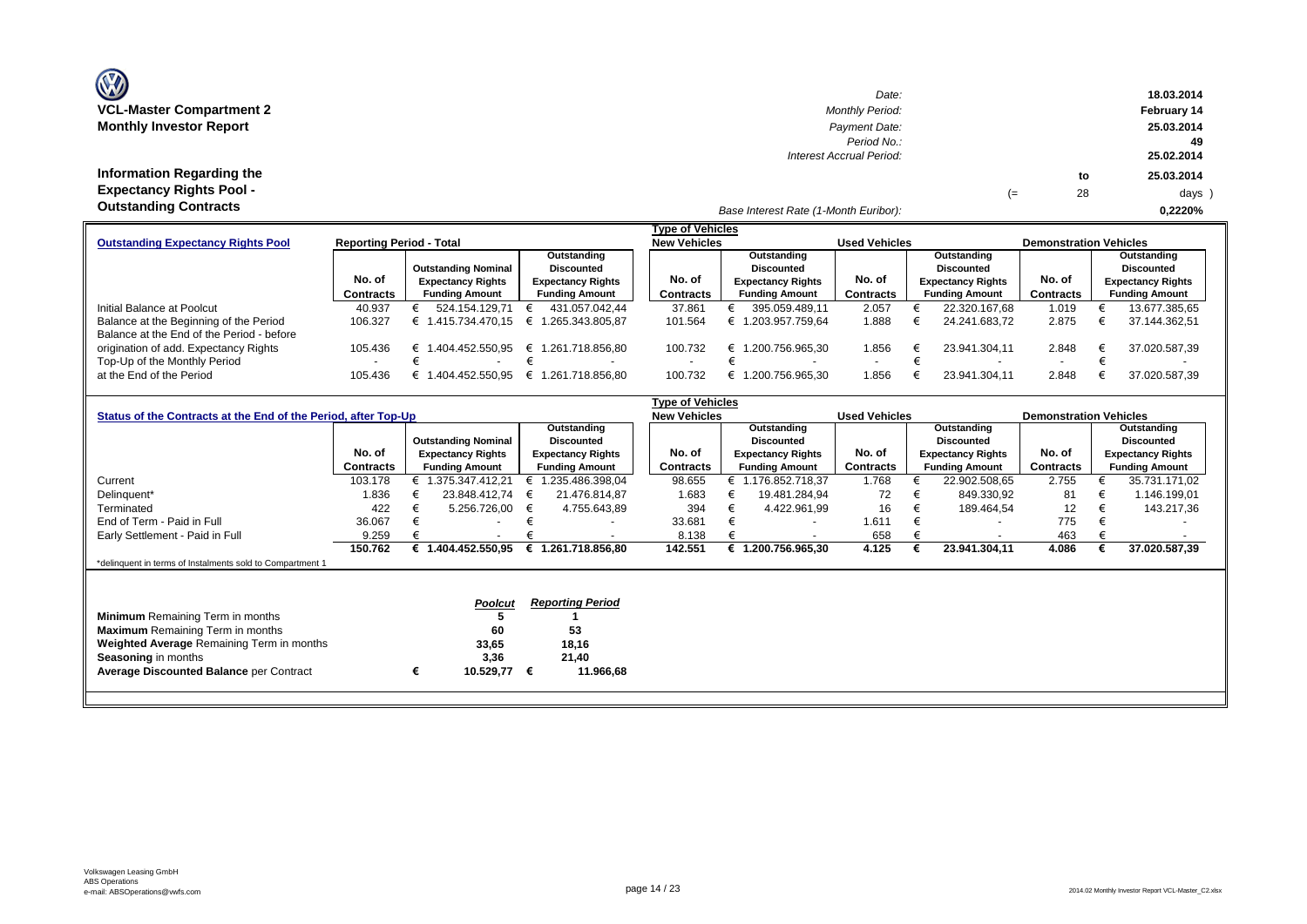

**Early Settlements/ Collections**

*Date:* **VCL-Master Compartment 2** *Monthly Period:* **Monthly Investor Report** *Payment Date: Period No.: Interest Accrual Period:* **to** (= 28 days ) *Base Interest Rate (1-Month Euribor):* **18.03.2014 February 14 25.03.2014 25.03.2014 49 25.02.2014 0,2220%**

| <b>Early Settlements</b> |                                                           |                         |                               |
|--------------------------|-----------------------------------------------------------|-------------------------|-------------------------------|
|                          |                                                           | <b>No. of Contracts</b> | Amount                        |
|                          | <b>Early Settlements of the Monthly Period</b>            |                         |                               |
|                          | Thereof > Terminations due to insured Events              | 49                      | 550.513,64 €                  |
|                          | > Terminations due to Insolvency                          | 75                      | 905.071,02 €                  |
|                          | > Terminations not due to Insolvency                      | 202                     | 2.574.409,04 €                |
|                          | > Partial Settlements due to Contract Changes             |                         | €<br>٠                        |
|                          |                                                           | 326                     | 4.029.993,70 €                |
|                          | > Cancellation of Early Settlements from Previous Periods |                         | 60.355,69€                    |
|                          | > Repayment of Interests Due to Contract Settlement       |                         | €<br>$\overline{\phantom{0}}$ |
| <b>Total Settlements</b> |                                                           | 326                     | 4.090.349.39 €                |
|                          | (Nominal Expectancy Rights Funding Amount)                |                         | $(0.000, 00 \in)$             |

| <b>Monthly Collections (Principal + Interest)</b>                                                                                          |                         |                                       |
|--------------------------------------------------------------------------------------------------------------------------------------------|-------------------------|---------------------------------------|
|                                                                                                                                            | <b>No. of Contracts</b> | Amount                                |
| <b>Expectancy Rights Receivables of the Monthly Period</b><br>Thereof > Payments by Lessee/Dealer (nominal)<br>> Payments by VWL (nominal) | 150.762                 | 6.766.704.90 €<br>6.766.704,90 €<br>€ |
| <b>Early Settlements of Discounted Expectancy Rights Funding</b><br><b>Amount of the Monthly Period</b>                                    | 326                     | 4.090.349.39 €                        |
| Thereof > Payments by Lessee/ Prepayments of the Monthly Period<br>> Early Settlements not paid                                            |                         | 4.090.349.39 €<br>€                   |
| <b>Current Prepayment Rate</b>                                                                                                             |                         | 3.80%                                 |

**Total Collections of the Period Calculation of Additional Expectancy Rights 10.857.054,29 €**

| <b>Total Collections of the Period</b><br>Plus: Remaining Amount from Previous Period<br>Plus: Earnings from Accumulation Account deposits<br><b>Available Distribution Amount</b> | 10.857.054,29 €<br>4.00 €<br>- €<br>10.857.058,29 € |
|------------------------------------------------------------------------------------------------------------------------------------------------------------------------------------|-----------------------------------------------------|
| Less: (Pos 1 - 10) of the Waterfall                                                                                                                                                | 2.689.883,88 €                                      |
| Payments to the accumulation account (Pos.10) of the Waterfall                                                                                                                     | €                                                   |
| <b>Targeted Additional Purchase Amount from Waterfall</b>                                                                                                                          | $\epsilon$                                          |
| Targeted Aggregate Discounted Lease Balance for Issuance of new Notes                                                                                                              | $\epsilon$                                          |
| Aggregate Discounted Lease Balance Increase Amount                                                                                                                                 | €                                                   |
| Additional Expectancy Rights purchased (Top Up)                                                                                                                                    |                                                     |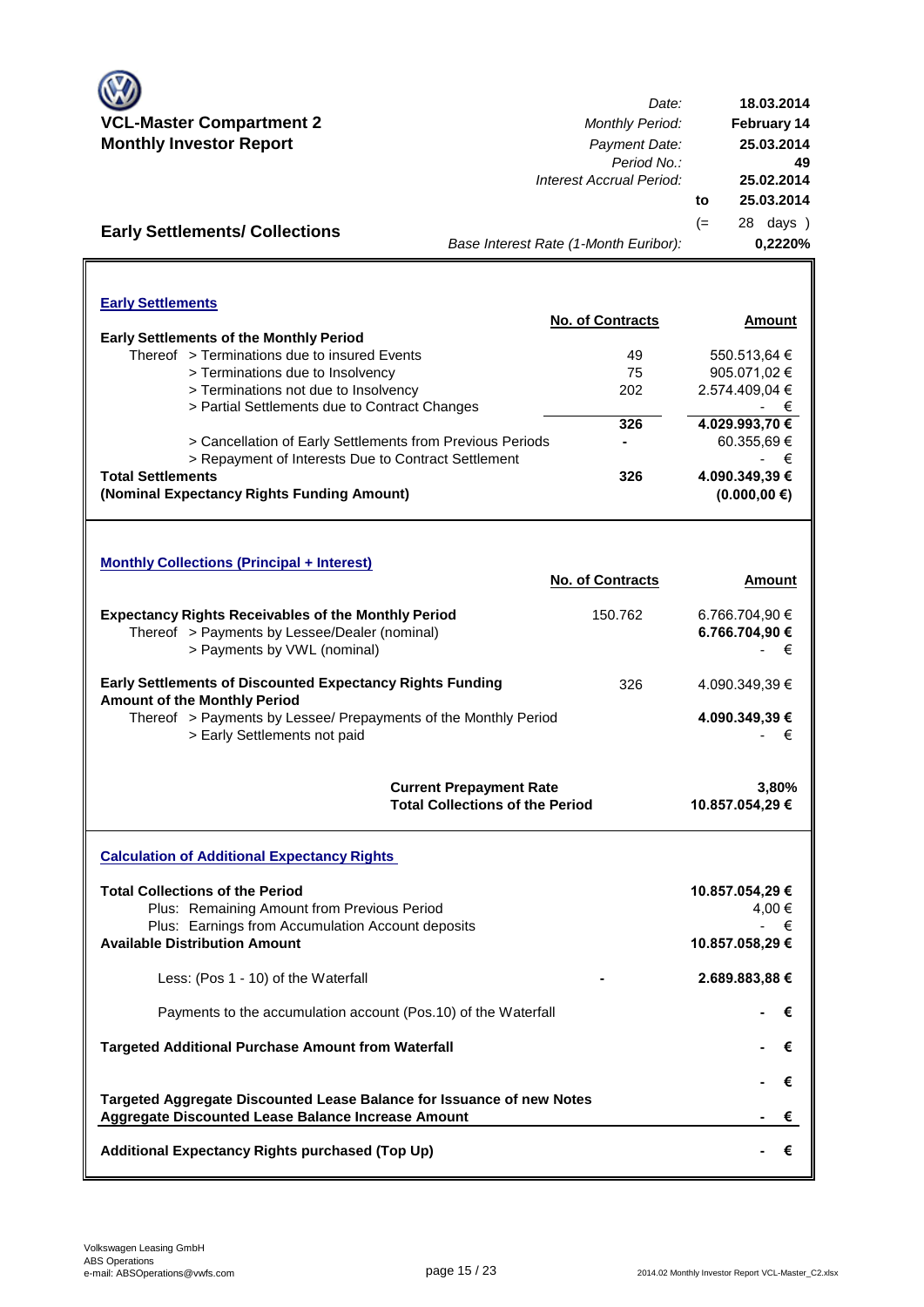| $\circledR$                     |                                       |      |             |
|---------------------------------|---------------------------------------|------|-------------|
|                                 | Date:                                 |      | 18.03.2014  |
| <b>VCL-Master Compartment 2</b> | Monthly Period:                       |      | February 14 |
| <b>Monthly Investor Report</b>  | Payment Date:                         |      | 25.03.2014  |
|                                 | Period No.:                           |      | 49          |
| Information regarding the       | Interest Accrual Period:              |      | 25.02.2014  |
| <b>Expectancy Rights Pool -</b> |                                       | to   | 25.03.2014  |
|                                 |                                       | $(=$ | 28 days )   |
| <b>Remaining Pool Data</b>      | Base Interest Rate (1-Month Euribor): |      | 0.2220%     |
|                                 |                                       |      |             |

|           | <b>Distribution of Expectancy Rights by Lessee/ Contract</b> |                           |            |                              |           |  |                                        |            |           |                     |  |                    |                      |  |                    |                               |                    |
|-----------|--------------------------------------------------------------|---------------------------|------------|------------------------------|-----------|--|----------------------------------------|------------|-----------|---------------------|--|--------------------|----------------------|--|--------------------|-------------------------------|--------------------|
|           | <b>Type of Vehicles</b>                                      |                           |            |                              |           |  |                                        |            |           |                     |  |                    |                      |  |                    |                               |                    |
| Poolcut   |                                                              |                           |            |                              |           |  | <b>End of Reporting Period - Total</b> |            |           | <b>New Vehicles</b> |  |                    | <b>Used Vehicles</b> |  |                    | <b>Demonstration Vehicles</b> |                    |
|           |                                                              |                           |            | <b>Distribution of Lease</b> |           |  |                                        |            |           |                     |  |                    |                      |  |                    |                               |                    |
| No. of    |                                                              | <b>Discounted Amounts</b> |            | Contracts by Lessee/         | No. of    |  | Discounted Balance                     |            | change in | No. of              |  | Discounted Balance | No. of               |  | Discounted Balance | No. of                        | Discounted Balance |
| Contracts |                                                              | Not Yet Due in EUR        | % of Total | Contract                     | Contracts |  | Not Yet Due in EUR                     | % of Total |           | Contracts           |  | Not Yet Due in FUR | Contracts            |  | Not Yet Due in EUR | Contracts                     | Not Yet Due in EUR |
| 21.510    |                                                              | 238.249.962.68            | 55.27%     |                              | 52.751    |  | 669.082.431.24                         | 53.03%     | $-2.24%$  | 48.887              |  | 617 449 491 45     | 1 497                |  | 20.378.038.62      | 2.367                         | 31.254.901.17      |
| 14.170    |                                                              | 139.053.925.98            | 32.26%     | $2 - 10$                     | 39.325    |  | 447.421.772.87                         | 35.46%     | 3.20%     | 38.542              |  | 438.730.423.76     | 330                  |  | 3.290.559.21       | 453                           | 5,400,789.90       |
| 2.551     |                                                              | 25.018.463.44             | 5.80%      | $11 - 20$                    | 8.249     |  | 90.144.974.45                          | 7.14%      | 1.34%     | 8.212               |  | 89.693.292.65      | 13                   |  | 128,924.84         | 24                            | 322,756.96         |
| 2.207     |                                                              | 22.354.989.95             | 5.19%      | $21 - 50$                    | 4.886     |  | 52.785.674.67                          | 4.18%      | $-1.00%$  | 4.866               |  | 52.599.753.87      | 16                   |  | 143.781.44         |                               | 42.139.36          |
| 499       |                                                              | 6.379.700.39              | 1.48%      | > 50                         | 225       |  | 2.284.003.57                           | 0.18%      | $-1.30%$  | 225                 |  | 2.284.003.57       |                      |  |                    |                               |                    |
| 40.937    |                                                              | 431.057.042.44 €          | 100.00%    | Total                        | 105,436   |  | 1.261.718.856.80                       | 100.00%    | 0.00%     | 100.732             |  | 1.200.756.965.30   | 1.856                |  | 23.941.304.11      | 2.848                         | 37.020.587.39      |

#### **Distribution of Expectancy Rights by Discounted Amounts**

|           | Tvpe of Vehicles |                           |            |                          |           |    |                                        |            |           |                                             |   |                    |           |            |                           |                               |   |                           |  |  |
|-----------|------------------|---------------------------|------------|--------------------------|-----------|----|----------------------------------------|------------|-----------|---------------------------------------------|---|--------------------|-----------|------------|---------------------------|-------------------------------|---|---------------------------|--|--|
| Poolcut   |                  |                           |            |                          |           |    | <b>End of Reporting Period - Total</b> |            |           | <b>New Vehicles</b><br><b>Used Vehicles</b> |   |                    |           |            |                           | <b>Demonstration Vehicles</b> |   |                           |  |  |
| No. of    |                  | <b>Discounted Amounts</b> |            |                          | No of     |    | <b>Discounted Amounts</b>              |            | change in | No. of                                      |   | Discounted Balance | No. of    |            | <b>Discounted Balance</b> | No. of                        |   | <b>Discounted Balance</b> |  |  |
| Contracts |                  | Not Yet Due in EUR        | % of Total | <b>Discounted Amount</b> | Contracts |    | Not Yet Due in EUR                     | % of Total | %         | Contracts                                   |   | Not Yet Due in EUR | Contracts |            | Not Yet Due in EUR        | Contracts                     |   | Not Yet Due in EUR        |  |  |
| 4.059     |                  | 16.290.965.42             | 3.78%      | Up to Euro 5,000         | 6.263     |    | 26.291.376.21                          | 2.08%      | $-1.70%$  | 5.767                                       |   | 24.373.316.14      | 184       |            | 673.973.33                | 312                           |   | 1.244.086.74              |  |  |
| 18,685    |                  | 139.854.158.59            | 32.44%     | Up to Euro 10,000        | 42.330    |    | 325.718.712.38                         | 25.82%     | $-6.63%$  | 40.681                                      |   | 313.446.791.82     | 655       |            | 4.898.310.59              | 994                           | е | 7.373.609.97              |  |  |
| 11,339    |                  | 137.734.335.14            | 31.95%     | Up to Euro 15,000        | 32,000    |    | 389.243.677.38                         | 30.85%     | $-1.10%$  | 31.010                                      | € | 377.167.410.33     | 386       |            | 4.693.561.56              | 604                           |   | 7.382.705.49              |  |  |
| 4.439     |                  | 75.803.145.89             | 17.59%     | Up to Euro 20,000        | 13,505    |    | 231.309.167.19                         | 18.33%     | 0.75%     | 12.855                                      |   | 219.994.946.14     | 251       | -G.        | 4.418.809.66              | 399                           |   | 6,895,411.39              |  |  |
| 1.579     |                  | 34.744.057.11             | 8.06%      | Up to Euro 25,000        | 6,410     |    | 142.725.847.80                         | 11.31%     | 3.25%     | 5.872                                       |   | 130.677.443.33     | 257       |            | 5.761.474.40              | 281                           |   | 6.286.930.07              |  |  |
| 464       |                  | 12.518.368.05             | 2.90%      | Up to Euro 30,000        | 3.226     |    | 87.632.758.36                          | 6.95%      | 4.04%     | 2.965                                       |   | 80.555.954.90      | 99        |            | 2.655.656.27              | 162                           |   | 4.421.147.19              |  |  |
| 184       |                  | 5.931.016.33              | 1.38%      | Up to Euro 35,000        | 1.182     |    | 37.796.370.17                          | 3.00%      | 1.62%     | 1.104                                       |   | 35.274.627.56      | 18        |            | 580,809.81                | 60                            |   | 1.940.932.80              |  |  |
| 69        |                  | 2.570.067.20              | 0.60%      | Up to Euro 40,000        | 335       |    | 12.398.387.97                          | 0.98%      | 0.39%     | 310                                         |   | 11.471.079.98      |           | €          | 148,274.88                | 21                            |   | 779.033.11                |  |  |
| 53        |                  | 2.236.865.99              | 0.52%      | Up to Euro 45,000        | 114       | ∣€ | 4.797.448.00                           | 0.38%      | $-0.14%$  | 105                                         |   | 4.416.735.87       |           |            |                           | a                             |   | 380.712.13                |  |  |
| 38        |                  | 1.795.920.82              | 0.42%      | Up to Euro 50,000        | 35        |    | 1.635.751.36                           | 0.13%      | $-0.29%$  | 31                                          |   | 1.445.928.19       |           | €          | 49.510.20                 | 3                             | € | 140.312.97                |  |  |
| 14        |                  | 733,459.79                | 0.17%      | Up to Euro 55,000        | 13        |    | 687.217.03                             | 0.05%      | $-0.12%$  | 12                                          |   | 632,596.96         |           |            |                           |                               |   | 54.620.07                 |  |  |
|           |                  | 342.197.52                | 0.08%      | Up to Euro 60,000        | 6         |    | 345.230,53                             | 0.03%      | $-0.05%$  | 5                                           |   | 288,498.89         |           |            |                           |                               |   | 56,731.64                 |  |  |
|           | е                | 433.802.02                | 0.10%      | Up to Euro 65,000        |           |    | 506,773.53                             | 0.04%      | $-0.06%$  | 6.                                          |   | 381.496.30         |           | $\epsilon$ | 60.923.41                 |                               |   | 64.353.82                 |  |  |
|           |                  | 68,682.57                 | 0.02%      | Up to Euro 70,000        |           |    | 340.078.17                             | 0.03%      | 0.01%     | 5.                                          |   | 340.078.17         |           |            |                           |                               |   |                           |  |  |
|           |                  | $\overline{\phantom{a}}$  | 0.00%      | Up to Euro 75,000        | ٩         |    | 213.781.42                             | 0.02%      | 0.02%     |                                             | € | 213,781.42         |           |            |                           |                               |   |                           |  |  |
|           |                  |                           | 0.00%      | More th. Euro 75,000     |           |    | 76,279.30                              | 0.01%      | 0.01%     |                                             |   | 76,279.30          |           |            |                           |                               |   |                           |  |  |
| 40.937    |                  | 431.057.042.44            | 100,00%    | <b>Total</b>             | 105,436   |    | 1.261.718.856.80 €                     | 100.00%    | 0.00%     | 100.732                                     |   | € 1.200.756.965.30 | 1.856     | ∣€         | 23.941.304.11             | 2,848                         |   | 37.020.587.39             |  |  |

| <b>Contract Term</b> |                                     |                |                               |                          |                                        |         |           |                          |            |                           |                          |                    |                           |                               |                    |                           |
|----------------------|-------------------------------------|----------------|-------------------------------|--------------------------|----------------------------------------|---------|-----------|--------------------------|------------|---------------------------|--------------------------|--------------------|---------------------------|-------------------------------|--------------------|---------------------------|
|                      |                                     |                |                               |                          |                                        |         |           | <b>Type of Vehicles</b>  |            |                           |                          |                    |                           |                               |                    |                           |
| Poolcut              |                                     |                |                               |                          | <b>End of Reporting Period - Total</b> |         |           | <b>New Vehicles</b>      |            |                           | <b>Used Vehicles</b>     |                    |                           | <b>Demonstration Vehicles</b> |                    |                           |
| No. of               | <b>Discounted Amounts</b>           | in $%$ of      |                               | No of                    | <b>Discounted Amounts</b>              | in % of | change in | No. of                   |            | <b>Discounted Balance</b> | No. of                   |                    | <b>Discounted Balance</b> | No of                         |                    | <b>Discounted Balance</b> |
| Contracts            | Not Yet Due                         | <b>Total</b>   | <b>Contract Term in Month</b> | Not Yet Due<br>Contracts |                                        | Total   | %         | Contracts                |            | Not Yet Due in EUR        | Contracts                | Not Yet Due in EUR |                           | Contracts                     | Not Yet Due in EUR |                           |
|                      | $0 \in$<br>$\overline{\phantom{a}}$ | 0.00%          | 9                             |                          | €                                      | 0.00%   | 0.00%     | $\overline{\phantom{a}}$ | €          | $\sim$                    | $\overline{\phantom{a}}$ | €                  | $\sim$                    | $\overline{\phantom{a}}$      | €                  | $\overline{\phantom{a}}$  |
| 1.705                | $\epsilon$<br>26.318.834.50         | 6.11%          | 12                            |                          | 32.681.85<br>€                         | 0.00%   | $-6.10%$  | $\overline{2}$           | €          | 10.146.76                 |                          | €                  | 9.471.61                  |                               | ¢                  | 13,063,48                 |
| 144                  | $\epsilon$<br>1.605.380.44          | 0.37%          | 18                            | 13                       | €<br>194.114.31                        | 0.02%   | $-0.36%$  | 13                       | $\epsilon$ | 194.114.31                | $\overline{\phantom{a}}$ | €                  |                           | ÷                             | ¢                  |                           |
| $\Omega$             | $\epsilon$                          | 0.00%          | 22                            |                          | €                                      | 0.00%   | 0.00%     |                          | €          |                           | ۰                        | €                  |                           | ÷                             | ¢                  |                           |
| 3.008                | $\epsilon$<br>33.211.759.80         | 7.70%          | 24                            | 2.676                    | €<br>34.051.361.92                     | 2.70%   | $-5.01%$  | 2.587                    | €          | 33.091.953.84             | 64                       | €                  | 545.209.64                | 25                            | €                  | 414.198.44                |
|                      | 14.656.28<br>€                      | 0.00%          | 26                            |                          | €                                      | 0.00%   | 0.00%     | $\sim$                   | $\epsilon$ |                           | ٠.                       | €                  |                           | $\overline{\phantom{a}}$      | ¢                  |                           |
|                      | $\epsilon$                          | 0.00%          | 27                            |                          | €<br>$\overline{\phantom{a}}$          | 0.00%   | 0.00%     | $\overline{\phantom{a}}$ | €          | $\sim$                    | $\overline{\phantom{a}}$ | €                  |                           | ÷                             | ¢                  |                           |
| 2                    | 25,798.66<br>$\epsilon$             | 0.01%          | 28                            |                          | €<br>$\overline{\phantom{a}}$          | 0.00%   | $-0.01%$  | $\sim$                   | €          | $\overline{\phantom{a}}$  | $\overline{\phantom{a}}$ | €                  |                           | ÷                             | ¢                  |                           |
|                      | €                                   | 0.00%          | 29                            |                          | €                                      | 0.00%   | 0.00%     | $\overline{\phantom{a}}$ | €          |                           |                          | €                  |                           | ÷                             | ¢                  |                           |
| 84'                  | €<br>8.867.877.12                   | 2.06%          | 30                            | 1.348                    | 16.534.166.82<br>€                     | 1.31%   | $-0.75%$  | 1.315                    | €          | 16.085.123.47             | 23                       | €                  | 264.349.62                | 10                            | ¢                  | 184,693.73                |
| $\Omega$             | €<br>$\overline{\phantom{a}}$       | 0.00%          | 33                            |                          | €                                      | 0.00%   | 0.00%     | $\sim$                   | $\epsilon$ |                           | ٠.                       | €                  |                           | $\overline{\phantom{a}}$      | ¢                  |                           |
|                      | €                                   | 0.00%          | 32                            |                          | €<br>$\overline{\phantom{a}}$          | 0.00%   | 0.00%     | $\overline{\phantom{a}}$ | €          | $\overline{\phantom{a}}$  | ۰.                       | €                  |                           | ÷                             | ¢                  |                           |
| 2                    | 23,760.26<br>€                      | 0.01%          | 34                            |                          | €                                      | 0.00%   | $-0.01%$  |                          | €          |                           | ۰.                       | €                  |                           | $\overline{\phantom{a}}$      | ¢                  |                           |
|                      | $\epsilon$                          | 0.00%          | 35                            | £                        | 49.740.85<br>E                         | 0.00%   | 0.00%     | 5                        | E          | 49,740.85                 | ٠                        | €                  |                           | $\overline{\phantom{a}}$      | ¢                  |                           |
| 23.316               | 268.681.076.87<br>$\epsilon$        | 62.33%         | 36                            | 61.324                   | 817.945.774.09<br>€                    | 64.83%  | 2.50%     | 58,680                   | €          | 777.302.318.80            | 1.244                    | €                  | 18.597.070.42             | 1.400                         | ¢                  | 22.046.384.87             |
| O                    | €<br>$\overline{\phantom{a}}$       | 0.00%          | 38                            |                          | 7.941.64<br>€                          | 0.00%   | 0.00%     |                          | €          | 7.941.64                  | ۰.                       | €                  |                           | $\overline{\phantom{a}}$      | ¢                  |                           |
| Λ                    | $\epsilon$<br>÷                     | 0.00%          | 39                            |                          | €                                      | 0.00%   | 0.00%     |                          | €          |                           |                          | €                  |                           | ÷                             | ¢                  |                           |
| 736                  | $\epsilon$<br>6.731.434.49          | 1.56%          | 42                            | 1.594                    | €<br>18.085.000.56                     | 1.43%   | $-0.13%$  | 1480                     | $\epsilon$ | 16.806.477.66             | 68                       | €                  | 684,309.24                | 46                            | c                  | 594.213.66                |
|                      | €<br>$\overline{\phantom{a}}$       | $-100.00%$     | 44                            |                          | €<br>10.061.91                         | 0.00%   | 100.00%   |                          | $\epsilon$ | 10.061,91                 | ۰                        | €                  |                           | $\overline{\phantom{a}}$      | ¢                  |                           |
|                      | е<br>÷                              | 0.00%          | 45                            |                          | €                                      | 0.00%   | 0.00%     | $\overline{\phantom{a}}$ | $\epsilon$ |                           | ٠                        | €                  |                           | ÷                             | ¢                  |                           |
|                      | е<br>$\overline{\phantom{a}}$       | 0.00%          | 46                            |                          | €<br>$\overline{\phantom{a}}$          | 0.00%   | 0.00%     | $\sim$                   | €          | $\overline{\phantom{a}}$  | $\overline{\phantom{a}}$ | €                  |                           | ÷                             | ¢                  |                           |
|                      | е<br>÷                              | 0.00%          | 47                            |                          | €                                      | 0.00%   | 0.00%     | $\overline{\phantom{a}}$ | €          |                           | ٠                        | €                  |                           | ÷,                            | ¢                  |                           |
| 9.500                | 75.513.203.89<br>$\epsilon$         | 17.52%         | 48                            | 32.986                   | 333,567,296.81<br>€                    | 26.44%  | 8.92%     | 31 488                   | €          | 318.202.236.77            | 397                      | €                  | 3.364.497.42              | 1.101                         | €                  | 12.000.562.62             |
| 777                  | 4.733.423.19<br>$\epsilon$          | 1.10%          | 54                            | 1.962                    | €<br>14.747.551.69                     | 1.17%   | 0.07%     | 1.799                    | €          | 13.496.448.81             | 40                       | €                  | 350.637.15                | 123                           | ¢                  | 900.465.73                |
| 905                  | 5.329.836.94                        | 1.24%<br>0.00% | 60                            | 3.522                    | 26.493.164.35                          | 2.10%   | 0.86%     | 3.361                    | E          | 25.500.400.48             | 19<br>1.856              | €                  | 125.759.01                | 142<br>2.848                  | E                  | 867.004.86                |
| 40.937               | 431.057.042.44                      |                | <b>Total</b>                  | 105,436                  | 1.261.718.856.80 €                     | 100.00% | 100.00%   | 100.732                  |            | € 1.200.756.965.30        |                          | $\epsilon$         | 23.941.304.11             |                               | €                  | 37.020.587.39             |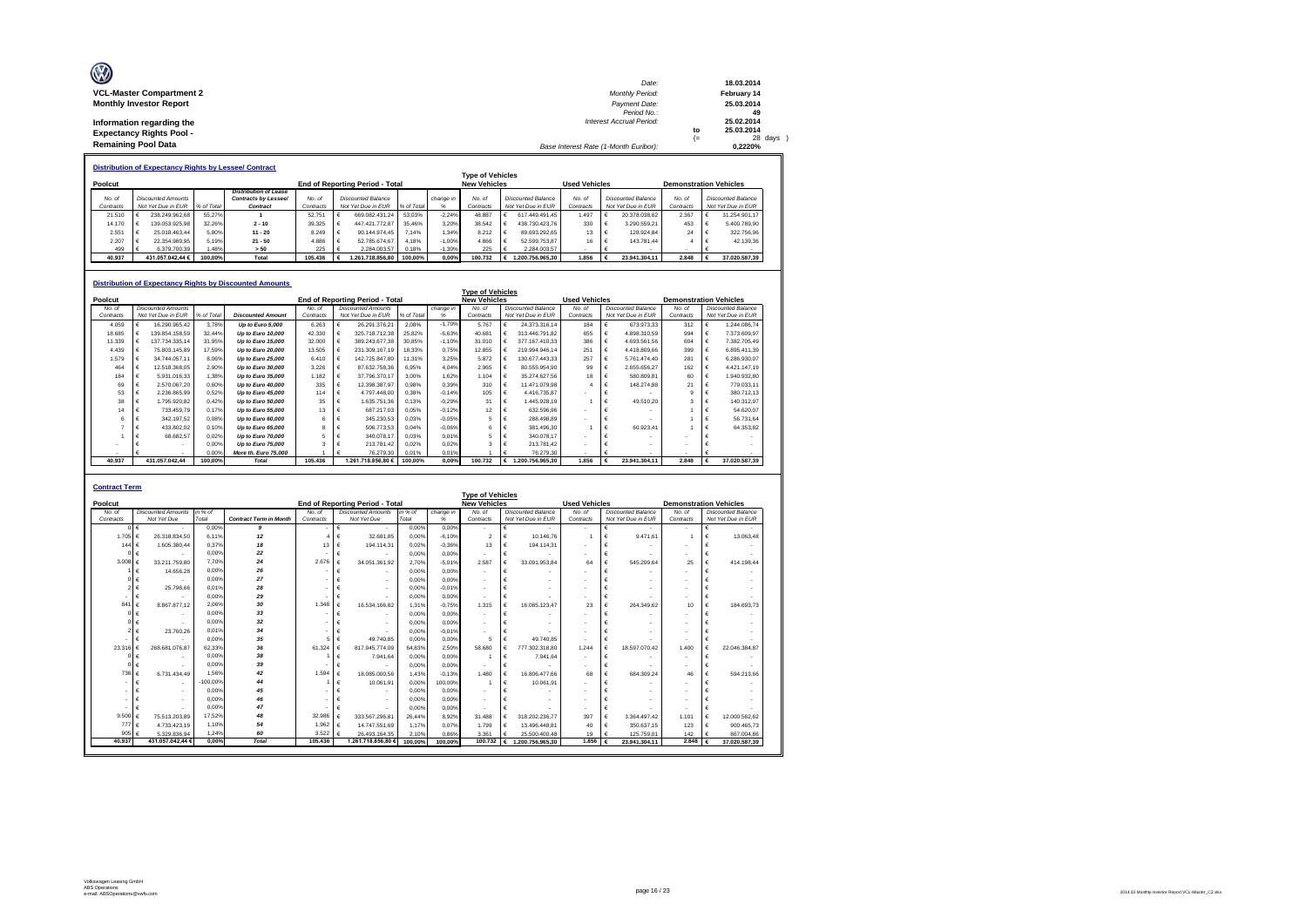| Ø                                                    |                                         |            |                       |
|------------------------------------------------------|-----------------------------------------|------------|-----------------------|
|                                                      | Date:                                   |            | 18.03.2014            |
| <b>VCL-Master Compartment 2</b>                      | Monthly Period:                         |            | February 14           |
| <b>Monthly Investor Report</b>                       | Payment Date:                           |            | 25.03.2014            |
| Information regarding the                            | Period No.:<br>Interest Accrual Period: |            | 49<br>25.02.2014      |
| <b>Expectancy Rights Pool -</b>                      |                                         | to<br>$(=$ | 25.03.2014<br>28 days |
| <b>Remaining Pool Data</b>                           | Base Interest Rate (1-Month Euribor):   |            | 0.2220%               |
| Distribution of Expectancy Rights by Make and Modell |                                         |            |                       |

|                     |                 |                                          |                  |                          |                     |   |                                          |                  |                      | <b>Type of Vehicles</b> |        |                                                 |                      |                                          |                               |            |                                                 |
|---------------------|-----------------|------------------------------------------|------------------|--------------------------|---------------------|---|------------------------------------------|------------------|----------------------|-------------------------|--------|-------------------------------------------------|----------------------|------------------------------------------|-------------------------------|------------|-------------------------------------------------|
| Poolcut             |                 |                                          |                  |                          |                     |   | <b>End of Reporting Period - Total</b>   |                  |                      | <b>New Vehicles</b>     |        |                                                 | <b>Used Vehicles</b> |                                          | <b>Demonstration Vehicles</b> |            |                                                 |
| No. o.<br>Contracts |                 | <b>Discounted Amounts</b><br>Not Yet Due | in % of<br>Total | Make/Modell              | No. of<br>Contracts |   | <b>Discounted Amounts</b><br>Not Yet Due | in % of<br>Total | change in<br>%       | No. of<br>Contracts     |        | <b>Discounted Balance</b><br>Not Yet Due in EUR | No. of<br>Contracts  | Discounted Balance<br>Not Yet Due in EUR | No of<br>Contracts            |            | <b>Discounted Balance</b><br>Not Yet Due in EUR |
| 721                 | €               | 2.772.607,78                             | 0,649            | Fox                      | 156                 | € | 653.134,32                               | 0,05%            | $-0,599$             | 141                     | €      | 597.772,40                                      | $\mathbf 3$          | 12.013,18<br>€                           | 12                            | €          | 43.348,74                                       |
| 2.191               | €               | 12.826.659,38                            | 2,98%            | Polo                     | 4.654               | € | 30.417.784,30                            | 2.41%            | $-0,56%$             | 4.549                   | €      | 29.764.456,75                                   | 34                   | €<br>191.093,26                          | 71                            | €          | 462.234,29                                      |
| 3.036               | €               | 26.877.521,90                            | 6.24%            | Golf                     | 11,388              | € | 101.311.025.93                           | 8,03%            | 1.799                | 11.070                  | €      | 98.746.093,20                                   | 185                  | 1.352.872.59<br>€                        | 133                           | €          | 1.212.060,14                                    |
| 2.130               | €               | 17.039.646,06                            | 3,95%            | <b>Golf Variant</b>      |                     | € |                                          | 0.00%            | $-3,95%$             |                         | €      |                                                 |                      | €                                        |                               | ¢          |                                                 |
| 674                 | €               | 5.885.669,15                             | 1,37%            | <b>Golf Plus</b>         |                     | € |                                          | 0,00%            | $-1,37%$             |                         | €      |                                                 |                      | €                                        |                               | ¢          |                                                 |
|                     | €               |                                          | 0,00%            | <b>Golf Cabrio</b>       |                     | Ė |                                          | 0,00%            | 0,00%                |                         | €      |                                                 |                      | ¢                                        |                               | ¢          |                                                 |
| 90                  | $\epsilon$      | 998.274,24                               | 0.23%            | Eos                      | 198                 | € | 2.535.818.93                             | 0,20%            | $-0.03%$             | 187                     | €      | 2.419.281,78                                    | 6                    | 53 483 74<br>€                           | 5                             | ¢          | 63.053,41                                       |
| 11                  | $\epsilon$      | 81.467,52                                | 0.02%            | .letta                   | 141                 | € | 1.223.034,66                             | 0,10%            | 0.089                | 88                      | €      | 787.105,91                                      | 48                   | 395.054,19<br>€                          | 5                             | ¢          | 40.874,56                                       |
| 5                   | $\epsilon$      | 29,489.71                                | 0,01%            | <b>New Beetle</b>        | 418                 | € | 4.075.701,91                             | 0.32%            | 0.329                | 386                     | €      | 3.736.030,12                                    | $\overline{7}$       | €<br>66.225,78                           | 25                            | $\epsilon$ | 273.446,01                                      |
| 11                  | €               | 93.710.56                                | 0.02%            | <b>New Beetle Cabrio</b> |                     | € |                                          | 0.00%            | $-0.029$             |                         | €      |                                                 |                      | €                                        |                               | €          |                                                 |
| 643                 | $\epsilon$      | 7.248.012.84                             | 1.68%            | Passat                   | 12.621              | € | 142.200.401.86                           | 11.279           | 9.59%                | 12.276                  | €      | 138.432.561.98                                  | 218                  | €<br>2.322.736.38                        | 127                           | €          | 1.445.103.50                                    |
| 3.883               | $\epsilon$      | 37 292 650 65                            | 8,65%            | <b>Passat Variant</b>    |                     | E |                                          | 0.00%            | $-865%$              |                         | €      |                                                 |                      | ¢                                        |                               | ¢          |                                                 |
| 176                 | $\epsilon$      | 1.869.639.21                             | 0.43%            | Scirocco                 | 166                 | € | 1.904.453.64                             | 0.15%            | $-0.289$             | 155                     | €      | 1,792,976.40                                    | 5                    | €<br>50 875 56                           | 6                             | €          | 60,601.68                                       |
| 1.170               | $\epsilon$      | 10.459.333,63                            | 2,43%            | Touran                   | 4.286               | € | 42.232.892,30                            | 3,35%            | 0,929                | 4.229                   | €      | 41.738.001,38                                   | 32                   | €<br>246.674,70                          | 25                            | €          | 248.216,22                                      |
| 975                 | $\epsilon$      | 11.892.982,13                            | 2,76%            | Tiguar                   | 4.111               | € | 55.056.507,72                            | 4,369            | 1,60%                | 4.037                   | €      | 54.149.883,24                                   | 24                   | €<br>258.311,58                          | 50                            | €          | 648.312,90                                      |
| 183                 | $\epsilon$      | 1.702.394.60                             | 0.39%            | Sharan                   | 1936                | € | 27.657.678,61                            | 2,19%            | 1,80%                | 1907                    | €      | 27.307.969,67                                   | $\overline{7}$       | ¢<br>81 642 53                           | 22                            | ¢          | 268.066.41                                      |
| 232                 | $\epsilon$      | 3.663.999.99                             | 0,85%            | Touared                  | 1.421               | € | 32.411.634,37                            | 2,57%            | 1,72%                | 1.323                   | €      | 30.412.822.58                                   | 37                   | ¢<br>710.453.27                          | 61                            | €          | 1.288.358,52                                    |
|                     | €               |                                          | 0,00%            | up!                      | 3.228               | € | 16.340.523,05                            | 1,30%            | 1,309                | 3.167                   | €      | 16.038.656,04                                   | 8                    | €<br>38.268,87                           | 53                            | €          | 263.598,14                                      |
| 573                 |                 | 14 308 603 93                            | 3,329            | Phaeton                  | 563                 |   | 13 703 339 68                            | 1,09%            | $-2.239$             | 98                      |        | 3 452 105 18                                    | 463                  | E<br>10.206.156,74                       | $\mathcal{P}$                 |            | 45.077,76                                       |
| 16.704              | É               | 155.042.663,28                           | 35,97%           | <b>VW</b>                | 45.287              | £ | 471.723.931,28                           | 37,39%           | 1,42%                | 43.613                  | €      | 449.375.716,63                                  | 1.077                | £<br>15.985.862,37                       | 597                           |            | 6.362.352,28                                    |
| 2.933               |                 | 16 474 528 84 6                          | 3.82%            | Caddy                    | 6 1 9 1             | € | 39.540.911,32                            | 3.13%            | $-0.699$             | 5975                    | €      | 38.376.798,34                                   | 79                   | 434 291 37<br>€                          | 137                           | E          | 729.821,61                                      |
| 2.656               |                 | 21.963.719,12 €                          | 5,10%            | <b>Transporter</b>       | 7.172               | € | 76.475.901,37                            | 6.06%            | 0.97%                | 6.730                   | €      | 71.997.954,07                                   | 215                  | €<br>2.197.702,85                        | 227                           | €          | 2.280.244,45                                    |
|                     |                 |                                          | 0.00%            | Amarok                   | 385                 | € | 4.631.701,38                             | 0.379            | 0,37%                | 331                     | €      | 4.031.492.54                                    | 10                   | €<br>93,503.94                           | 44                            | €          | 506.704,90                                      |
| 1.180               |                 | 10.917.917,33 €                          | 2.53%            | Crafter                  | 2.974               | € | 30.835.485,17                            | 2,44%            | $-0,09%$             | 2.853                   | €      | 29.840.530,37                                   | 43                   | 298.504,70<br>€                          | 78                            | €          | 696.450,10                                      |
|                     |                 | 5.623.50 €                               | 0.00%            | LT                       |                     | € |                                          | 0,00%            | 0.00%                |                         |        |                                                 |                      | €                                        |                               |            |                                                 |
| 6.771               |                 | 49.361.788,79                            | 11.45%           | <b>VWN</b>               | 16.722              | € | 151.483.999,24                           | 12.01%           | 0,55%                | 15,889                  | €      | 144.246.775,32                                  | 347                  | €<br>3.024.002,86                        | 486                           | €          | 4.213.221,06                                    |
|                     | €               |                                          | 0,00%            | Audi A1                  | 1.859               | € | 16.205.867,32                            | 1,28%            | 1,289                | 1.707                   | €      | 14.882.647,53                                   | 26                   | €<br>199.640,81                          | 126                           | $\in$      | 1.123.578,98                                    |
| 2.370               | €               | 25.318.315,94                            | 5,87%            | Audi A3                  | 3.248               | € | 36.934.052,02                            | 2.93%            | $-2,959$             | 3.104                   | €      | 35.487.259,12                                   | 32                   | €<br>264.659,04                          | 112                           | ¢          | 1.182.133,86                                    |
|                     | ¢               |                                          | 0,00%            | Audi Q3                  | 1.594               | € | 24.089.188,15                            | 1.91%            | 1,919                | 1.538                   | €      | 23.241.875,96                                   | $\overline{1}$       | ¢<br>8.059,29                            | 55                            | ¢          | 839.252,90                                      |
| 103                 | $\epsilon$      | 1 278 966 83                             | 0.30%            | Audi A3 Cabrio           |                     | € |                                          | 0,00%            | $-0.309$             |                         | €      |                                                 |                      | €                                        |                               | c          |                                                 |
| 489                 | $\epsilon$      | 6.376.497.45                             | 1.48%            | Audi A4                  | 8 1 4 9             | € | 123.228.149,84                           | 9,77%            | 8.29%                | 7920                    | €      | 120.121.466.79                                  | 95                   | €<br>1 097 472 16                        | 134                           | €          | 2.009.210,89                                    |
| 3.939               | €               | 55.568.275,61                            | 12.89%           | <b>Audi A4 Avant</b>     |                     | € |                                          | 0.009            | 12,899               |                         | €      |                                                 |                      | €                                        |                               | €          |                                                 |
| $\mathbf{Q}$        | $\epsilon$      | 100 078 81                               | 0.029            | Audi A4 Cabrio           |                     | € |                                          | 0.00%            | $-0.029$             |                         | €      |                                                 |                      | €                                        |                               | ¢          |                                                 |
| 798                 | €               | 13.553.463.57                            | 3.14%            | Audi A5                  | 2.694               | € | 52.179.856.54                            | 4,14%            | 0.99%                | 2.530                   | €      | 49 064 563 14                                   | 31                   | 457.462.35<br>¢                          | 133                           | ¢          | 2.657.831.05                                    |
| 277                 | €               | 547354195                                | 1.27%            | Audi A5 Cabrio           |                     | E |                                          | 0,00%            | $-1.279$             |                         | €      |                                                 |                      | €                                        |                               | c.         |                                                 |
| 1433                | $\epsilon$      | 25.422.358,62                            | 5,90%            | Audi Q5                  | 2.114               | € | 42.132.730.25                            | 3.34%            | $-2.569$             | 2.011                   | €      | 40.109.135.49                                   | 11                   | ¢<br>177,771,77                          | 92                            | ¢          | 1.845.822.99                                    |
| 612                 | $\epsilon$      | 8.992.279,98                             | 2,09%            | Audi A6                  | 8.085               | € | 177.084.133,51                           | 14,04%           | 11,95%               | 7.683                   | €      | 168.964.358,71                                  | 76                   | €<br>1.059.989,80                        | 326                           | €          | 7.059.785,00                                    |
| 2.071               | $\epsilon$      | 34.595.715,21                            | 8,03%            | Audi A6 Avant            |                     | Ė |                                          | 0,00%            | $-8,03%$             |                         | €      |                                                 |                      | ¢                                        |                               | ¢          |                                                 |
|                     | €               |                                          | 0,00%            | Audi A7                  | 790                 | € | 21.683.049,82                            | 1,72%            | 1,72%                | 715                     | €      | 19.742.770,00                                   | $\overline{7}$       | €<br>136.744,50                          | 68                            | €          | 1.803.535,32                                    |
| 415                 | €               | 10.629.771.82                            | 2.47%            | Audi Q7                  | 733                 | € | 19.690.577.37                            | 1,56%            | $-0.919$             | 689                     | €      | 18.607.641.29                                   | $\mathbf{Q}$         | €<br>184,207.61                          | 35                            | €          | 898.728,47                                      |
| 176                 | €               | 5.090.336,45                             | 1,18%            | Audi A8                  | 313                 | € | 10.760.577,93                            | 0.85%            | $-0,339$             | 228                     | €      | 8.171.864,53                                    | 10                   | €<br>218.379,81                          | 75                            | €          | 2.370.333,59                                    |
|                     | $\epsilon$      |                                          | 0,00%            | Audi R8                  | 35                  | € | 1.949.751,29                             | 0,15%            | 0,15%                | 24                      | €      | 1.462.496,55                                    | $\overline{a}$       | ¢<br>169.452,83                          | $\overline{7}$                | ¢          | 317.801,91                                      |
|                     |                 |                                          |                  | Audi TT                  | 375                 | € | 5.951.298,29                             | 0,47%            | 0,47%                | 340                     | €      | 5.407.289,50                                    | 5                    | ¢<br>68.644,60                           | 30                            | ¢          | 475.364,19                                      |
| 114                 | €<br>$\epsilon$ | 157631414                                | 0.37%            | TT Coupé                 |                     | € |                                          | 0,00%<br>0,00%   | $-0.379$             |                         | €<br>E |                                                 |                      | ¢<br>E                                   |                               | ¢          |                                                 |
| 43<br>12.849        | €               | 656.154,50                               | 0.15%            | <b>TT Roadster</b>       |                     | € |                                          | 42.16%           | $-0,159$             | 28.489                  | €      |                                                 | 307                  | 4.042.484,57<br>€                        | 1.193                         | €          | 22.583.379,15                                   |
| 488                 | €               | 194.632.070,88<br>2.486.805,33           | 45,15%<br>0.58%  | Audi<br>Ibiza            | 29.989<br>899       | € | 531.889.232,33<br>4.859.637.13           | 0.39%            | $-3,00%$<br>$-0.199$ | 780                     | €      | 505.263.368,61<br>4.268.686.74                  | 13                   | €<br>62.592.5                            | 106                           | €          | 528.357.82                                      |
|                     | €               |                                          | 0.00%            | Arosa                    |                     | € |                                          | 0.00%            | 0.00%                |                         | €      |                                                 |                      | €                                        |                               | E          |                                                 |
| 176                 | $\epsilon$      | 1.305.871.34                             | 0.30%            | Altea                    | 297                 | € | 2.082.900.46                             | 0.17%            | $-0.149$             | 260                     | €      | 1.854.155.68                                    | $\overline{a}$       | €<br>23 492 43                           | 33                            | €          | 205 252 35                                      |
| 186                 | €               | 1.276.354.13                             | 0.30%            | Leon                     | 384                 | € | 2.725.135.09                             | 0.229            | $-0.089$             | 330                     | €      | 2.392.824.00                                    | $\mathfrak{p}$       | €<br>9.938.97                            | 52                            | €          | 322.372.12                                      |
| 79                  | $\epsilon$      | 635.448,54                               | 0,15%            | Alhambra                 | 685                 | € | 8.287.955,56                             | 0,66%            | 0,519                | 663                     | €      | 8.067.985,06                                    | $\overline{4}$       | €<br>36.625,49                           | 18                            | €          | 183.345,01                                      |
|                     | $\epsilon$      |                                          | 0,00%            | Mii                      | 234                 | € | 994.573,04                               | 0,08%            | 0,08%                | 225                     | €      | 960.841,77                                      |                      | €                                        | $\overline{9}$                | €          | 33.731,27                                       |
| 354                 |                 | 3.284.113.74                             | 0.76%            | Exeo                     | 528                 |   | 4.566.547.26                             | 0,36%            | $-0.409$             | 476                     |        | 4.119.837.90                                    |                      | 17.179.22                                | 49                            |            | 429 530 14                                      |
| 1.283               | £               | 8.988.593,08                             | 2.09%            | Seat                     | 3.027               | € | 23.516.748,54                            | 1,86%            | $-0.22$              | 2.734                   | €      | 21.664.331.15                                   | 26                   | 149,828,686                              | 267                           | €          | 1.702.588,71                                    |
| 568                 | €               | 2.530.558,31                             | 0,599            | Fabia                    | 1.435               | € | 7.321.141,05                             | 0.58%            | $-0,019$             | 1.330                   | €      | 6.833.548,28                                    | 14                   | 59.941,57                                | 91                            | E          | 427.651,20                                      |
|                     | ¢               |                                          | 0,00%            | Citygo                   | 300                 | € | 1.283.434,98                             | 0,10%            | 0.109                | 287                     | €      | 1.226.864,55                                    |                      | ¢                                        | 13                            | ¢          | 56.570,43                                       |
| 320                 | $\epsilon$      | 1 649 766 05                             | 0.38%            | <b>Fabia Combi</b>       |                     | E |                                          | 0,00%            | $-0.389$             |                         | €      |                                                 |                      | €                                        |                               | E          |                                                 |
| 85                  | $\epsilon$      | 593 971 83                               | 0.14%            | Octavia                  | 4794                | € | 39.248.675,60                            | 3,11%            | 2.97%                | 4711                    | €      | 38.612.203,08                                   | 11                   | 79.591,11<br>€                           | 72                            | ¢          | 556.881,41                                      |
| 1.377               | $\epsilon$      | 10.979.819,27                            | 2.55%            | Octavia Combi            |                     | € |                                          | 0.009            | $-2.559$             |                         | €      |                                                 |                      | €                                        |                               | €          |                                                 |
|                     | €               |                                          | 0.00%            | Rapid                    | 10                  | € | 64.581.46                                | 0,01%            | 0,01%                | 9                       | €      | 57.570.75                                       |                      | €                                        | $\overline{1}$                | €          | 7.010.7                                         |
| 349                 | €               | 1.689.795,70                             | 0.399            | Roomstei                 | 749                 | € | 3.829.824,20                             | 0,30%            | $-0.099$             | 721                     | €      | 3,704,896.36                                    | $\overline{7}$       | 26.643,24<br>€                           | 21                            | €          | 98.284.60                                       |
| 218                 | €               | 2.196.943.44                             | 0.51%            | Superb                   | 2.161               | € | 22.772.807.23                            | 1,80%            | 1.30%                | 2.096                   | €      | 22.102.708.97                                   | 8                    | 63,355,34<br>€                           | 57                            | €          | 606.742.92                                      |
| 5                   | $\epsilon$      | 59.327,37                                | 0.01%            | <b>Superb Combi</b>      |                     | € |                                          | 0.00%            | $-0,01%$             |                         | €      |                                                 |                      | €                                        |                               | ¢          |                                                 |
| 139                 |                 | 1.227.707,86                             | 0,289            | Skoda Yet                |                     |   |                                          | 0,00%            | $-0,289$             |                         |        |                                                 |                      |                                          |                               |            |                                                 |
| 3.061               |                 | 20.927.889,83                            | 4,86%            | Skoda                    | 9.449               |   | 74.520.464,52                            | 5,91%            | 1,05%                | 9.154                   |        | 72.537.791,99                                   | 40                   | 229.531,26                               | 255                           |            | 1.753.141,27                                    |
| 269                 | €               | 2.104.036,58                             | 0,49%            | other                    | 962                 |   | 8.584.480,89                             | 0.68%            | 0,19%                | 853                     | €      | 7.668.981,60                                    | 59                   | 509.594,37<br>€                          | 50                            |            | 405.904,92                                      |
| 40.937              | €               | 431.057.042.44                           | 100.00%          | Total                    | 105.436             | € | 1.261.718.856,80                         | 100.00%          |                      | 100.732                 |        | € 1.200.756.965,30                              | 1.856                | 23.941.304,11                            | 2.848                         |            | 37.020.587,39                                   |
|                     |                 |                                          |                  |                          |                     |   |                                          |                  |                      |                         |        |                                                 |                      |                                          |                               |            |                                                 |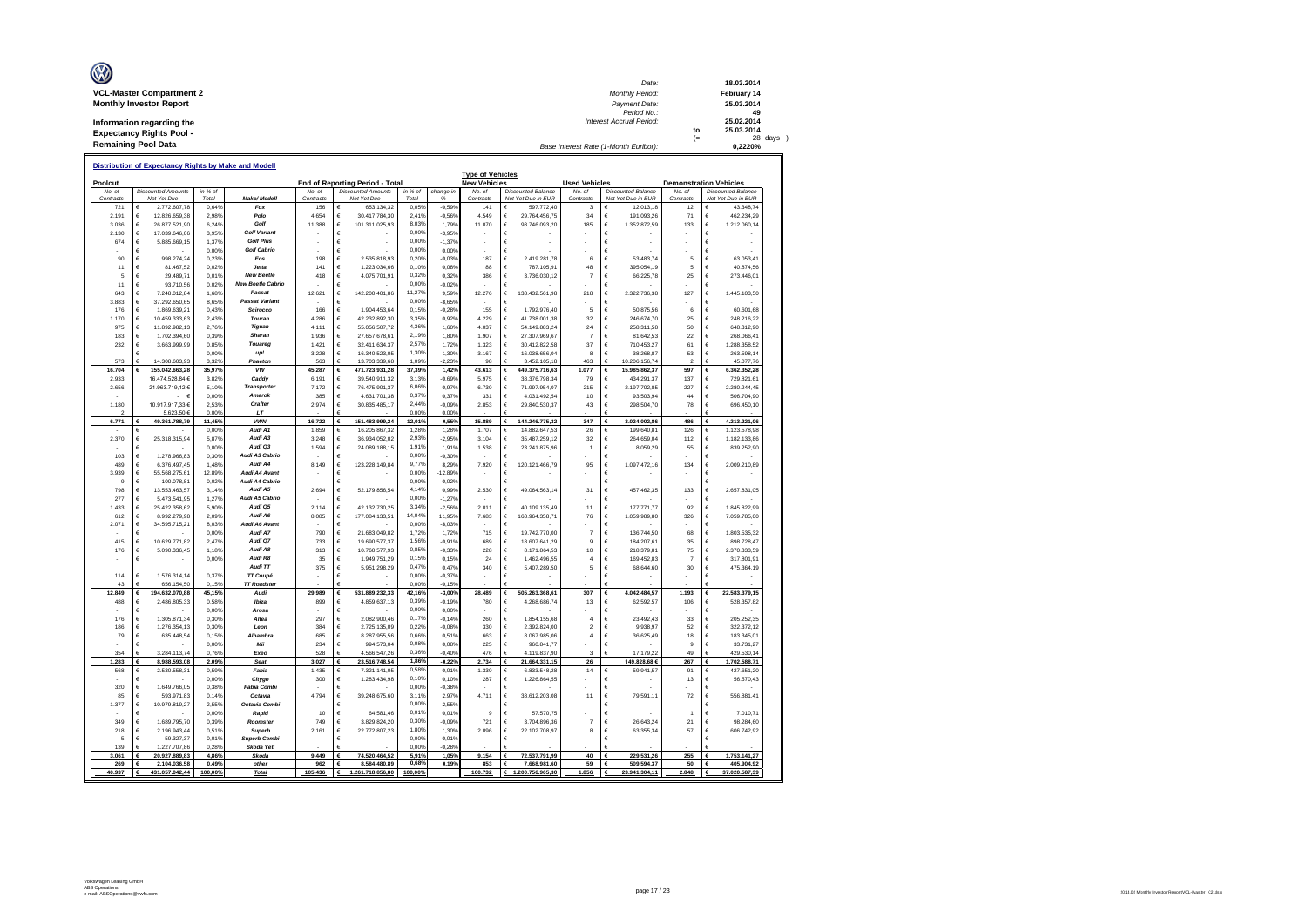| Ø                               | Date:                                 |      | 18.03.2014  |
|---------------------------------|---------------------------------------|------|-------------|
| <b>VCL-Master Compartment 2</b> | <b>Monthly Period:</b>                |      | February 14 |
| <b>Monthly Investor Report</b>  | Payment Date:                         |      | 25.03.2014  |
|                                 | Period No.:                           |      | 49          |
| Information regarding the       | Interest Accrual Period:              |      | 25.02.2014  |
| <b>Expectancy Rights Pool -</b> |                                       | to   | 25.03.2014  |
|                                 |                                       | $(=$ | 28 days     |
| <b>Remaining Pool Data</b>      | Base Interest Rate (1-Month Euribor): |      | 0.2220%     |

|           | <b>Geographic distribution of Expectancy Rights</b> |            |                             |           |   |                                        |            |           |                         |                    |                      |    |                           |                               |   |                           |
|-----------|-----------------------------------------------------|------------|-----------------------------|-----------|---|----------------------------------------|------------|-----------|-------------------------|--------------------|----------------------|----|---------------------------|-------------------------------|---|---------------------------|
|           |                                                     |            |                             |           |   |                                        |            |           | <b>Type of Vehicles</b> |                    |                      |    |                           |                               |   |                           |
| Poolcut   |                                                     |            |                             |           |   | <b>End of Reporting Period - Total</b> |            |           | <b>New Vehicles</b>     |                    | <b>Used Vehicles</b> |    |                           | <b>Demonstration Vehicles</b> |   |                           |
| No. of    | <b>Discounted Amounts</b>                           |            |                             | No of     |   | <b>Discounted Amounts</b>              |            | change in | No. of                  | Discounted Balance | No. of               |    | <b>Discounted Balance</b> | No. of                        |   | <b>Discounted Balance</b> |
| Contracts | Not Yet Due in EUR                                  | % of Total | <b>Federal State</b>        | Contracts |   | Not Yet Due in EUR                     | % of Total | %         | Contracts               | Not Yet Due in EUR | Contracts            |    | Not Yet Due in EUR        | Contracts                     |   | Not Yet Due in EUR        |
| 5.818     | 63.382.878.97                                       | 14.70%     | <b>Baden-Wuerttemberg</b>   | 16.178    |   | 199.098.225,21                         | 15.78%     | 1.08%     | 15.559                  | 190.762.058.52     | 229                  | E. | 2.804.350.25              | 390                           | E | 5.531.816.44              |
| 6.692     | 75.130.927.98                                       | 17,43%     | <b>Bavaria</b>              | 17,401    | € | 220.596.847.81                         | 17.48%     | 0.05%     | 16.470                  | 208.644.555.41     | 407                  |    | 4.978.273.01              | 524                           | ¢ | 6.974.019.39              |
| 1.263     | 13.397.548.66                                       | 3.11%      | <b>Berlin</b>               | 2.940     | € | 35.917.651.44                          | 2.85%      | $-0.26%$  | 2.768                   | 33.433.618.19      | 62                   |    | 855.845.54                | 110                           |   | 1.628.187.71              |
| 925       | 8.627.503.80                                        | 2.00%      | <b>Brandenburg</b>          | 2.176     |   | 24.017.008.98                          | 1.90%      | $-0.10%$  | 2.051                   | 22.497.403.82      | 58                   | €  | 641.524.89                | 67                            |   | 878.080.27                |
| 389       | 4.049.037.33                                        | 0.94%      | <b>Bremen</b>               | 1.013     | € | 11.564.870.81                          | 0.92%      | $-0.02%$  | 985                     | 11.158.278.98      | 15                   | €  | 223,586.40                | 13                            |   | 183,005.43                |
| 1.362     | 15.233.573.72                                       | 3.53%      | Hamburg                     | 3,375     | € | 42.425.559.79                          | 3.36%      | $-0.17%$  | 3.271                   | 40.904.103.86      | 22                   |    | 287.329.28                | 82                            |   | 1.234.126.65              |
| 3.543     | 39.748.342.34                                       | 9.22%      | Hesse                       | 8.778     |   | 108.364.486.08                         | 8.59%      | $-0.63%$  | 8.388                   | 103.333.875.32     | 152                  | €  | 2.038.507.29              | 238                           | € | 2.992.103.47              |
| 672       | 6.397.079.37                                        | 1.48%      | Mecklenburg-<br>Vorpommern  | 1.678     |   | 18.322.765.55                          | 1.45%      | $-0.03%$  | 1.593                   | 17.270.686.25      | 30                   |    | 381.840.52                | 55                            |   | 670.238.78                |
| 3.788     | 37.435.339.20                                       | 8.68%      | <b>Lower Saxony</b>         | 10.097    |   | 112.267.909.90                         | 8.90%      | 0.21%     | 9.611                   | 106.299.742.00     | 216                  |    | 2.660.831.13              | 270                           |   | 3.307.336.77              |
| 8.849     | 92.396.738.89                                       | 21,43%     | North Rhine-Westphalia      | 22.912    |   | 277,772,617,87                         | 22.02%     | 0.58%     | 22.008                  | 265.955.606.49     | 361                  |    | 4.974.328.30              | 543                           |   | 6.842.683.08              |
| 1.469     | 15,006,654.55                                       | 3.48%      | <b>Rhineland-Palatinate</b> | 3.521     | € | 41.267.031.69                          | 3.27%      | $-0.21%$  | 3,349                   | 39.058.603.16      | 62                   | €  | 807.877.82                | 110                           |   | 1.400.550.71              |
| 264       | 2.682.607.30                                        | 0.62%      | Saarland                    | 591       | € | 7.039.500.06                           | 0.56%      | $-0.06%$  | 548                     | 6.504.355.32       | 18                   | €  | 237,801.96                | 25                            |   | 297, 342. 78              |
| 2.279     | 22.549.321.16                                       | 5.23%      | Saxonv                      | 5.762     | € | 63.619.478.50                          | 5.04%      | $-0.19%$  | 5.535                   | 60.685.689.08      | 77                   | €  | 1.104.902.00              | 150                           |   | 1.828.887.42              |
| 998       | 9.235.095.77                                        | 2.14%      | Saxony-Anhalt               | 2.550     |   | 27.066.774.62                          | 2.15%      | 0.00%     | 2.435                   | 25.592.167.56      | 45                   |    | 515,327.09                | 70                            |   | 959.279.97                |
| 1.353     | 13.850.075.98                                       | 3.21%      | <b>Schleswig-Holstein</b>   | 3.491     | € | 40.089.679.81                          | 3.18%      | $-0.04%$  | 3.318                   | 37,875,590.74      | 65                   | €  | 941.488.31                | 108                           |   | 1.272.600.76              |
| 1.273     | 11.934.317.42                                       | 2.77%      | <b>Thuringia</b>            | 2.968     |   | 32.236.695.48                          | 2.55%      | $-0.21%$  | 2.839                   | 30.744.232.61      | 36                   | €  | 472.135.11                | 93                            |   | 1.020.327,76              |
|           |                                                     | 0.00%      | <b>Foreian Countries</b>    |           |   | 51.753.20                              | 0.00%      | 0.00%     |                         | 36,397.99          |                      | €  | 15,355.21                 |                               |   |                           |
| 40.937    | 431.057.042.44                                      | 100.00%    | <b>Total</b>                | 105,436   |   | 1.261.718.856.80                       | 100.00%    | 0.00%     | 100.732                 | 1.200.756.965.30   | 1.856                |    | 23.941.304.11             | 2,848                         |   | 37.020.587.39             |

#### **Type of Vehicle**

| Poolcut     |                           |         |                           |           |   | <b>End of Reporting Period - Total</b> |               |             |
|-------------|---------------------------|---------|---------------------------|-----------|---|----------------------------------------|---------------|-------------|
| No. of      | <b>Discounted Amounts</b> | in % of |                           | No of     |   | <b>Discounted Amounts</b>              |               |             |
| Contracts   | Not Yet Due               | Total   | <b>Type of Vehicles</b>   | Contracts |   | Not Yet Due                            | in % of Total | change in % |
| 37.861 $6$  | 395.059.489.11            | 91.65%  | <b>New Vehicles</b>       | 100.732   | € | 200.756.965.30                         | 95.17%        | 3.52%       |
| $2.057$ $6$ | 22.320.167.68             | 5.18%   | <b>Used Vehicles</b>      |           |   | 23.941.304.11                          | 1.90%         | $-3.28%$    |
| 1.019 $6$   | 13.677.385.65             | 3.17%   | <b>Demonstr.</b> Vehicles | 2.848     |   | 37.020.587.39                          | 2.93%         | $-0.24%$    |
| 40,937 €    | 431.057.042.44            | 100.00% | <b>Total</b>              | 105,436   |   | .261.718.856.80                        | 100.00%       | 0.00%       |

#### **Age of Vehicles**

| Poolcut                 |                           |         |                              |                    |         | End of Reporting Period - Total        |            |               |                         |                            |                      |                    |             |                               |
|-------------------------|---------------------------|---------|------------------------------|--------------------|---------|----------------------------------------|------------|---------------|-------------------------|----------------------------|----------------------|--------------------|-------------|-------------------------------|
| No. of                  | <b>Discounted Amounts</b> | in % of |                              | No of              |         | <b>Discounted Amounts</b>              |            |               |                         |                            |                      |                    |             |                               |
| Contracts               | Not Yet Due               | Total   |                              | Contracts          |         | Not Yet Due                            |            | in % of Total | change in %             |                            |                      |                    |             |                               |
| 37,861                  | 395.059.489.11            | 91.65%  | <b>New Vehicles</b>          | 100.732 €          |         | 1.200.756.965.30                       |            | 95.17%        | 3,52%                   |                            |                      |                    |             |                               |
| 37.861                  | 395.059.489.11            | 91.65%  | $= 1$ year                   | 100.732            |         | 1.200.756.965.30                       |            | 95.17%        | 3.52%                   |                            |                      |                    |             |                               |
|                         |                           | 0.00%   | $1-2$ vrs                    |                    | €       |                                        |            | 0.00%         | 0.00%                   |                            |                      |                    |             |                               |
|                         |                           | 0.00%   | $2-3$ yrs                    |                    |         |                                        |            | 0.00%         | 0.00%                   |                            |                      |                    |             |                               |
|                         |                           | 0.00%   | > 3vrs                       |                    | €       |                                        |            | 0.00%         | 0.00%                   |                            |                      |                    |             |                               |
| 2.057                   | 22.320.167.68             | 5.18%   | <b>Used vehicles</b>         | 1.856 $\epsilon$   |         | 23.941.304.11                          |            | 1.90%         | $-3,28%$                |                            |                      |                    |             |                               |
| 469 €                   | 4.462.130.26              | 1.04%   | $= 1$ year                   |                    | $3 \in$ | 20.523.30                              |            | 0,00%         | $-1.03%$                |                            |                      |                    |             |                               |
| 1.009 $6$               | 11.284.632.92             | 2.62%   | $1-2$ vrs                    | 151                | ∣∈      | 1.695.232.29                           |            | 0.13%         | $-2.48%$                |                            |                      |                    |             |                               |
| $359$ $\epsilon$        | 4.934.611.37              | 1.14%   | $2-3$ yrs                    | 896                | €       | 10.928.020.15                          |            | 0.87%         | $-0.28%$                |                            |                      |                    |             |                               |
| $220 \epsilon$          | 1.638.793.13              | 0.38%   | > 3yrs                       | 806 $\epsilon$     |         | 11.297.528.37                          |            | 0.90%         | 0,52%                   |                            |                      |                    |             |                               |
|                         |                           |         |                              |                    |         |                                        |            |               |                         |                            |                      |                    |             |                               |
| 1.019                   | 13,677,385,65€            | 3.17%   | <b>Demonstation Vehicles</b> | 2.848 €            |         | 37.020.587.39                          |            | 2,93%         | $-0.24%$                |                            |                      |                    |             |                               |
| 40.937                  | 431.057.042.44            | 100.00% | <b>Total</b>                 | 105.436 $\epsilon$ |         | 1.261.718.856.80                       |            | 100.00%       | 0,00%                   |                            |                      |                    |             |                               |
|                         |                           |         |                              |                    |         |                                        |            |               |                         |                            |                      |                    |             |                               |
|                         |                           |         |                              |                    |         |                                        |            |               |                         |                            |                      |                    |             |                               |
| <b>Type of Contract</b> |                           |         |                              |                    |         |                                        |            |               |                         |                            |                      |                    |             |                               |
|                         |                           |         |                              |                    |         |                                        |            |               | <b>Type of Vehicles</b> |                            |                      |                    |             |                               |
| Poolcut                 |                           |         |                              |                    |         | <b>End of Reporting Period - Total</b> |            |               | <b>New Vehicles</b>     |                            | <b>Used Vehicles</b> |                    |             | <b>Demonstration Vehicles</b> |
| No. of                  | <b>Discounted Amounts</b> | in % of |                              | No. of             |         | <b>Discounted Amounts</b>              |            | change in     | No. of                  | Discounted Balance         | No. of               | Discounted Balance | No. of      | Discounted Balance            |
| Contracts               | Not Yet Due               | Total   | <b>Type of Contract</b>      | Contracts          |         | Not Yet Due in EUR                     | % of Total | %             | Contracts               | Not Yet Due in EUR         | Contracts            | Not Yet Due in EUR | Contracts   | Not Yet Due in EUR            |
| 1.641                   |                           | 2,88%   | Open End Lease               | 1.961              |         |                                        | 1.19%      | $-1.69%$      | 1.553                   |                            | 187                  |                    | 221         |                               |
|                         | 12.417.715.71             |         | Contract                     |                    |         | 14.968.319.73                          |            |               |                         | 12.014.532.91              |                      | 1.487.160.69       |             | 1.466.626.13                  |
| 39.296                  | 418.639.326.73            | 97.12%  | <b>Closed End Contract</b>   | 103.475 € €        |         | 1.246.750.537.07                       | 98,81%     | 1.69%         | 99.179 $\in$ $\in$      | 1.188.742.432.39           | 1.669 €              | 22.454.143.42      | $2.627 \in$ | 35.553.961,26                 |
| 40.937 €                | 431.057.042,44            | 100.00% | <b>Total</b>                 | 105.436 €          |         | 1.261.718.856.80                       | 100.00%    | 0.00%         |                         | 100.732 € 1.200.756.965.30 | 1.856 €              | 23.941.304.11      | 2.848 €     | 37.020.587.39                 |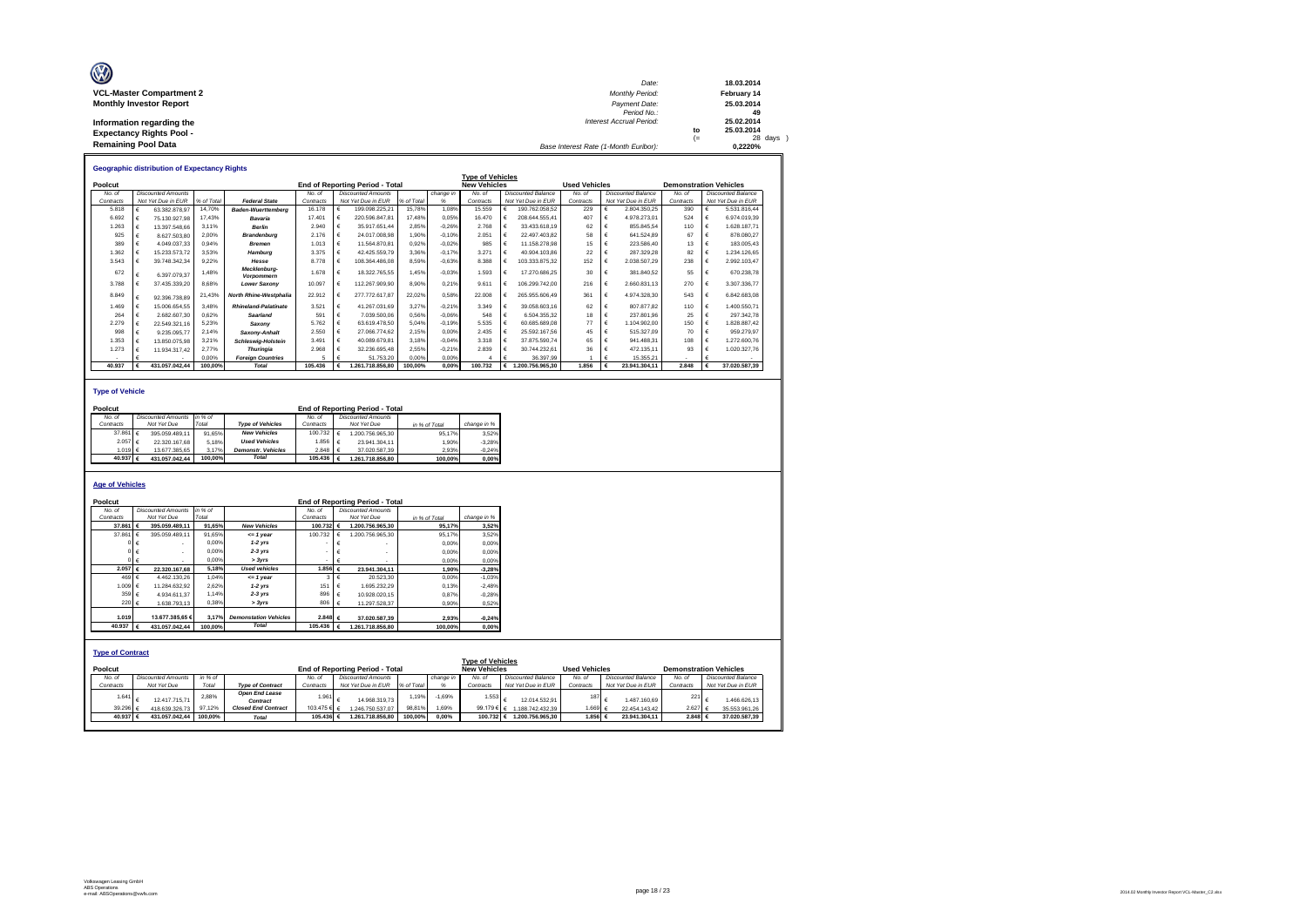| Ø                               | Date:                                 |      | 18.03.2014  |
|---------------------------------|---------------------------------------|------|-------------|
| <b>VCL-Master Compartment 2</b> | Monthly Period:                       |      | February 14 |
| <b>Monthly Investor Report</b>  | Payment Date:                         |      | 25.03.2014  |
|                                 | Period No.:                           |      | 49          |
| Information regarding the       | Interest Accrual Period:              |      | 25.02.2014  |
| <b>Expectancy Rights Pool -</b> |                                       | to   | 25.03.2014  |
|                                 |                                       | $(=$ | 28 days     |
| <b>Remaining Pool Data</b>      | Base Interest Rate (1-Month Euribor): |      | 0.2220%     |

|           |            |                           |         |                                                                                        |           |            |                                 |         |           | <b>Type of Vehicles</b> |            |                           |                      |                  |                           |                               |            |                           |
|-----------|------------|---------------------------|---------|----------------------------------------------------------------------------------------|-----------|------------|---------------------------------|---------|-----------|-------------------------|------------|---------------------------|----------------------|------------------|---------------------------|-------------------------------|------------|---------------------------|
| Poolcut   |            |                           |         |                                                                                        |           |            | End of Reporting Period - Total |         |           | <b>New Vehicles</b>     |            |                           | <b>Used Vehicles</b> |                  |                           | <b>Demonstration Vehicles</b> |            |                           |
| No. of    |            | <b>Discounted Amounts</b> | in % of |                                                                                        | No of     |            | <b>Discounted Amounts</b>       | in %    | change in | No. of                  |            | <b>Discounted Amounts</b> | No. of               |                  | <b>Discounted Amounts</b> | No of                         |            | <b>Discounted Amounts</b> |
| Contracts |            | Not Yet Due               | Total   | Industry                                                                               | Contracts |            | Not Yet Due                     | Total   | %         | Contracts               |            | Not Yet Due               | Contracts            |                  | Not Yet Due               | Contracts                     |            | Not Yet Due               |
| 257       | $\epsilon$ | 2.519.571.21              | 0.58%   | <b>Agriculture/Forestrv</b>                                                            | 753       | $\epsilon$ | 8.820.505.29                    | 0.70%   | $-0.11%$  | $717 \in$               |            | 8.424.347.46              | $12 \cdot \epsilon$  |                  | 102.087.93                | 24                            | ۱€         | 294.069.90                |
| 566       |            | 6.162.558.95              | 1.43%   | <b>Chemical Industry</b>                                                               | 1.270     | ∣€         | 15.438.649.75                   | 1.22%   | 0.21%     | 1.250                   |            | 15.181.837.05             | 13                   |                  | 151.041.38                |                               |            | 105,771.32                |
| 1.204     |            | 12.049.572.89             | 2.80    | <b>Information Technology</b>                                                          | 5.635     | c          | 72.603.244.06                   | 5.75%   | $-2.96%$  | 5.460                   |            | 70.246.307.52             | 79                   |                  | 1.091.780.58              | 96                            |            | 1.265.155.96              |
| 3.839     |            | 36.316.564.21             | 8.43%   | Construction                                                                           | 11.102    | ∣∈         | 122.784.317.66                  | 9.73%   | $-1.31%$  | 10.501                  |            | 115.984.054.98            | 213                  | $\mathsf{L} \in$ | 1.995.782.12              | 388                           | I€         | 4.804.480.56              |
| 987       |            | 9.016.331.36              | 2.09%   | Energy/Mining                                                                          | 1.464     | $\epsilon$ | 16,644,676.61                   | 1.32%   | 0.77%     | 1.405  €                |            | 15.985.184.16             | 24                   |                  | 289.752.66                | 35                            |            | 369,739.79                |
| 2.030     |            | 24.508.697.13             | 5.69%   | <b>Financial Services</b>                                                              | 3.979     | ∣€         | 54.913.099.24                   | 4.35%   | 1.33%     | 3.783 €                 |            | 51.838.195.20             | 84                   |                  | 1.463.910.89              | 112                           |            | 1.610.993.15              |
| 689       | €          | 7.057.651.11              | 1.64%   | <b>Hotel and Restaurant</b><br>Industry                                                | 1.733     | $\epsilon$ | 20.742.183.61                   | 1.64%   | $-0.01%$  | 1.572                   |            | 18,596.914.20             | 53                   |                  | 622.973.64                | 108                           |            | 1.522.295.77              |
| 7.298     | €          | 78.089.686.97             | 18.129  | <b>Manufacturing Industry</b>                                                          | 20.498    |            | 251.874.250.44                  | 19.96%  | $-1.85%$  | 19.847                  |            | 243.748.520.08            | 268                  |                  | 3.223.414.51              | 383                           | €          | 4.902.315.85              |
| 6.970     |            | 79.809.772.87             | 18.51%  | <b>Other Services</b>                                                                  | 16.310    |            | 213.233.597.18                  | 16.90%  | 1.61%     | 15,519                  |            | 201.361.243.59            | 317                  |                  | 4.896.542.96              | 474                           | $\epsilon$ | 6.975.810.63              |
| 9.772     |            |                           | 21.93%  | <b>Public Administration.</b><br><b>Education, Health Care.</b><br><b>Public Serv.</b> | 18,860    |            |                                 | 16.16%  | 5.77%     | 17,960                  |            |                           | 316                  |                  |                           | 584                           |            |                           |
|           | €          | 94.510.204.43             |         |                                                                                        |           | €          | 203.850.332.26                  |         |           |                         |            | 192.616.367.00            |                      | $\epsilon$       | 4.211.257.46              |                               | $\epsilon$ | 7.022.707.80              |
| 6.945     | ۱€         | 77.372.066.20             | 17.95%  | <b>Retail/Wholesale</b>                                                                | 17,780    | ∣∈         | 211.751.610.63                  | 16.78%  | 1.17%     | 17.011                  | $\vdash$   | 201.931.278.03            | 328                  | ∣€               | 3.912.923.99              | 441                           | I€         | 5.907.408.61              |
|           |            |                           | 0.00%   | <b>Real Estate</b>                                                                     | 2.465     | ∣€         | 29.327.990.63                   | 2.32%   | $-2.32%$  | 2.321                   |            | 27.409.957.55             | 56                   |                  | 800.643.41                | 88                            |            | 1.117.389.67              |
|           |            |                           | 0.00%   | Transportation                                                                         | 2.804     | €          | 31.596.695.67                   | 2.50%   | $-2.50%$  | 2.662 $\epsilon$        |            | 29.960.743.95             | 69                   |                  | 832,908.94                | 73                            |            | 803.042.78                |
| 305       |            | 2.779.524.35              | 0.64%   | Private                                                                                |           |            |                                 | 0.00%   | 0.64%     |                         |            |                           |                      |                  |                           |                               |            |                           |
| 75        | $\epsilon$ | 864.840.76                | 0.20%   | Other                                                                                  | 783       |            | 8.137.703.77                    | 0.64%   | $-0.44%$  | 724                     |            | 7.472.014.53              | 24                   |                  | 346,283.64                | 35                            |            | 319,405.60                |
| 40.937 €  |            | 431.057.042.44            | 100.00% | <b>Total</b>                                                                           | 105,436   |            | 1.261.718.856.80                | 100,00% | 0.00%     | 100.732                 | $\epsilon$ | 1.200.756.965.30          | 1.856 $6$            |                  | 23.941.304.11             | 2,848                         |            | 37.020.587.39             |

|                     |                                          |                  |                       |                     |                                          |                  |                | <b>Type of Vehicles</b> |                                          |                      |                                          |                     |                                          |  |
|---------------------|------------------------------------------|------------------|-----------------------|---------------------|------------------------------------------|------------------|----------------|-------------------------|------------------------------------------|----------------------|------------------------------------------|---------------------|------------------------------------------|--|
| Poolcut             |                                          |                  |                       |                     | <b>End of Reporting Period - Total</b>   |                  |                | <b>New Vehicles</b>     |                                          | <b>Used Vehicles</b> |                                          |                     | <b>Demonstration Vehicles</b>            |  |
| No. of<br>Contracts | <b>Discounted Amounts</b><br>Not Yet Due | in % of<br>Total | <b>Top 10 Lessees</b> | No. of<br>Contracts | <b>Discounted Amounts</b><br>Not Yet Due | in % of<br>Total | change in<br>% | No. of<br>Contracts     | <b>Discounted Amounts</b><br>Not Yet Due | No. of<br>Contracts  | <b>Discounted Amounts</b><br>Not Yet Due | No. of<br>Contracts | <b>Discounted Amounts</b><br>Not Yet Due |  |
| 60                  | 1.234.721.87                             | 0.29%            |                       | 58                  | 627.821.19                               | 0.05%            | $-0.24%$       | 58 €                    | 627.821.19                               |                      |                                          |                     |                                          |  |
| 63                  | 991.393.77                               | 0.23%            |                       | 66                  | 602.949.84                               | 0.05%            | $-0.18%$       | 66 €                    | 602.949.84                               |                      |                                          |                     |                                          |  |
| 61                  | 957,316.85                               | 0.22%            |                       | 41                  | 534,550.00                               | 0,04%            | $-0.18%$       | 41                      | 534,550.00                               |                      |                                          |                     |                                          |  |
| 52                  | 802.592.91                               | 0.19%            |                       | 37                  | 525,739.29                               | 0.04%            | $-0.14%$       | $37 \in$                | 525,739.29                               |                      |                                          |                     |                                          |  |
| 62                  | 771.194.22                               | 0.18%            |                       | 35                  | 507.502.04                               | 0.04%            | $-0.14%$       | $35 \in$                | 507.502.04                               |                      |                                          |                     |                                          |  |
| 44                  | 659.203.87                               | 0.15%            |                       | 34                  | 501.511.72                               | 0.04%            | $-0.11%$       | 34                      | 501.511.72                               |                      |                                          |                     |                                          |  |
| 46                  | 619.350.01                               | 0.14%            |                       | 37                  | 501.079.91                               | 0.04%            | $-0.10%$       | $35 \in$                | 477.439.15                               |                      | 23,640.76                                |                     |                                          |  |
| 57                  | 610.754.63                               | 0.14%            |                       | 41                  | 497.312.66                               | 0,04%            | $-0.10%$       | 41                      | 497.312.66<br>- 16                       |                      |                                          |                     |                                          |  |
| 44                  | 598,005.45                               | 0.14%            |                       | 30 <sub>o</sub>     | 497.219.54                               | 0.04%            | $-0.10%$       | 30                      | 497.219.54                               |                      |                                          |                     |                                          |  |
| 49                  | 568,170.84                               | 0.13%            | 10                    | 48 €                | 494.936.71                               | 0.04%            | $-0.09%$       | 47 €                    | 473.026.78                               |                      |                                          |                     | 21,909.93                                |  |
| 538                 | 7.812.704.42                             | 1.81%            | <b>Total</b>          | 427                 | 5.290.622.90                             | $-0.97%$         | $-1.39%$       | 424                     | 5.245.072.21                             | $\overline{2}$       | 23,640.76                                |                     | 21.909.93                                |  |

Г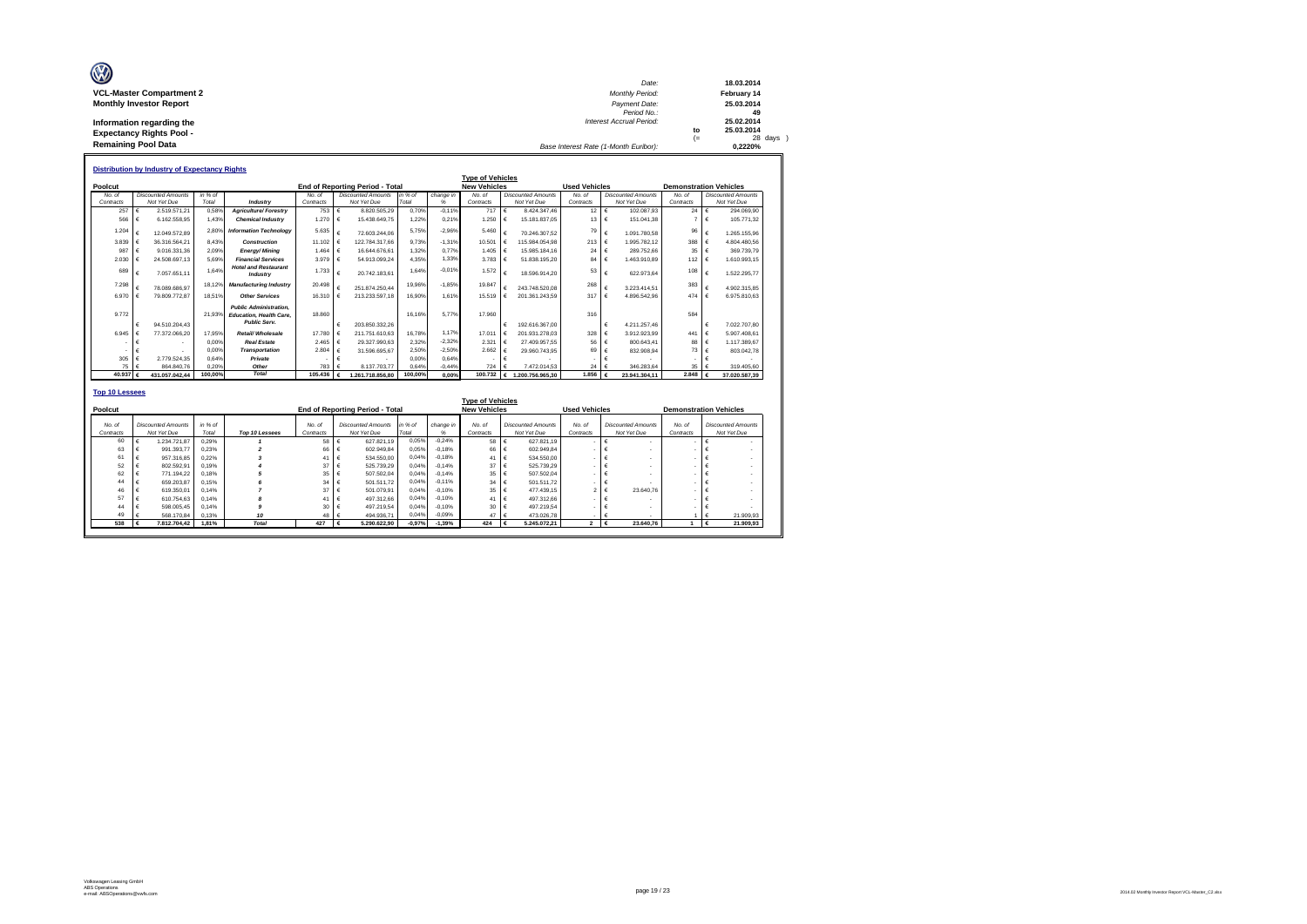

*Reporting Date:* **18.03.2014 VCL-Master Compartment 2** *Monthly Period:* **28.02.2014 Monthly Investor Report** *Payment Date:* **25.03.2014** *Period No.:* **49** *Interest Accrual Period:* **25.02.2014 to 25.03.2014 28** *Base Interest Rate (1-Month Euribor):* **0,222**

**Contracts in Arrears I. \*)**

| <b>Contracts in Arrears *)</b> | <b>Reporting Period - Total</b> |   |                                                          |        |                                                      |   |                                                                 |                                                           | <b>New Vehicles</b>        |   |                                                                 | <b>Used Vehicles</b>       |       |                                                                 | <b>Demonstration Vehicles</b> |   |                                                                 |
|--------------------------------|---------------------------------|---|----------------------------------------------------------|--------|------------------------------------------------------|---|-----------------------------------------------------------------|-----------------------------------------------------------|----------------------------|---|-----------------------------------------------------------------|----------------------------|-------|-----------------------------------------------------------------|-------------------------------|---|-----------------------------------------------------------------|
| by month                       | No. of<br><b>Contracts</b>      |   | <b>Delinquent</b><br><b>Discounted</b><br><b>Balance</b> |        | <b>Future</b><br><b>Discounted</b><br><b>Balance</b> |   | <b>Total Outstanding</b><br><b>Discounted</b><br><b>Balance</b> | in % of<br><b>Discounted</b><br>Poolbalance<br><b>EoP</b> | No. of<br><b>Contracts</b> |   | <b>Total Outstanding</b><br><b>Discounted</b><br><b>Balance</b> | No. of<br><b>Contracts</b> |       | <b>Total Outstanding</b><br><b>Discounted</b><br><b>Balance</b> | No. of<br><b>Contracts</b>    |   | <b>Total Outstanding</b><br><b>Discounted</b><br><b>Balance</b> |
| not overdue                    | 173                             | € | $\sim$                                                   | €      | 1.956.397,96                                         | € | 1.956.397,96                                                    | 0,16%                                                     | 171                        | € | 1.911.639,64                                                    | $\overline{2}$             | $\in$ | 44.758,32                                                       | $\blacksquare$                | € |                                                                 |
| 1-month overdue                | 1.289                           | € | $\sim$                                                   | €      | 15.019.481,66                                        | € | 15.019.481,66                                                   | 1,19%                                                     | 1.196                      | € | 13.812.434,63                                                   | 46                         | €     | 551.537,76                                                      | 47                            | € | 655.509,27                                                      |
| 2-month overdue                | 314                             | € | ۰.                                                       | €      | 3.704.298,88                                         | € | 3.704.298.88                                                    | 0,29%                                                     | 279                        | € | 3.275.361,56                                                    | 15                         | €     | 157.163,80                                                      | 20                            | € | 271.773,52                                                      |
| 3-month overdue                | 151                             | € | ۰.                                                       | €      | $1.708.806,11$ €                                     |   | 1.708.806,11                                                    | 0.14%                                                     | 139                        | € | 1.596.761,62                                                    | 5                          | €     | 33.560,24                                                       | $\overline{7}$                | € | 78.484,25                                                       |
| 4-month overdue                | 91                              | € | $\sim$                                                   | €      | 1.134.684,33 €                                       |   | 1.134.684,33                                                    | 0.09%                                                     | 80                         | € | 996.025,70                                                      | 4                          | €     | 44.772,74                                                       | $\overline{7}$                | € | 93.885,89                                                       |
| 5-month overdue                | 69                              | € | $\sim$                                                   | €      | 755.598,50                                           | € | 755.598,50                                                      | 0.06%                                                     | 63                         | € | 660.950.71                                                      | 6                          | €     | 94.647,79                                                       |                               | € |                                                                 |
| 6-month overdue                | 44                              | € | $\sim$                                                   | €      | 473.823,72                                           | € | 473.823,72                                                      | 0,04%                                                     | 39                         | € | 400.095,27                                                      | 4                          | €     | 56.088,02                                                       |                               | € | 17.640,43                                                       |
| 7-month overdue                | 57                              | € | $\sim$                                                   | €      | 639.759,49                                           | € | 639.759,49                                                      | 0.05%                                                     | 50                         | € | 575.966,15                                                      | 4                          | €     | 28.291,22                                                       | 3                             | € | 35.502,12                                                       |
| 8-month overdue                | 12                              | € | $\overline{\phantom{a}}$                                 | €      | 141.364,37                                           | € | 141.364,37                                                      | 0.01%                                                     | 10                         | € | 106.157,72                                                      |                            | €     |                                                                 | 2                             | € | 35.206,65                                                       |
| 9-month overdue                | 19                              | € | $\blacksquare$                                           | €      | 256.567,77                                           | € | 256.567,77                                                      | 0,02%                                                     | 18                         | € | 214.228,40                                                      | ۰                          | €     |                                                                 |                               | € | 42.339,37                                                       |
| 10-month overdue               | 5                               | € |                                                          | €      | 91.581,80                                            | € | 91.581,80                                                       | 0.01%                                                     | $\overline{4}$             | € | 69.024,42                                                       |                            | €     | 22.557,38                                                       |                               | € |                                                                 |
| > 10-month overdue             | 34                              |   |                                                          |        | 350.094,17                                           | € | 350.094,17                                                      | 0.03%                                                     | 28                         | € | 285.601,11                                                      |                            | €     | 5.418,19                                                        | 5                             | € | 59.074,87                                                       |
|                                | 2.258                           | € |                                                          | €      | 26.232.458,76                                        | € | 26.232.458,76                                                   | 2,08%                                                     | 2.077                      |   | 23.904.246,93                                                   | 88                         |       | .038.795,46                                                     | 93                            |   | .289.416,37                                                     |
| by Status                      |                                 |   |                                                          |        |                                                      |   |                                                                 |                                                           |                            |   |                                                                 |                            |       |                                                                 |                               |   |                                                                 |
| Delinguent                     | 1.836                           | € |                                                          | €      | 21.476.814,87 €                                      |   | 21.476.814,87                                                   | 1.70%                                                     |                            |   |                                                                 |                            |       |                                                                 |                               |   |                                                                 |
| <b>Terminated</b>              | 422                             | € |                                                          | $ \in$ | 4.755.643,89 €                                       |   | 4.755.643,89                                                    | 0,38%                                                     |                            |   |                                                                 |                            |       |                                                                 |                               |   |                                                                 |
| (Early) Settlements -          |                                 |   |                                                          |        |                                                      |   |                                                                 |                                                           |                            |   |                                                                 |                            |       |                                                                 |                               |   |                                                                 |
| Not Paid in Full               |                                 | € | $\sim 100$                                               | €      |                                                      | € |                                                                 | 0,00%                                                     |                            |   |                                                                 |                            |       |                                                                 |                               |   |                                                                 |
| Total                          | 2.258                           | € | $\sim$                                                   | €      | 26.232.458,76                                        | € | 26.232.458,76                                                   | 2,08%                                                     |                            |   |                                                                 |                            |       |                                                                 |                               |   |                                                                 |
|                                |                                 |   |                                                          |        |                                                      |   |                                                                 |                                                           |                            |   |                                                                 |                            |       |                                                                 |                               |   |                                                                 |
|                                |                                 |   |                                                          |        |                                                      |   |                                                                 |                                                           |                            |   |                                                                 |                            |       |                                                                 |                               |   |                                                                 |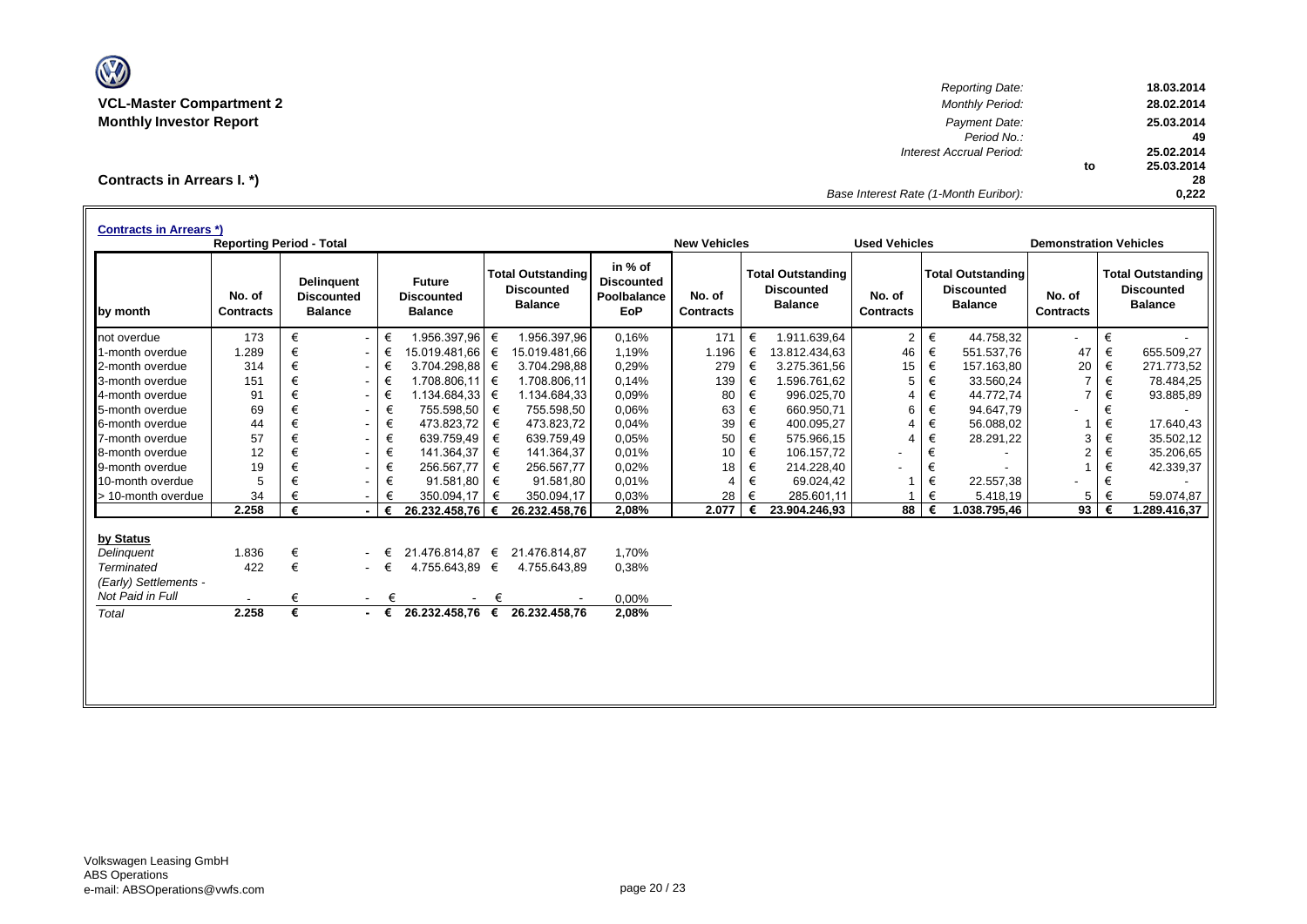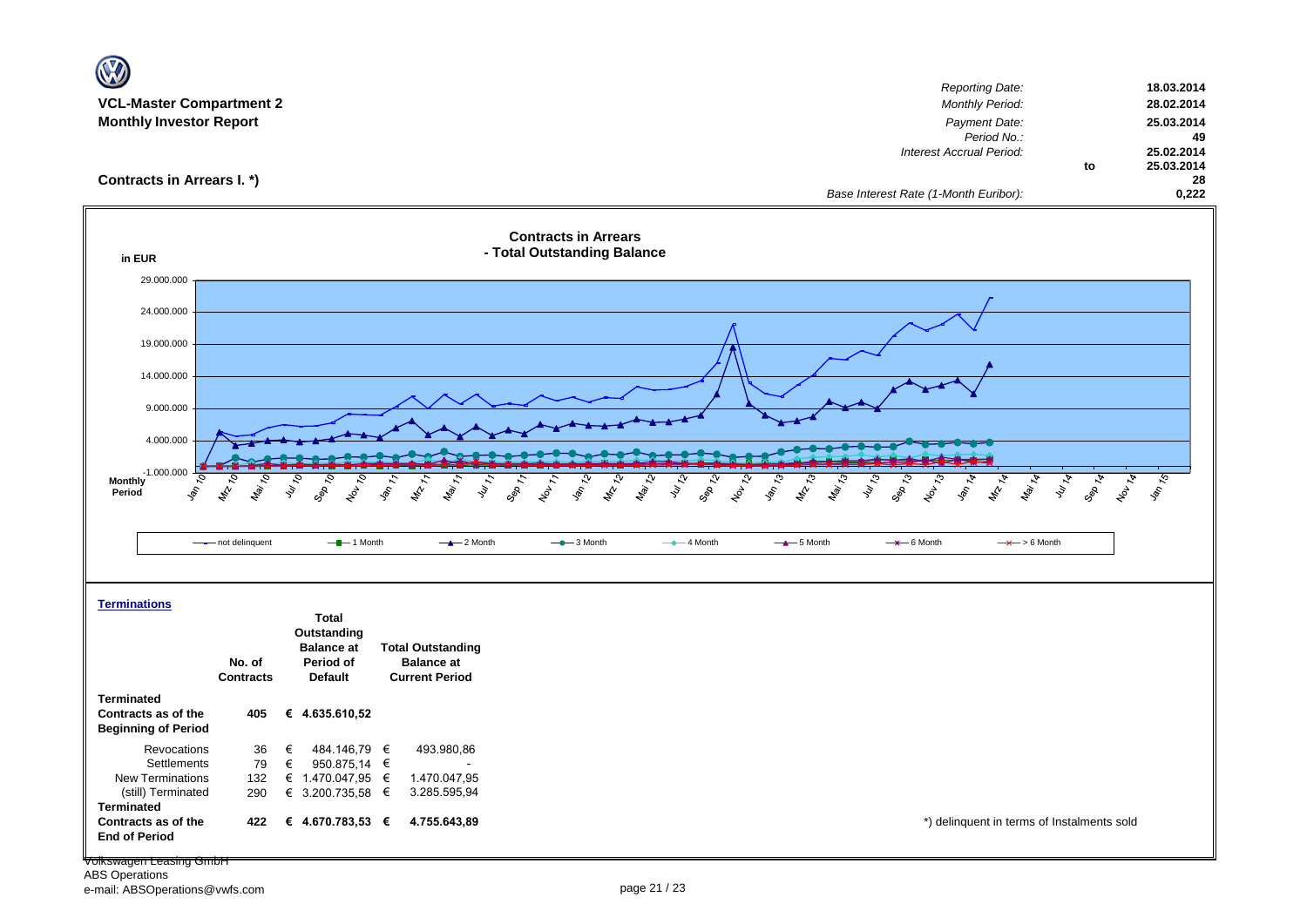|                                                                                                                                                            | Date:                          | 18.03.2014               |
|------------------------------------------------------------------------------------------------------------------------------------------------------------|--------------------------------|--------------------------|
| <b>VCL-Master Compartment 2</b>                                                                                                                            | <b>Monthly Period:</b>         | February 14              |
| <b>Monthly Investor Report</b>                                                                                                                             | Payment Date:<br>Period No.:   | 25.03.2014<br>49         |
| Write Offs *                                                                                                                                               | Interest Accrual Period:<br>to | 25.02.2014<br>25.03.2014 |
| *these figures refer to Write Offs effective for VCL Master S.A. Compartment 1 only<br>(incl. those contracts whose RV has not been sold to Compartment 2) | Rate (1-Month<br>Euribor):     | 0.2220%                  |
| <b>Cumulative Net Losses</b>                                                                                                                               | No. of                         | Amount of                |

|                                                     | Contracts *) | <b>Default</b> |
|-----------------------------------------------------|--------------|----------------|
| Defaulted Contracts registered in current Period    | 45           | € 177.950.17   |
| Cumulative Defaulted Contracts incl. current Period | 1.814        | € 7.058.951.00 |

### **Losses by Monthly Period**

 $\overline{\phantom{a}}$ 

|                                 |                           | Write-Offs of<br>the Monthly Period |                           | <b>Cumulative Write-Offs</b> |
|---------------------------------|---------------------------|-------------------------------------|---------------------------|------------------------------|
| <b>Monthly</b><br><b>Period</b> | Number of<br>Contracts *) | <b>Write-Offs</b>                   | Number of<br>Contracts *) | <b>Write-Offs</b>            |
| Dec 09                          |                           |                                     |                           |                              |
| <b>Jan 10</b>                   | L.                        | ٠                                   | ä,                        | $\sim$                       |
| Feb 10                          | $\frac{1}{2}$             | $\overline{a}$                      | $\overline{\phantom{a}}$  |                              |
| Mar 10                          |                           |                                     |                           |                              |
| Apr 10                          | L.                        | ÷.                                  | $\overline{\phantom{0}}$  | $\overline{a}$               |
| May 10                          | ä,                        | ä,                                  | $\overline{\phantom{0}}$  |                              |
| <b>Jun 10</b>                   |                           |                                     |                           |                              |
| <b>Jul 10</b>                   | ÷.                        | $\overline{\phantom{a}}$            | ÷.                        |                              |
| Aug 10                          | 9                         | 50.295,01                           | 9                         | 50.295,01                    |
| Sep 10                          | $\overline{2}$            | 8.071,60                            | 11                        | 58.366,61                    |
| Oct 10                          | $\overline{7}$            | 30.954,84                           | 18                        | 89.321,45                    |
| Nov 10                          | 15                        | 70.163,12                           | 33                        | 159.484,57                   |
| Dec 10                          | 11                        | 71.387,33                           | 44                        | 230.871,90                   |
| Jan 11                          | 16                        | 73.685,61                           | 60                        | 304.557,51                   |
| Feb 11                          | 7                         | 34.411,99                           | 67                        | 338.969,50                   |
| <b>Mar 11</b>                   | 9                         | 62.592,15                           | 76                        | 401.561,65                   |
| Apr 11                          | 15                        | 86.288,20                           | 91                        | 487.849,85                   |
| May 11                          | 20                        | 101.111,11                          | 111                       | 588.960,96                   |
| Jun 11                          | 42                        | 172.816,37                          | 153                       | 761.777,33                   |
| <b>Jul 11</b>                   | 31                        | 152.827,80                          | 184                       | 914.605,13                   |
| Aug 11                          | 18                        | 80.559,83                           | 202                       | 995.164,96                   |
| Sep 11                          | 34                        | 188.002,31                          | 236                       | 1.183.167,27                 |
| Oct 11                          | 18                        | 73.464,24                           | 254                       | 1.256.631,51                 |
| Nov 11                          | 56                        | 213.523,67                          | 310                       | 1.470.155,18                 |
| Dec 11                          | 45                        | 152.121,74                          | 355                       | 1.622.276,92                 |
| Jan 12                          | 60                        | 193.538,76                          | 415                       | 1.815.815,68                 |
| Feb 12                          | 37                        | 162.341,73                          | 452                       | 1.978.157,41                 |
| Mar 12                          | 73                        | 214.516,98                          | 525                       | 2.192.674,39                 |
| Apr 12                          | 53                        | 162.973,38                          | 578                       | 2.355.647,77                 |
| <b>May 12</b>                   | 14                        | 68.864,93                           | 592                       | 2.424.512,70                 |
| <b>Jun 12</b>                   | 38                        | 153.404,88                          | 630                       | 2.577.917,58                 |
| <b>Jul 12</b>                   | 35                        | 113.867,54                          | 665                       | 2.691.785,12                 |
| Aug 12                          | 47                        | 177.292,45                          | 712                       | 2.869.077,57                 |
| Sep 12                          | 54                        | 177.080,66                          | 766                       | 3.046.158,23                 |
| Oct 12                          | 59                        | 225.031,79                          | 825                       | 3.271.190,02                 |
| Nov 12                          | 45                        | 170.377,61                          | 870                       | 3.441.567,63                 |
| Dec 12                          | 65                        | 245.057,95                          | 935                       | 3.686.625,58                 |
|                                 | <b>Total</b>              | <b>Total</b>                        |                           |                              |
|                                 | 935                       | 3.686.625,58                        |                           |                              |
|                                 |                           |                                     |                           |                              |